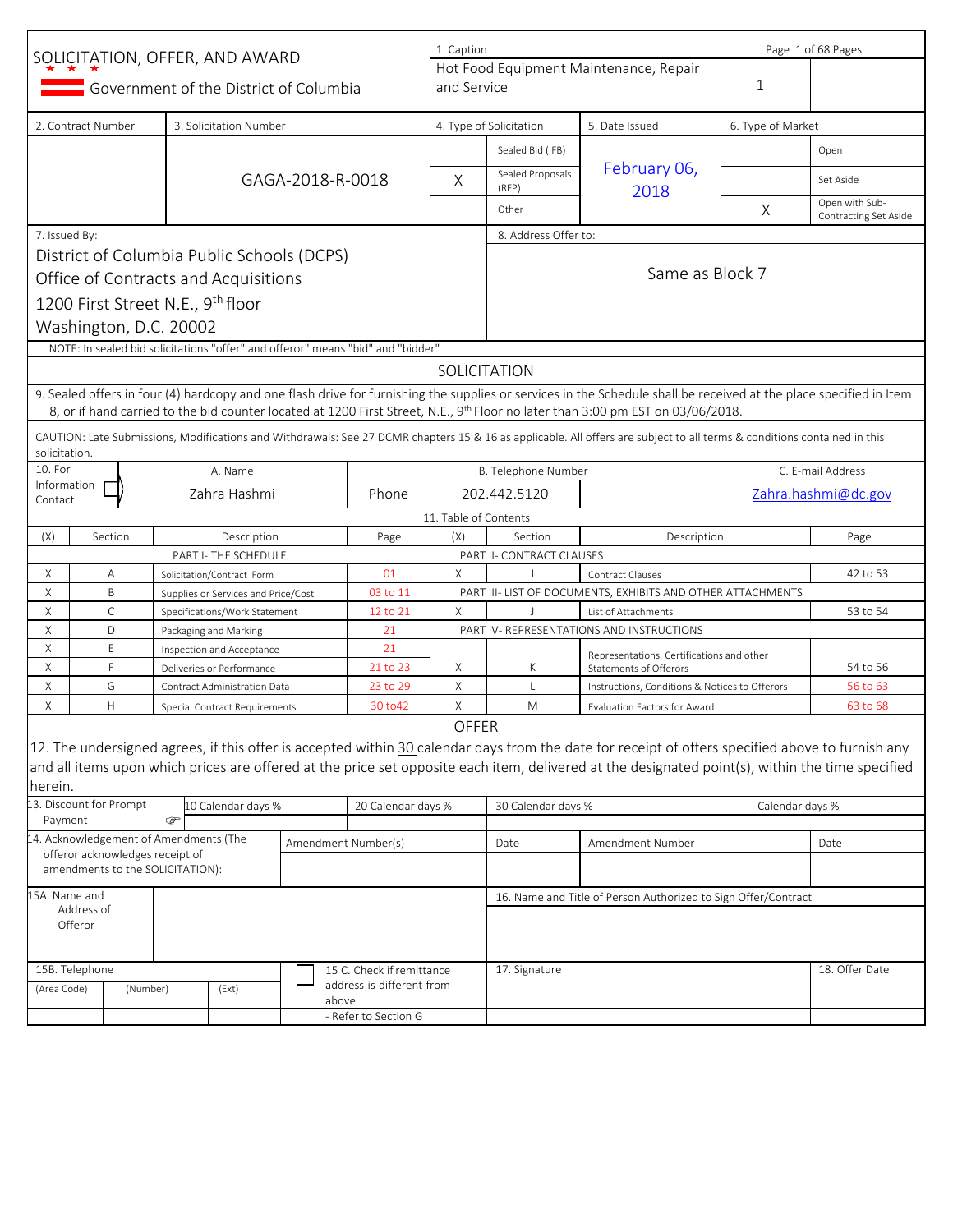#### GAGA-2018-R-0018 Hot Food Equipment Maintenance, Services, and Repair

| AWARD (TO BE COMPLETED BY GOVERNMENT)                                                   |  |                                                             |                |  |  |  |  |
|-----------------------------------------------------------------------------------------|--|-------------------------------------------------------------|----------------|--|--|--|--|
| 19. Accepted as to Items numbered<br>21 Accounting and Appropriation Data<br>20. Amount |  |                                                             |                |  |  |  |  |
|                                                                                         |  |                                                             |                |  |  |  |  |
|                                                                                         |  |                                                             |                |  |  |  |  |
| 22. Name of Contracting Officer (Type or Print)                                         |  | 23. Signature of Contracting Officer (District of Columbia) | 24. Award Date |  |  |  |  |
|                                                                                         |  |                                                             |                |  |  |  |  |
|                                                                                         |  |                                                             |                |  |  |  |  |
|                                                                                         |  |                                                             |                |  |  |  |  |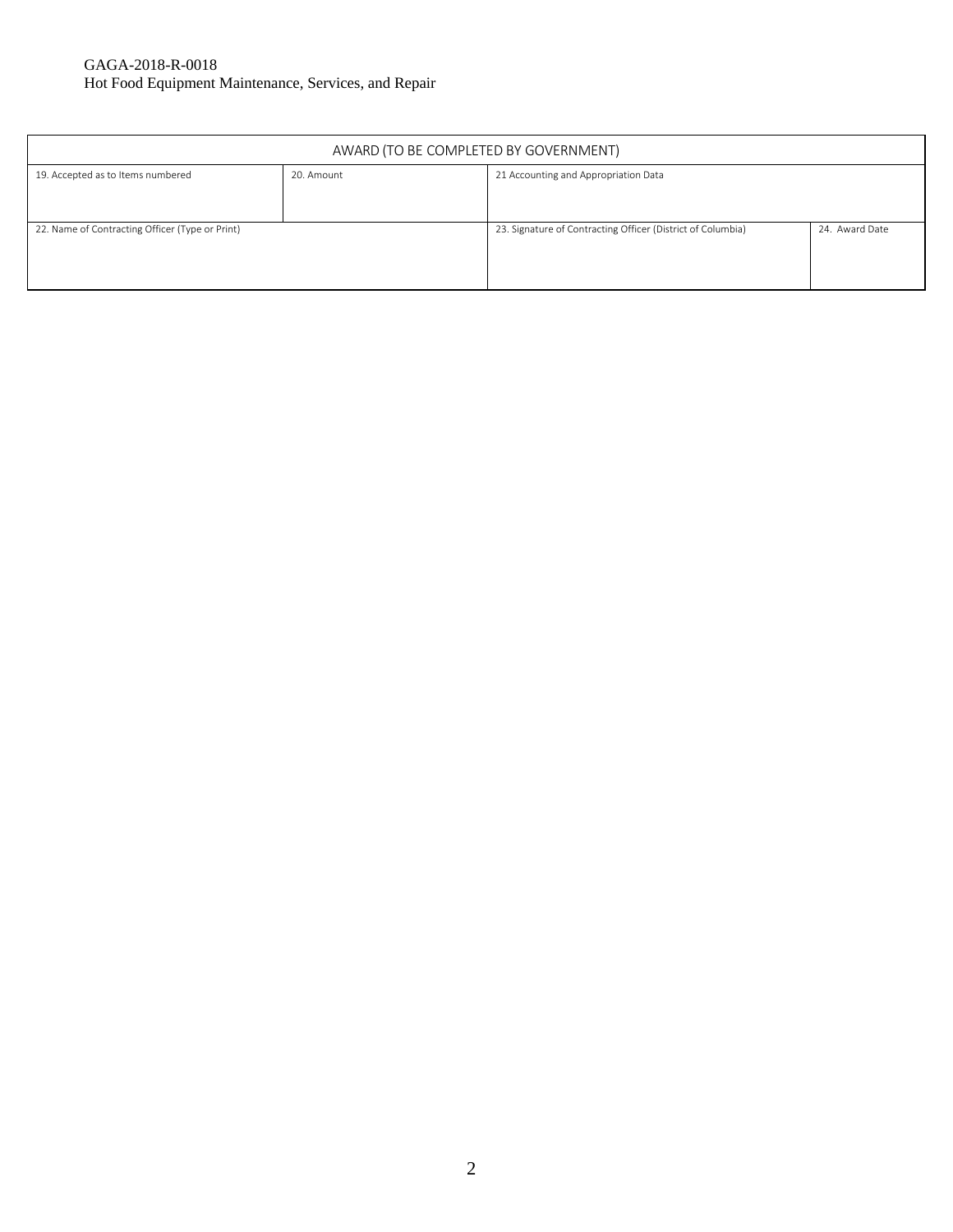# **SECTION B: CONTRACT TYPE, SUPPLIES OR SERVICES AND PRICE/COST**

- **B.1** The District of Columbia Public Schools (DCPS) Office of Contracts and Acquisitions (OCA), on behalf of the Office of Food and Nutrition Services (FNS) is seeking a contractor to provide the following services: (1) Food service mechanical equipment preventative maintenance; (2) Food service mechanical equipment service and repair; and (3) Exhaust hood system inspection, cleaning, and maintenance. The services shall include parts, equipment, hourly labor costs, and applicable trip charges.
- **B.2** DCPS will award one Hybrid contract to include (a) Time and Materials Type Contract (T&M)for Services and Repairs, and (b) Firm Fixed Price (FFP) Type Contract for Maintenance, Inspection, and Cleaning in accordance with 27 DCMR Chapter 24.
- **B.3** Offerors shall use the attached "Inventory Spreadsheet," "Section C," and other sections and attachments of the Request for Proposal (RFP) to prepare and submit technical and pricing proposals for this contract.

# **B.4 Price Schedule—Hybrid Contract of Time and Materials (T&M), and Firm Fixed Price (FFP)**

- B.4.1 The Contractor(s) will be awarded a hybrid of T&M and FFP contract for maintenance, services and supplies that are divided into three categories as listed below:
- B.4.1.1 Category One: Food service mechanical equipment preventative maintenance –FFP.
- B.4.1.2 Category Two: Food service mechanical equipment service and repair T&M.
- B.4.1.3 Category Three: Exhaust hood system inspection, cleaning, and maintenance FFP.

**B.4.1.1 Category One:** Food service mechanical equipment preventative maintenance. Use attached "Inventory Spreadsheet," "Section C," and other sections of the IFB to complete the pricing. Preventive maintenance will be done once a year at each school.

## **ALL CATEGORY ONE CLINs ARE FFP.**

| Contract Line<br>Item No. (CLIN) | Item Description                                                                             | <b>Total Price</b> |  |  |  |
|----------------------------------|----------------------------------------------------------------------------------------------|--------------------|--|--|--|
| 0001                             | Food service mechanical equipment preventative<br>maintenance. See Attachment J.9, and J.10. |                    |  |  |  |
| Total for Base Year              |                                                                                              |                    |  |  |  |

## B.4.1.1.1 BASE YEAR –July 01, 2018 thru June 30, 2019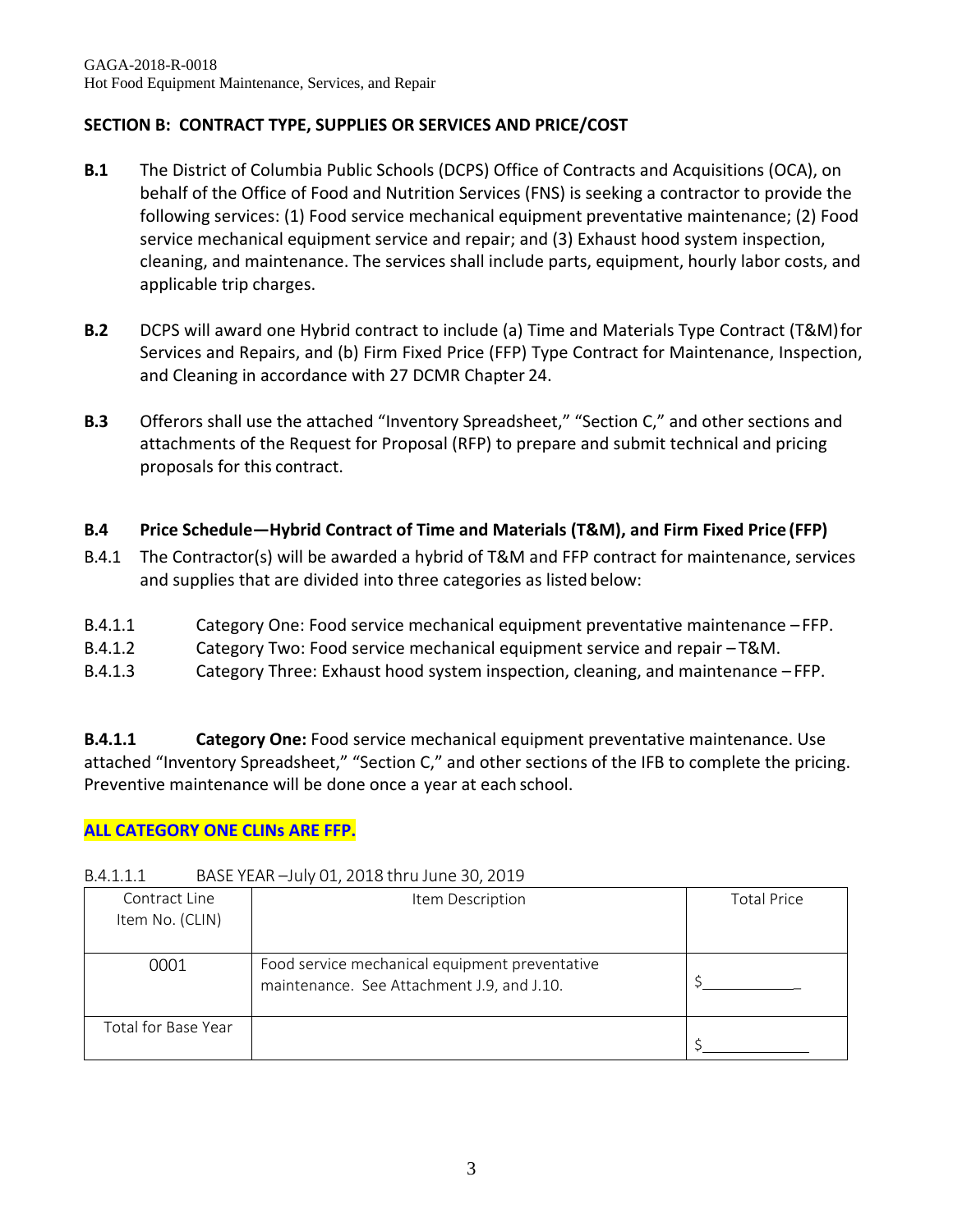| Contract Line<br>Item No. (CLIN) | Item Description                                                                             | <b>Total Price</b> |
|----------------------------------|----------------------------------------------------------------------------------------------|--------------------|
| 1001                             | Food service mechanical equipment preventative<br>maintenance. See Attachment J.9, and J.10. |                    |
| Total for Option<br>Year One     |                                                                                              |                    |

#### B.4.1.1.2 OPTION YEAR ONE – July 01, 2019 thru June 30, 2020

# B.4.1.1.3 OPTION YEAR TWO -- July 01, 2020 thru June 30, 2021

| Contract Line<br>Item No. (CLIN) | Item Description                                                                             | <b>Total Price</b> |
|----------------------------------|----------------------------------------------------------------------------------------------|--------------------|
| 2001                             | Food service mechanical equipment preventative<br>maintenance. See Attachment J.9, and J.10. |                    |
| Total for Option Year<br>Two     |                                                                                              |                    |

#### B.4.1.1.4 OPTION YEAR THREE – July 01, 2021 thru June 30, 2022

| Contract Line<br>Item No. (CLIN) | Item Description                                                                             | <b>Total Price</b> |
|----------------------------------|----------------------------------------------------------------------------------------------|--------------------|
| 3001                             | Food service mechanical equipment preventative<br>maintenance. See Attachment J.9, and J.10. |                    |
| Total for Option Year<br>Three   |                                                                                              |                    |

#### B.4.1.1.5 OPTION YEAR FOUR – July 01, 2022 thru June 30, 2023

| Contract Line<br>Item No. (CLIN) | Item Description                                                                            | <b>Total Price</b> |
|----------------------------------|---------------------------------------------------------------------------------------------|--------------------|
| 4001                             | Food service mechanical equipment preventative<br>maintenance. See Attachment J.9 and J.10. |                    |
| Total for Option Year<br>Four    |                                                                                             |                    |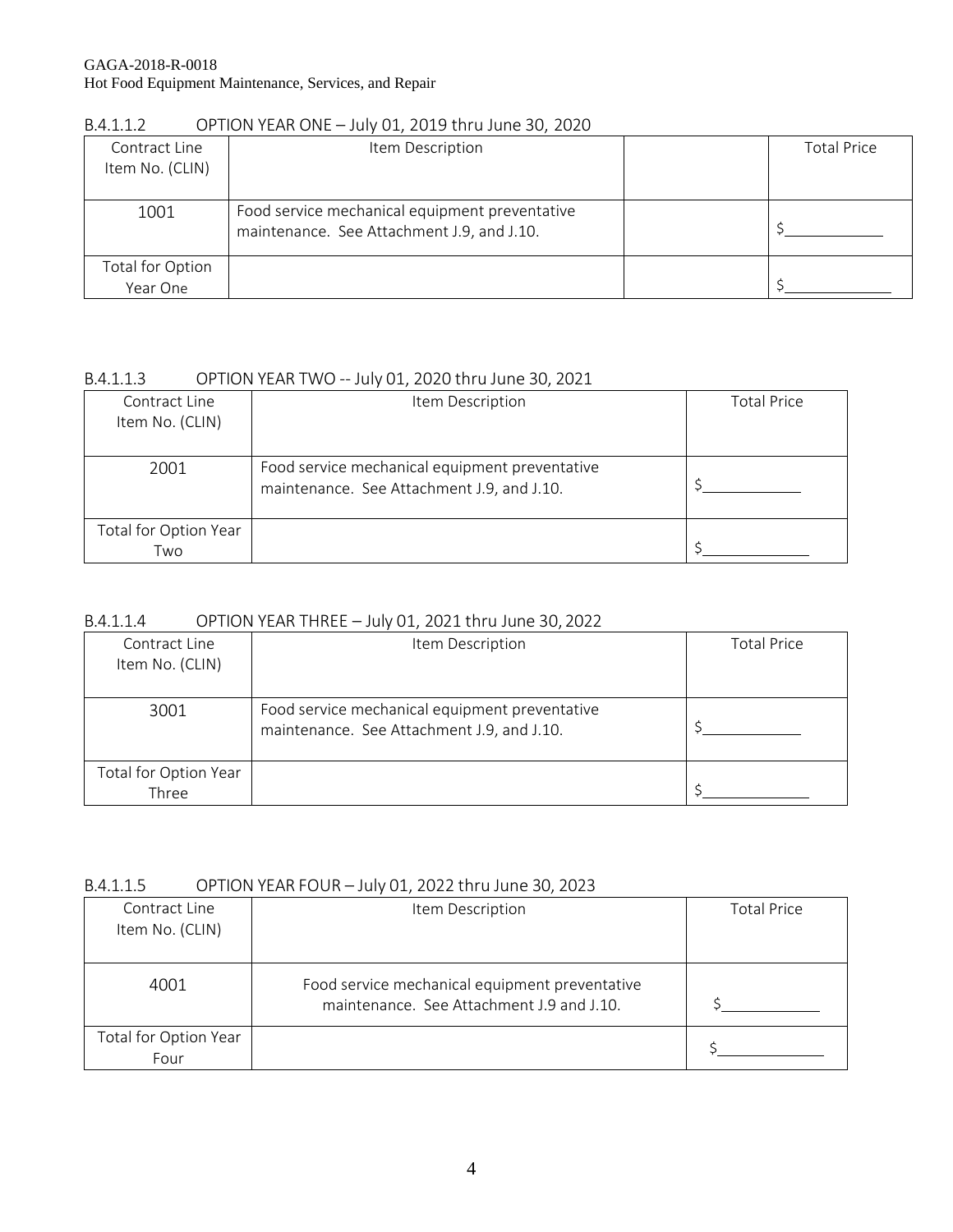**B.4.1.2 Category Two**: Food service mechanical equipment service and repair. Use "Attachments" "Section C," and other sections of the IFB to complete the pricing.

# ALL CATEGORY TWO CLINs ARE T&M.

| <u>レ, T, ⊥, ∠, ⊥</u>  | $D \cap D$ in the state of $D$ is the state of $D$ in the state of $D$ |                |                            |                     |
|-----------------------|------------------------------------------------------------------------|----------------|----------------------------|---------------------|
| Contract Line         | Labor Category: Food                                                   | Hourly Labor   | Estimated                  | <b>Total Amount</b> |
| Item No. (CLIN)       | Service Mechanical                                                     | Rate           | Labor Hours                |                     |
|                       | Equipment Service and                                                  |                |                            |                     |
|                       | Repair. See Attachments                                                |                |                            |                     |
|                       | J.9, and J.10.                                                         |                |                            |                     |
| 0001                  | Technician                                                             |                | 810                        |                     |
|                       |                                                                        | $\mathsf{S}_-$ |                            | \$                  |
| <b>Subtotal Labor</b> |                                                                        |                |                            |                     |
|                       |                                                                        |                |                            | \$                  |
| <b>Contract Line</b>  | <b>Materials</b>                                                       |                | Not to Exceed (NTE) Amount |                     |
| Item No. (CLIN)       |                                                                        |                |                            |                     |
| 0002                  | Not to Exceed                                                          |                |                            |                     |
|                       |                                                                        |                |                            | \$140,000           |
|                       | <b>Total for Base Year (Including Materials NTE)</b>                   |                | \$                         |                     |
|                       |                                                                        |                |                            |                     |

#### B.4.1.2.1 BASE YEAR – July 01, 2018 thru June 30, 2019

NOTES:

- 1. The fixed hourly rate shall include all ancillary items needed to complete the job/service (i.e, labor, wages, overhead, administrative expenses, tools, materials, parking, etc.)
- 2. Materials shall be priced as shown in the commercial catalog plus 10% above the catalog price. The original documents for materials shall be attached to the invoice.

| Contract Line         | Labor Category: Food                                       | Hourly Labor | Estimated                  | <b>Total Amount</b> |
|-----------------------|------------------------------------------------------------|--------------|----------------------------|---------------------|
| Item No. (CLIN)       | Service Mechanical                                         | Rate         | Labor Hours                |                     |
|                       | Equipment Service and                                      |              |                            |                     |
|                       | Repair. See Attachments                                    |              |                            |                     |
|                       | J.9, and J.10.                                             |              |                            |                     |
| 1001                  | Technician                                                 |              | 810                        |                     |
|                       |                                                            | \$_          |                            | \$                  |
| <b>Subtotal Labor</b> |                                                            |              |                            |                     |
|                       |                                                            |              |                            |                     |
| <b>Contract Line</b>  | <b>Materials</b>                                           |              | Not to Exceed (NTE) Amount |                     |
| Item No. (CLIN)       |                                                            |              |                            |                     |
| 1002                  | Not to Exceed                                              |              |                            |                     |
|                       |                                                            |              |                            | \$140,000           |
|                       | <b>Total for Option Year One (Including Materials NTE)</b> |              | \$                         |                     |
|                       |                                                            |              |                            |                     |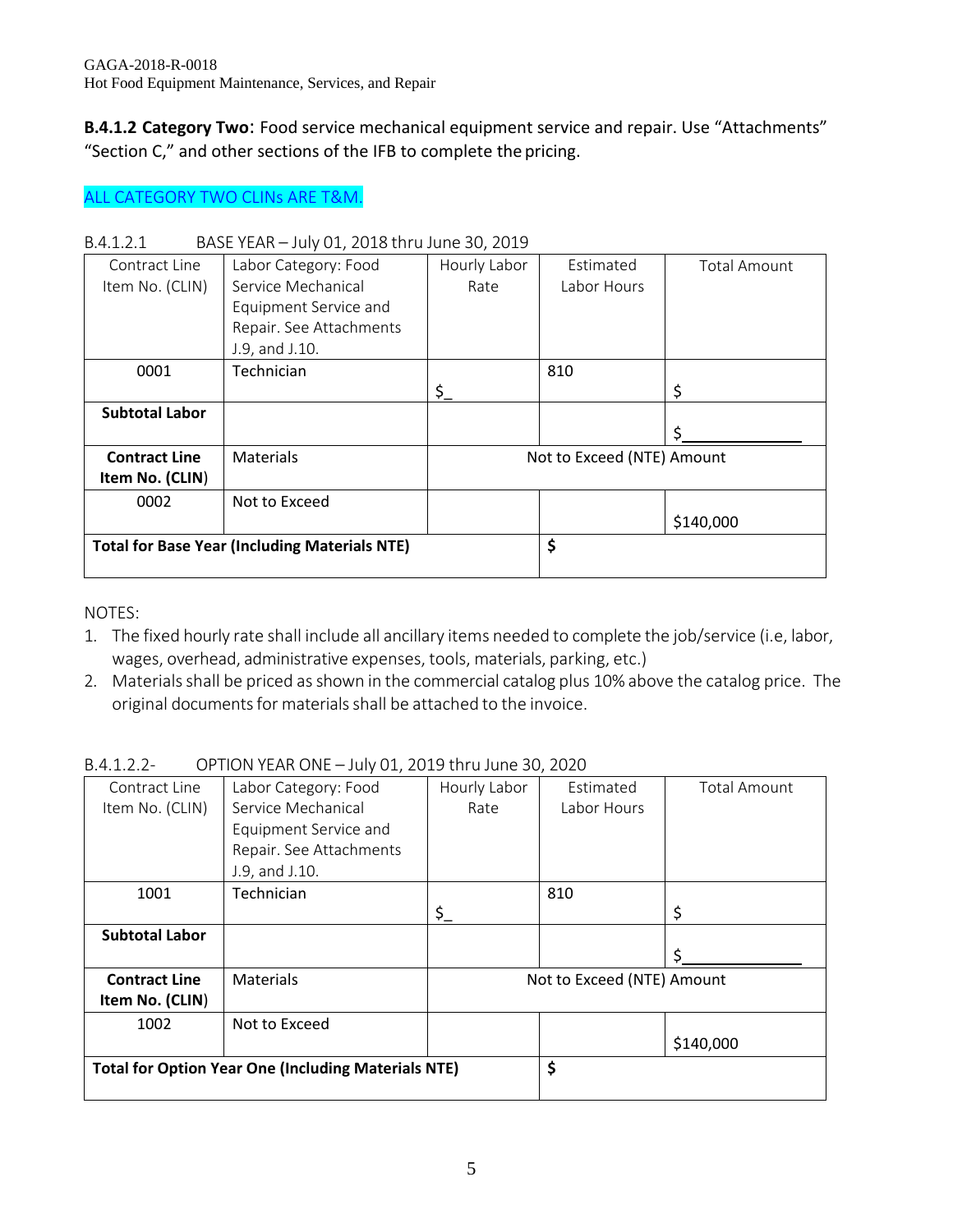#### GAGA-2018-R-0018 Hot Food Equipment Maintenance, Services, and Repair

#### NOTES:

- 1. The fixed hourly rate shall include all ancillary items needed to complete the job/service (i.e, labor, wages, overhead, administrative expenses, tools, materials, parking, etc.)
- 2. Materials shall be priced as shown in the commercial catalog plus 10% above the catalog price. The original documents for materials shall be attached to the invoice.

| Contract Line   | Labor Category: Food                                       | Hourly Labor               | Estimated Labor | <b>Total Amount</b> |
|-----------------|------------------------------------------------------------|----------------------------|-----------------|---------------------|
| Item No. (CLIN) | Service Mechanical                                         | Rate                       | Hours           |                     |
|                 | Equipment Service and                                      |                            |                 |                     |
|                 | Repair. See Attachments J.9,                               |                            |                 |                     |
|                 | and J.10.                                                  |                            |                 |                     |
| 2001            | Technician                                                 |                            | 810             |                     |
|                 |                                                            | \$_                        |                 | \$                  |
|                 |                                                            |                            |                 |                     |
|                 |                                                            |                            |                 |                     |
| Subtotal Labor  |                                                            |                            |                 |                     |
|                 |                                                            |                            |                 | ς                   |
| Contract Line   | <b>Materials</b>                                           | Not to Exceed Amount (NTE) |                 |                     |
| Item No. (CLIN) |                                                            |                            |                 |                     |
| 2002            | Not to Exceed                                              |                            |                 | \$140,000           |
|                 |                                                            |                            |                 |                     |
|                 | <b>Total for Option Year Two (Including Materials NTE)</b> | \$                         |                 |                     |
|                 |                                                            |                            |                 |                     |
|                 |                                                            |                            |                 |                     |

B.4.1.2.3- OPTION YEAR TWO – July 01, 2020 thru June 30,2021

NOTES:

1. The fixed hourly rate shall include all ancillary items needed to complete the job/service (i.e, labor, wages, overhead, administrative expenses, tools, materials, parking, etc.)

2. Materials shall be priced as shown in the commercial catalog plus 10% above the catalog price. The original documents for materials shall be attached to the invoice.

| Contract Line   | Labor Category: Food         | Hourly Labor | <b>Estimated Labor</b> | <b>Total Amount</b> |  |  |
|-----------------|------------------------------|--------------|------------------------|---------------------|--|--|
| Item No. (CLIN) | Service Mechanical           | Rate         | <b>Hours</b>           |                     |  |  |
|                 | Equipment Service and        |              |                        |                     |  |  |
|                 | Repair. See Attachments J.9, |              |                        |                     |  |  |
|                 | and J.10.                    |              |                        |                     |  |  |
| 3001            | Technician                   |              | 810                    |                     |  |  |
|                 |                              |              |                        | ς                   |  |  |
|                 |                              |              |                        |                     |  |  |
|                 |                              |              |                        |                     |  |  |
| Subtotal Labor  |                              |              |                        |                     |  |  |
|                 |                              |              |                        |                     |  |  |

B.4.1.2.4- OPTION YEAR THREE – July 01, 2021 thru June 30, 2022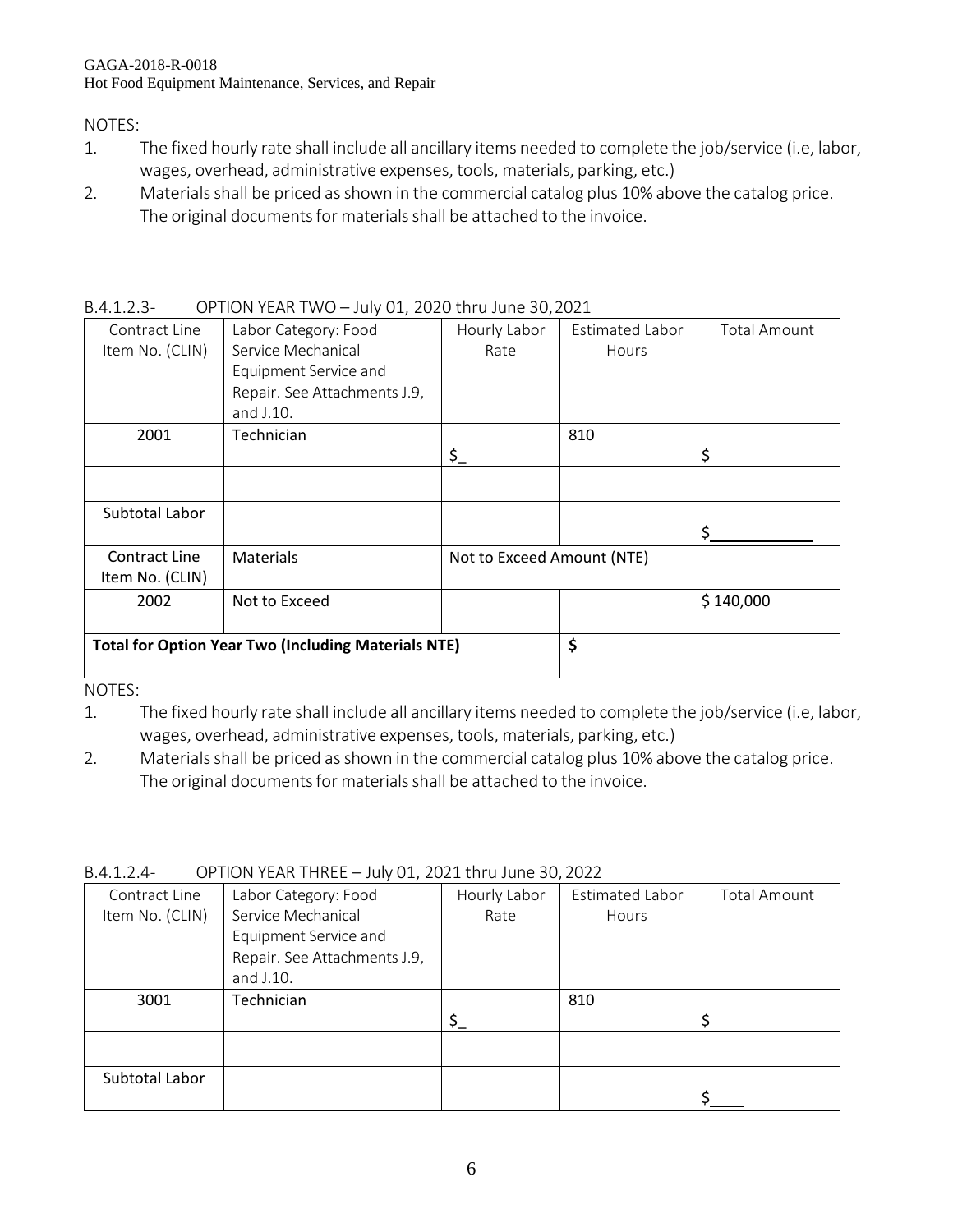| Contract Line                                                | <b>Materials</b> | Not to Exceed Amount (NTE) |  |           |
|--------------------------------------------------------------|------------------|----------------------------|--|-----------|
| Item No. (CLIN                                               |                  |                            |  |           |
| 3002                                                         | Not to Exceed    |                            |  |           |
|                                                              |                  |                            |  | \$140,000 |
| <b>Total for Option Year Three (Including Materials NTE)</b> |                  |                            |  |           |
|                                                              |                  |                            |  |           |

NOTES:

- 1. The fixed hourly rate shall include all ancillary items needed to complete the job/service (i.e, labor, wages, overhead, administrative expenses, tools, materials, parking, etc.)
- 2. Materials shall be priced as shown in the commercial catalog plus 10% above the catalog price. The original documents for materials shall be attached to the invoice.

| $B.4.1.2.5-$ |                                                     |
|--------------|-----------------------------------------------------|
|              | OPTION YEAR FOUR - July 01, 2022 thru June 30, 2023 |

| Contract Line   | Labor Category: Food                                 | Hourly Labor               | Estimated Labor | <b>Total Amount</b> |
|-----------------|------------------------------------------------------|----------------------------|-----------------|---------------------|
| Item No. (CLIN) | Service Mechanical                                   | Rate                       | <b>Hours</b>    |                     |
|                 | Equipment Service and                                |                            |                 |                     |
|                 | Repair. See Attachments J.9                          |                            |                 |                     |
|                 | and J.10.                                            |                            |                 |                     |
| 4001            | Supervisor                                           |                            |                 |                     |
|                 |                                                      | \$_                        |                 | \$                  |
|                 |                                                      |                            | 810             |                     |
|                 |                                                      |                            |                 |                     |
| Subtotal Labor  |                                                      |                            |                 |                     |
|                 |                                                      |                            |                 |                     |
| Contract Line   | <b>Materials</b>                                     | Not to Exceed Amount (NTE) |                 |                     |
| Item No. (CLIN) |                                                      |                            |                 |                     |
| 4002            | Not to Exceed                                        |                            |                 |                     |
|                 |                                                      |                            |                 | \$140,000           |
|                 | Total for Option Year Four (Including Materials NTE) |                            | \$              |                     |
|                 |                                                      |                            |                 |                     |

NOTES:

- 1. The fixed hourly rate shall include all ancillary items needed to complete the job/service (i.e, labor, wages, overhead, administrative expenses, tools, materials, parking, etc.)
- 2. The original documents for materials shall be attached to the invoice.

# **B.4.1.2.5.A NOTES ON CATERGORY TWO OF THE CONTRACT—T&M**

(a) The contractor provides that the price to be paid for the material shall be based onan established catalog or list price in effect when material is furnished, less all applicable discounts to the District, and that in no event shall the price exceed the contractor's sales price to its most-favored customer for the same item in like quantity, or the current market price, whichever is lower (27 DCMR Section 2420.6(d). DCPS reserves the right to verify.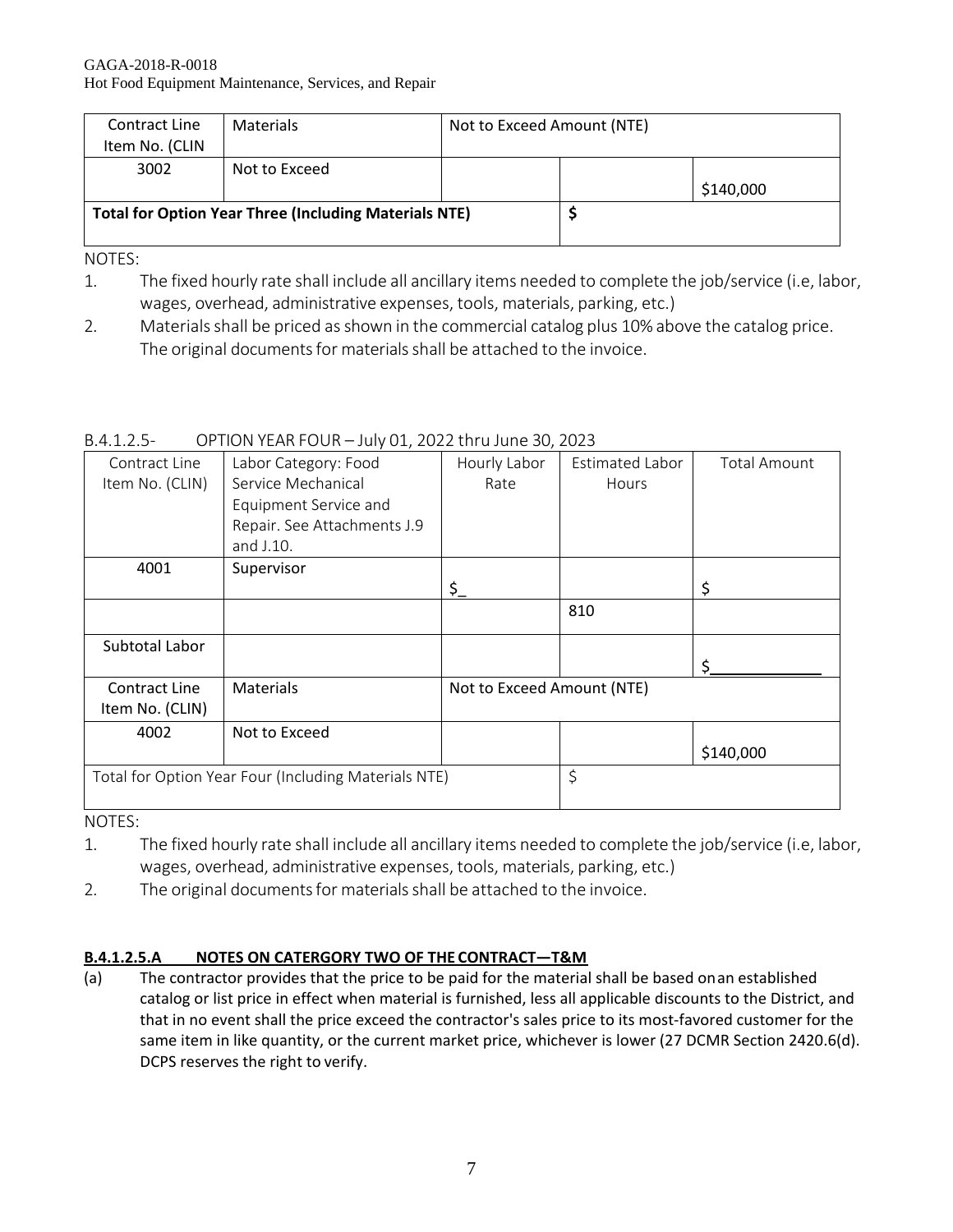**B.4.1.3 Category Three**: Exhaust hood system inspection, cleaning, and maintenance. Use the "Attachments," "Section C," and other sections of the RFP to complete the pricing.

#### **ALL CATEGORY THREE CLINs ARE FFP.**

#### B.4.1.3.1 BASE YEAR – July 01, 2018 thru June 30, 2019

| Contract Line<br>Item No. (CLIN) | Item Description                                                                            | <b>Total Estimated Price</b> |
|----------------------------------|---------------------------------------------------------------------------------------------|------------------------------|
| 0001                             | Exhaust hood system inspection, cleaning, and<br>maintenance. See Attachment J.10, and J.12 |                              |
| <b>Total for Base Year</b>       |                                                                                             |                              |

#### B.4.1.3.2 OPTION YEAR ONE – July 01, -2019 thru June 30, 2020

| <b>Contract Line</b><br>Item No. (CLIN)    | <b>Item Description</b>                                                                     | <b>Total Estimated Price</b> |
|--------------------------------------------|---------------------------------------------------------------------------------------------|------------------------------|
| 1001                                       | Exhaust hood system inspection, cleaning, and<br>maintenance. See Attachment J.10, and J.12 |                              |
| <b>Total for</b><br><b>Option Year One</b> |                                                                                             |                              |

#### B.4.1.3.3 OPTION YEAR TWO – July 01, 2020 thru June 30,2021

| Contract Line          | Item Description                              | <b>Total Estimated Price</b> |
|------------------------|-----------------------------------------------|------------------------------|
| Item No. (CLIN)        |                                               |                              |
|                        |                                               |                              |
| 2001                   | Exhaust hood system inspection, cleaning, and |                              |
|                        | maintenance. See Attachment J.10, and J.12.   |                              |
| <b>Total for</b>       |                                               |                              |
| <b>Option Year Two</b> |                                               |                              |

#### B.4.1.3.4 OPTION YEAR THREE – July 01, 2021 thru June 30, 2022

| Contract Line<br>Item No. (CLIN)             | Item Description                                                                             | <b>Total Estimated Price</b> |
|----------------------------------------------|----------------------------------------------------------------------------------------------|------------------------------|
| 3001                                         | Exhaust hood system inspection, cleaning, and<br>maintenance. See Attachment J.10, and J.12. |                              |
| <b>Total for</b><br><b>Option Year Three</b> |                                                                                              |                              |

B.4.1.3.5 OPTION YEAR FOUR – July 01, 2022 thru June 30, 2023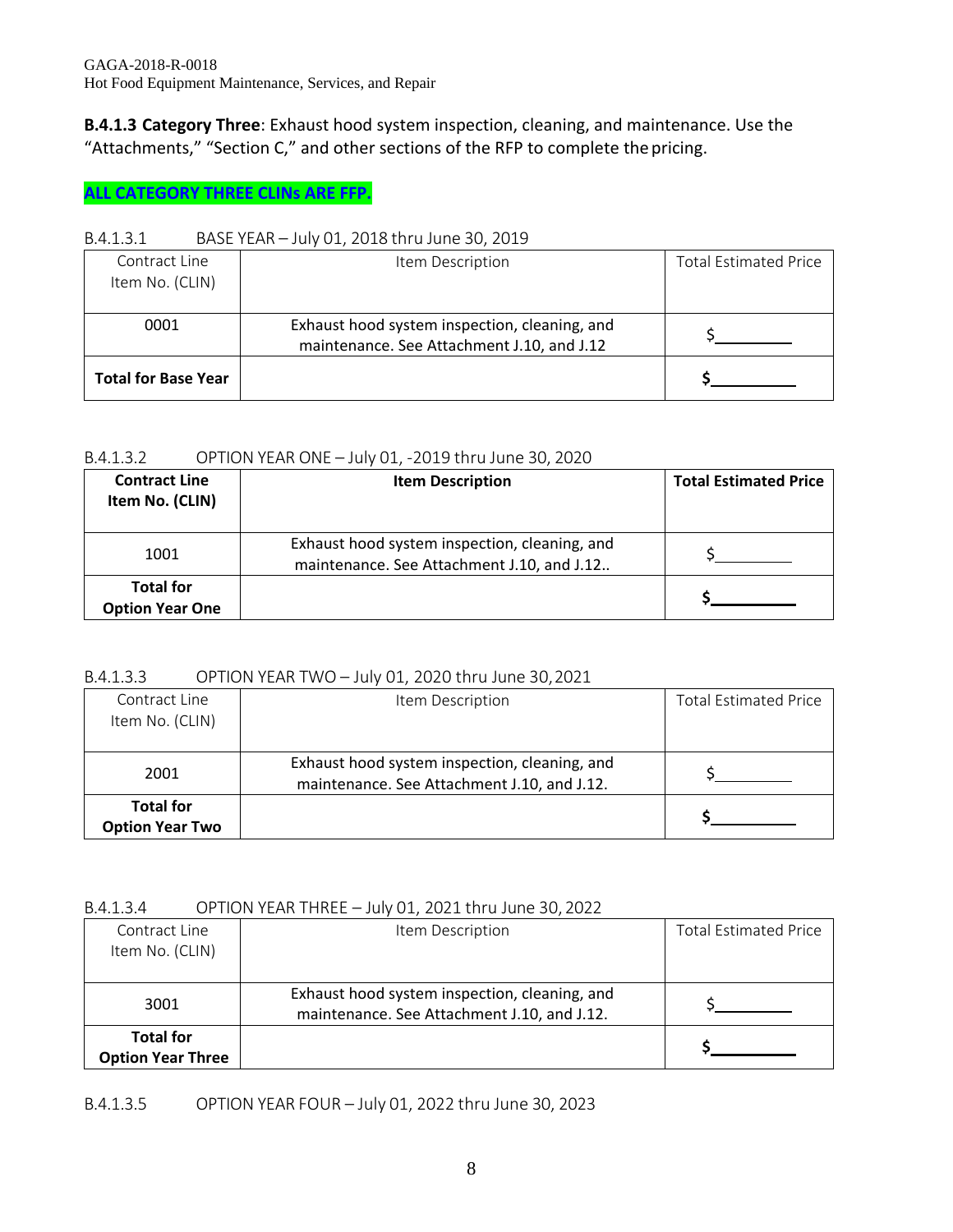| Contract Line           | Item Description                              | <b>Total Estimated Price</b> |
|-------------------------|-----------------------------------------------|------------------------------|
| Item No. (CLIN)         |                                               |                              |
|                         |                                               |                              |
| 4001                    | Exhaust hood system inspection, cleaning, and |                              |
|                         | maintenance. See Attachment J.10, and J.12.   |                              |
| <b>Total for</b>        |                                               |                              |
| <b>Option Year Four</b> |                                               |                              |

# B.4.1.3 Category One: Food service mechanical equipment preventative maintenance

| Number | Period of Performance (POP)    | Price |
|--------|--------------------------------|-------|
| 01     | <b>Total Base Year</b>         | \$    |
| 02     | <b>Total Option Year One</b>   | \$    |
| 03     | <b>Total Option Year Two</b>   | \$    |
| 04     | <b>Total Option Year Three</b> | \$    |
| 05     | <b>Total Option Year Four</b>  | \$    |
| 06     | <b>GRAND TOTAL</b>             | \$    |

B.4.1.4 Category Two: Food service mechanical equipment service and repair

| Number | Period of Performance (POP)    | Price |
|--------|--------------------------------|-------|
| 01     | <b>Total Base Year</b>         | \$    |
| 02     | <b>Total Option Year One</b>   | \$    |
| 03     | <b>Total Option Year Two</b>   | \$    |
| 04     | <b>Total Option Year Three</b> | \$    |
| 05     | <b>Total Option Year Four</b>  | \$    |
| 06     | <b>GRAND TOTAL</b>             | \$    |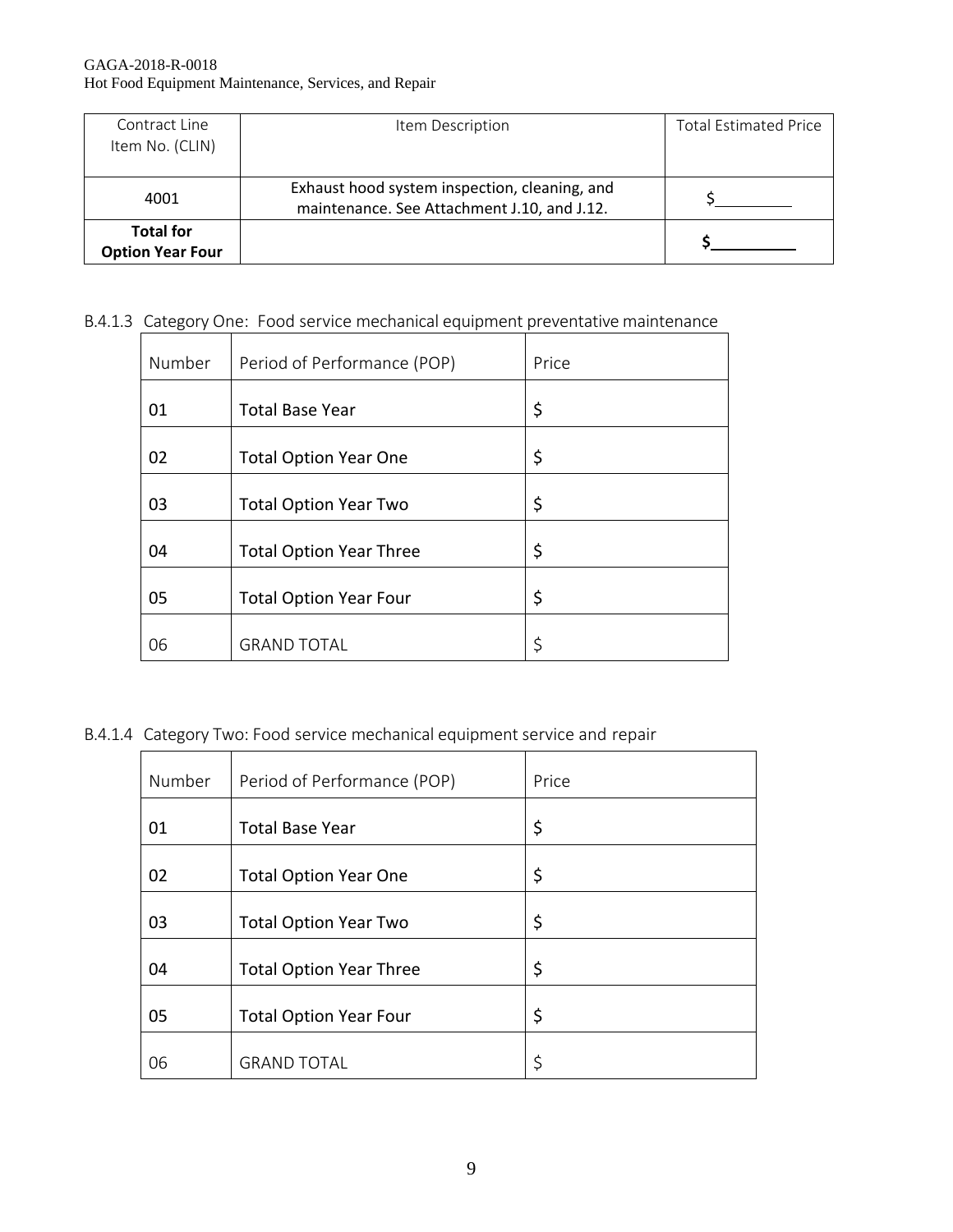#### GAGA-2018-R-0018 Hot Food Equipment Maintenance, Services, and Repair

| Number | Period of Performance (POP)    | Price |
|--------|--------------------------------|-------|
| 01     | <b>Total Base Year</b>         | \$    |
| 02     | <b>Total Option Year One</b>   | \$    |
| 03     | <b>Total Option Year Two</b>   | \$    |
| 04     | <b>Total Option Year Three</b> | \$    |
| 05     | <b>Total Option Year Four</b>  | \$    |
| 06     | <b>GRAND TOTAL</b>             | \$    |

#### B.4.1.4 Category Three: Exhaust Hoods Inspection andCleaning.

#### **B.4.1.5 CONTRACT ALL CATEGORIES**

| <b>Number</b> | Category                    | <b>Total Price</b> |
|---------------|-----------------------------|--------------------|
| 01            | Category One                | \$                 |
| 02            | Category Two                | \$                 |
| 03            | Category Three              | \$                 |
| 04            | <b>Contract Grand Total</b> | \$                 |

- **B.5** The minimum level of prior experience required in the Labor Category by an established organization: "Technical" is minimum of five years of proven experience in preventative maintenance, repair and exhaust hood cleanings. Offerors must be certified for the repair ofall equipment brands as specified in the Equipment Inventory applicable document. Individuals and newly formed groups of individuals that have recently incorporated with less than the experience minimum requirement shall be disqualified from this competition.
- **B.6** A bidder responding to this solicitation that is required to subcontract and shall submit with its bid a subcontracting plan required by law. Bids responding to this RFP shall be deemed nonresponsive and shall be rejected if the bidder fails to submit a subcontracting plan that is required by law.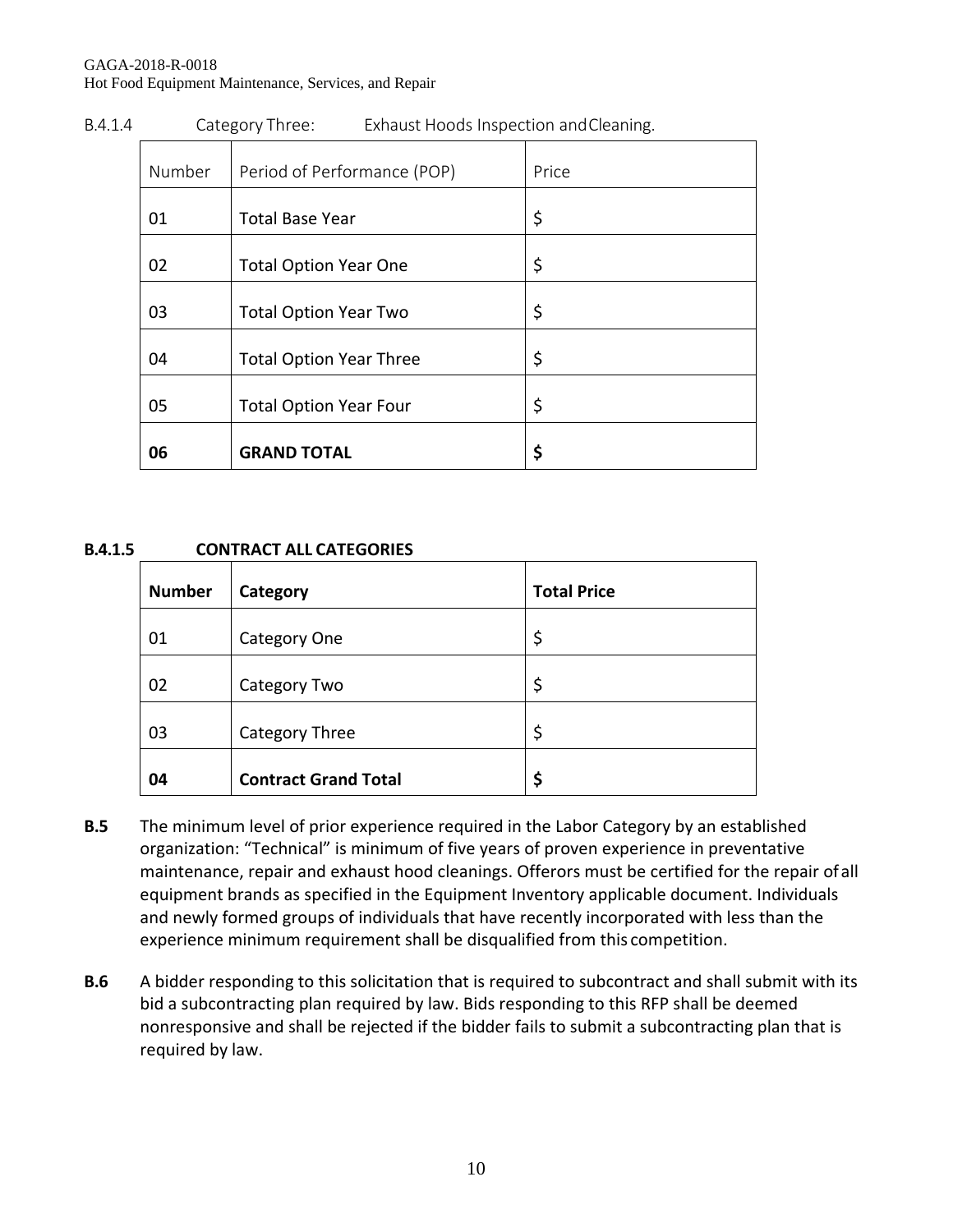- **B.7** For contracts more than \$250,000, at least 35% of the dollar volume of the contract shall be subcontracted in accordance with section H.9.1.
	- **NOTE:** A Subcontracting Plan form is available at [http://ocp.dc.gov,](http://ocp.dc.gov/) under Quick Links click on "Required Solicitation documents."

# **THIS SPACE INTENTIONALLY LEFT BLANK.**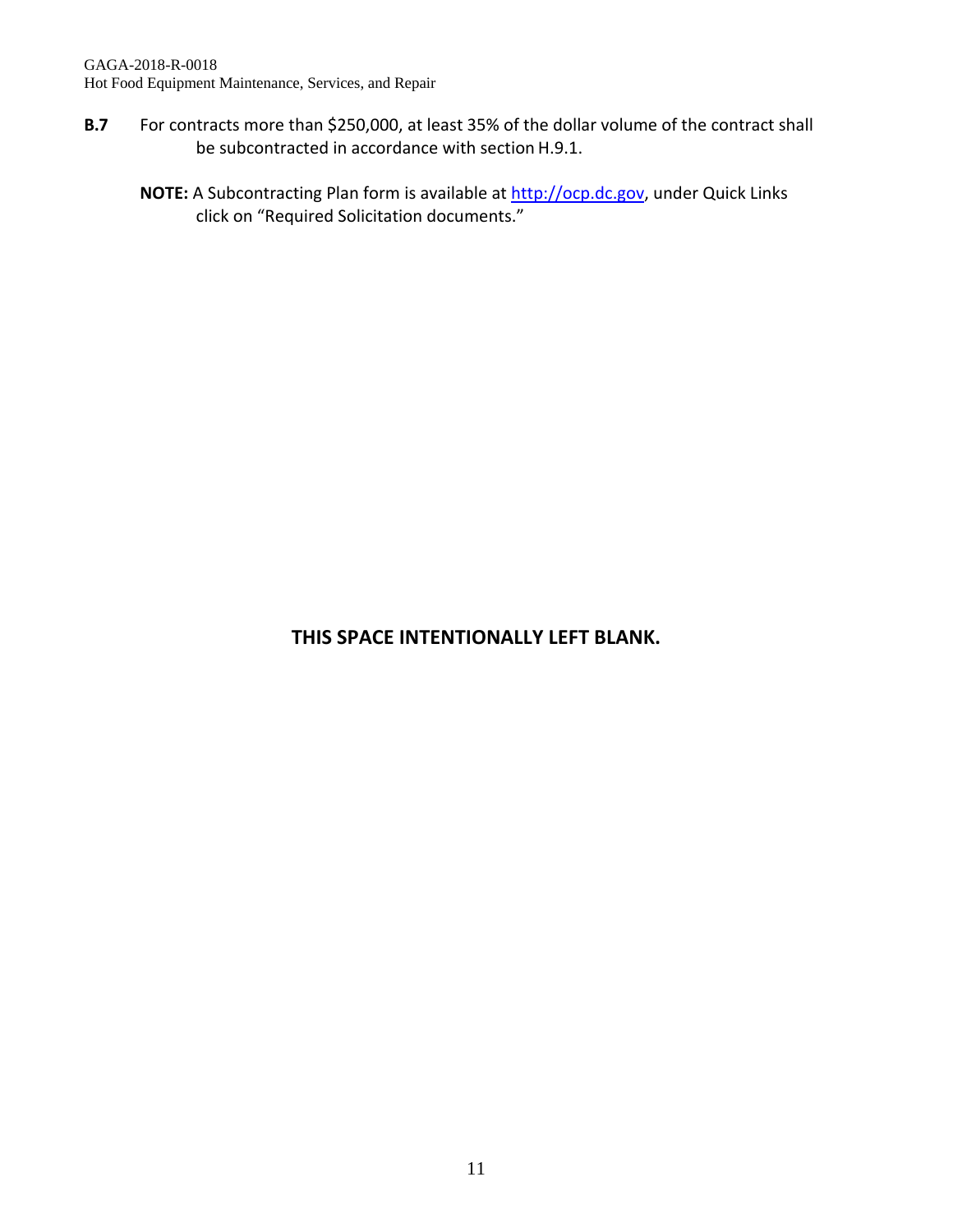# **SECTION C: SPECIFICATIONS/WORK STATEMENT**

# **C.1 SCOPE:**

C.1.1 The Contractor shall provide annual preventative maintenance, repair, and equipment replacement for food service hot mechanical equipment, and hood ventilation systems at all DCPS locations, currently listed at 113 sites and subject to change based on new construction or consolidation. The goal of this contract is to reduce equipment downtime, increase lifespan, and minimize service calls on all food service equipment owned by DCPS. The Contractor is required by this contract to assure that the specified mechanical equipment is inspected and maintained in a satisfactory, working condition without the necessity of a service call. To accomplish this, the Contractor shall provide annual preventative maintenance every November on the school system's hot equipment. The Contractor shall submit a diagnostic and job sheet to the Contract Administrator or authorized designee and place a preventative maintenance sticker on the ventilation hood systems annotating the date of inspection performed for the health department inspection requirements and to the satisfaction of the Contract Administrator or authorized designee. Maintenance shall include all the manufacturer's suggested services. The Contractor shall be responsible for maintaining all systems in good, efficient, operating condition and shall supply all labor and parts that are necessary to service and repair. Preventative maintenance visits may be performed at the same time as service calls are made. Services under this contract shall include, but are not be limited to: response to service calls from FNS, all diagnostics, materials, labor and equipment required to repair system malfunctions properly and promptly. To ensure prices are fair and reasonable, DCPS reserves the right to compare prices with other sources, such as GSA.

C.1.2 The Contractor shall work between the hours of 7:00 a.m. and 5:00 p.m. between Monday and Friday, known as "normal working hours". The Contractor shall respond to calls from FNS to be on the job site within four (4) hours of receiving a service call from FNS, any time of the day or night, 24 hours per day, 7 days per week. The Contractor must respond to all calls deemed an emergency by FNS to be at the job site within 1 hour of receiving the call. Any work completed outside of normal working hours will be considered overtime hours and will be paid in accordance with the pertinent laws and regulations.

C.1.3 All products shall at the minimum carry a standard factory warranty against defects in parts and workmanship for the period stated in the manufacturer's specifications and/or for a minimum of one year.

C.1.4 The Contractor shall also provide preventative maintenance and repair services to the exhaust hood systems in the kitchens in the same manner as described for the hot mechanical equipment. The services to be performed under this solicitation are industry-standard for the inspection and cleaning of kitchen hoods and exhaust systems. The work will include, but not be limited to, the cleaning and inspection of the entire system for operability, the replacement of parts, which have experienced normal wear and tear, or as needed to comply with the District of Columbia Fire Code. All exhaust hood work shall be billed the same as all otherrepairs.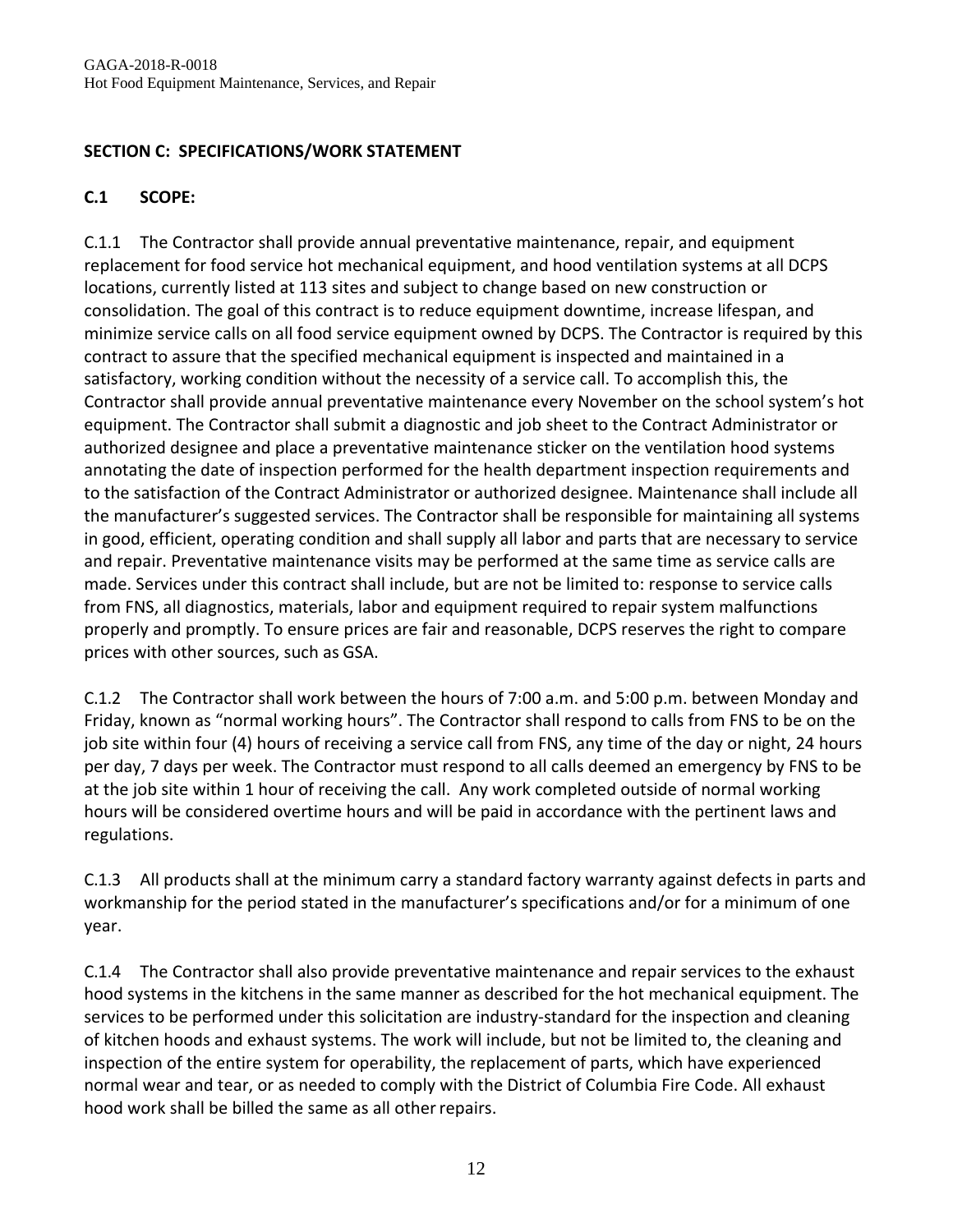**C.1.5** Offerors submitting preventative maintenance, equipment purchase/delivery, exhaust system maintenance repair proposals shall have previous experience of no less than five (5) years servicing institutional/commercial kitchen equipment of the type listed as an organization. Individuals and newly formed groups of individuals that have recently incorporated with lessthan the experience minimum requirement shall be disqualified from thiscompetition**.**

## **C.2 APPLICABLE DOCUMENTS**

The following documents are applicable to this procurement and are hereby incorporated by this reference:

| Item No. | <b>Document Type</b>     | <b>Title</b>                                       | Date       |
|----------|--------------------------|----------------------------------------------------|------------|
| 0001     | <b>Excel Spreadsheet</b> | DCPS Kitchen Equipment Inventory                   | 04/14/2017 |
| 0002     | <b>Excel Spreadsheet</b> | DCPS Kitchen Exhaust Hood Systems Inventory        | 04/14/2017 |
| 0003     | Website                  | <b>National Fire Protection Association (NFPA)</b> | 06/02/2017 |
| 0004     | Website                  | DC Building Laws and Regulations                   | 06/02/2017 |
| 0005     | Website                  | <b>National Electrical Code (NEC)</b>              | 06/02/2017 |
| 0006     | <b>Excel Spreadsheet</b> | <b>Invoice Template</b>                            | 02/03/2018 |

## **C.3 DEFINITIONS (ACRONYMS)**

These terms and acronyms when used in this RFP have the following meanings:

- 1. DCPS District of Columbia Public Schools
- 2. Exhaust Hoods Inspection and Cleaning Provision ofallmaterials, labortoincludeequipment, tools, supplies, and supervision necessaryto provide for full system inspection at least once per year and cleaning of each system per manufacture's recommendations.
- 3. FNS Food & Nutrition Services
- 4. Hot Equipment Also, FNS defines kitchen apparatus' producing heat or utilizes heating elements in efforts to hot hold or cook food products to a minimum temperature of 145degree i.e. Ovens, Warmers, Steamers, Steam table/Serving lines, Tilt Skillets, Soup Kettles, Broiler, Combination ovens, Range tops, Mixers, Slicers, etc.
- 5. OCOO Office of the Chief Operating Officer
- 6. OEM Original Equipment Manufacturer or item specified by the manufacturer for use in the equipment under service
- 7. Part A "part" is defined as any component of, accessory to, and/or attachment to "equipment".
- 8. Preventive Maintenance Mechanical equipment is inspected and maintained in a satisfactory, working condition without the necessity of a service call.
- 9. Repair/Servicing Provide repair service equipment pick up/placement, for foodservice mechanical equipment at 113 locations within the District of Columbia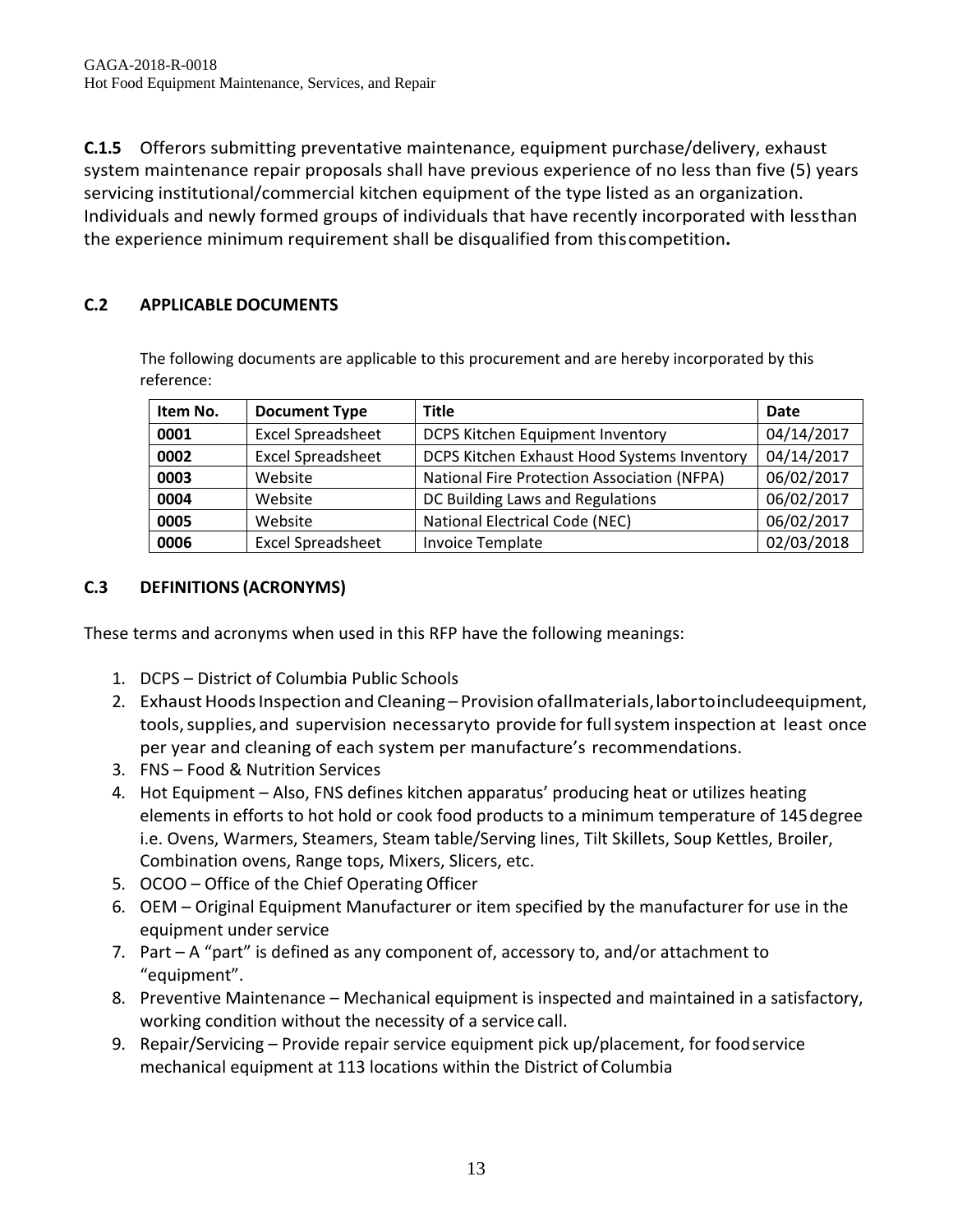10. Working Hours – Hours the employees are on site working. This excludes time spent retrieving parts, lunch-time, and/or breaks.

# **C.4 BACKGROUND**

FNS is responsible for providing meal services to all 113 DCPS school sites with breakfast, lunch, supper, snack, summer and other meal programs as a service to its nearly 50,000 students throughout each school operating day. The number of schools with sponsored meal programs is subject to change each school year, depending on the Districts' needs. The school food program has changed dramatically over the last few years. Federal and local regulations have improved the quality of the programs, which will only continue to evolve and grow in breadth in the upcoming years. The former feeding service of pre-packaged, processed, and frozen meals are no longer permissible school feeding standards. Instead, the introduction of fresh fruits and vegetables, whole muscle meats, and other holistic products have called for larger refrigeration and freezer spaces, dry storage and production areas. In addition, cafeteria staff members are now tasked with actual cooking rather than simply reheating, as has been the norm of many years past. Currently, schools are equipped with minimal equipment geared toward the reheating and holding of frozen preprocessed foods (Note: servicing of refrigeration equipment is not included as a part of this solicitation. It is not uncommon for a DCPS cafeteria that feeds more than an average 250 students will utilizes only a convection ovens and a holding cabinet. Newer standards for FNS cooking processes in its updated and newly constructed kitchens require cafeteria staff to boil, simmer, braise, sauté, roast and steam, among other methods. These processes require properly maintained and repaired equipment to be executed efficiently and safely for the 50,000+ students enrolled at DCPS.

# **C.5 REQUIREMENTS**

The Contractor shall perform the following services for food service hot mechanical equipment and refrigeration equipment:

## **C.5.1. Preventative Maintenance**

- a. The Contractor shall provide preventative maintenance once a year to the school system's hot equipment. Maintenance shall include all the manufacturer's suggested service. The Contractor shall be responsible for maintaining all systems in good, efficient operating condition and shall supply all labor and parts that are necessary to serviceand repair. Preventative maintenance visits may be performed at the same time as service calls are made.
- b. All costs are to be all inclusive. The costs of all labor, material, equipment, supervision, mileage, clean up, waste disposal, overhead, and profit are to be included. Travel time shall be covered by the Contractor. Unit costs may be utilized in the event of change orders due to variance in estimated quantities and/or site conditions and scope changes.
- c. The Contractor shall perform preventative maintenance on the all equipment listed in an annual cycle beginning July 1 and ending on June 30 of each year. This includes all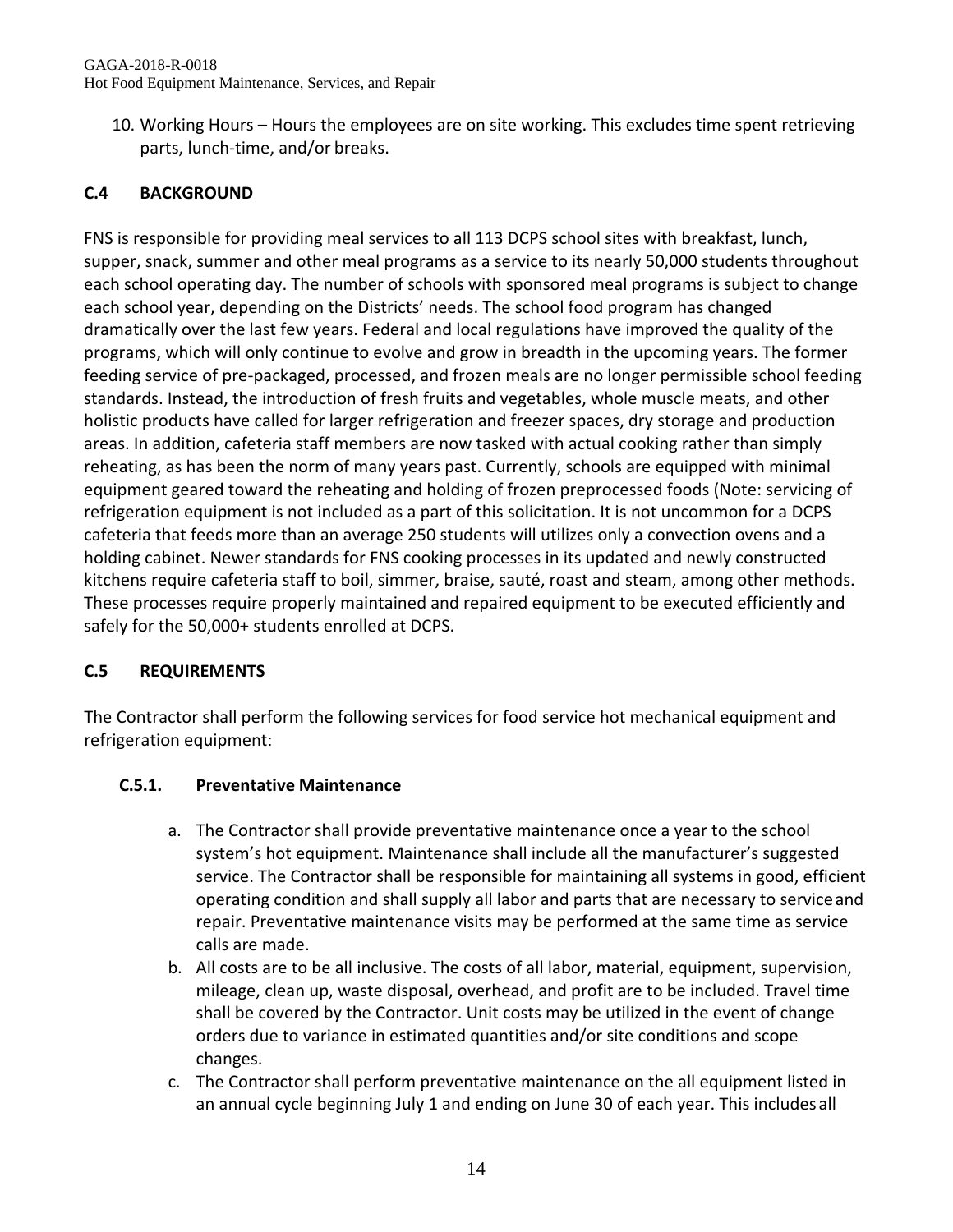manufactured recommended services, including but not limited to lubrication, cleaning filter changing, calibrating, deliming descaling, and minor adjustments. All repairs require approval of the FNS designated Contract Administrator or authorized designee.

- d. Preventative maintenance shall be performed annually to ensure proper operation of the equipment during the regular school year. Other maintenance may be done while on-site performing a repair
- e. The Contractor shall prepare and supply to FNS a preventative maintenance schedule that allows multiple pieces of equipment to be serviced during the same trip, which will minimize travel time from the offeror and lessen potential disruption of food preparation.
- f. The Contractor is required by this contract to assure that the specified mechanical equipment is inspected and maintained in a satisfactory, working condition without the necessity of a service call.
- g. The Contractor shall have sufficient parts carried on their trucks to assure that at least fifty percent (50%) of the repairs can be completed at the time of the preventive maintenance visit.
- h. The Contractor shall be solely responsible for all gaskets, lids, liners, doors, handles, switches, locks, and any other parts, costing less than \$100.00 if replacement is necessary for any reason. Cost for a part greater than \$100.00 shall have a quote that must be approved before part can be ordered and installed. The Contract Administrator or authorized designee must approve the quote and the Contractor must provide an invoice as verification of costs.

# **C.5.1.1 Exhaust System Maintenance and Cleaning**

- a. The Contractor shall provide all facets of exhaust system maintenance, including but not limited to: materials, labor, equipment, tools, supplies, and supervisionnecessary.
- b. Contractor shall submit completion of work documentation in the form of an email or diagnostic sheet to the Contract Administrator. In addition, the Contractor shall place a sticker on Ventilation Hood System verifying work satisfying the health department inspection requirements.
- c. The full system inspection shall include a report on what was found during the inspection to FNS, at least once per year, in addition to the cleaning of each system per manufacturer's recommendations and in accordance with applicable legal requirements and regulations.
- d. The Contractor shall perform all work in strict accordance with the highest safety standards and applicable codes eliminating the possibility of damage to installed machinery, equipment and building structures.
- e. The Contractor shall schedule and perform all work/cleaning, in an annual cycle beginning July 01, and ending on June 30 or each year to avoid affecting the normal business operations.
- f. The Contractor shall be solely responsible for all gaskets, lids, liners, doors, handles, switches, locks, and any other parts, costing less than \$100.00 if replacement is necessary for any reason. Cost for a part greater than \$100.00 shall have a quotethat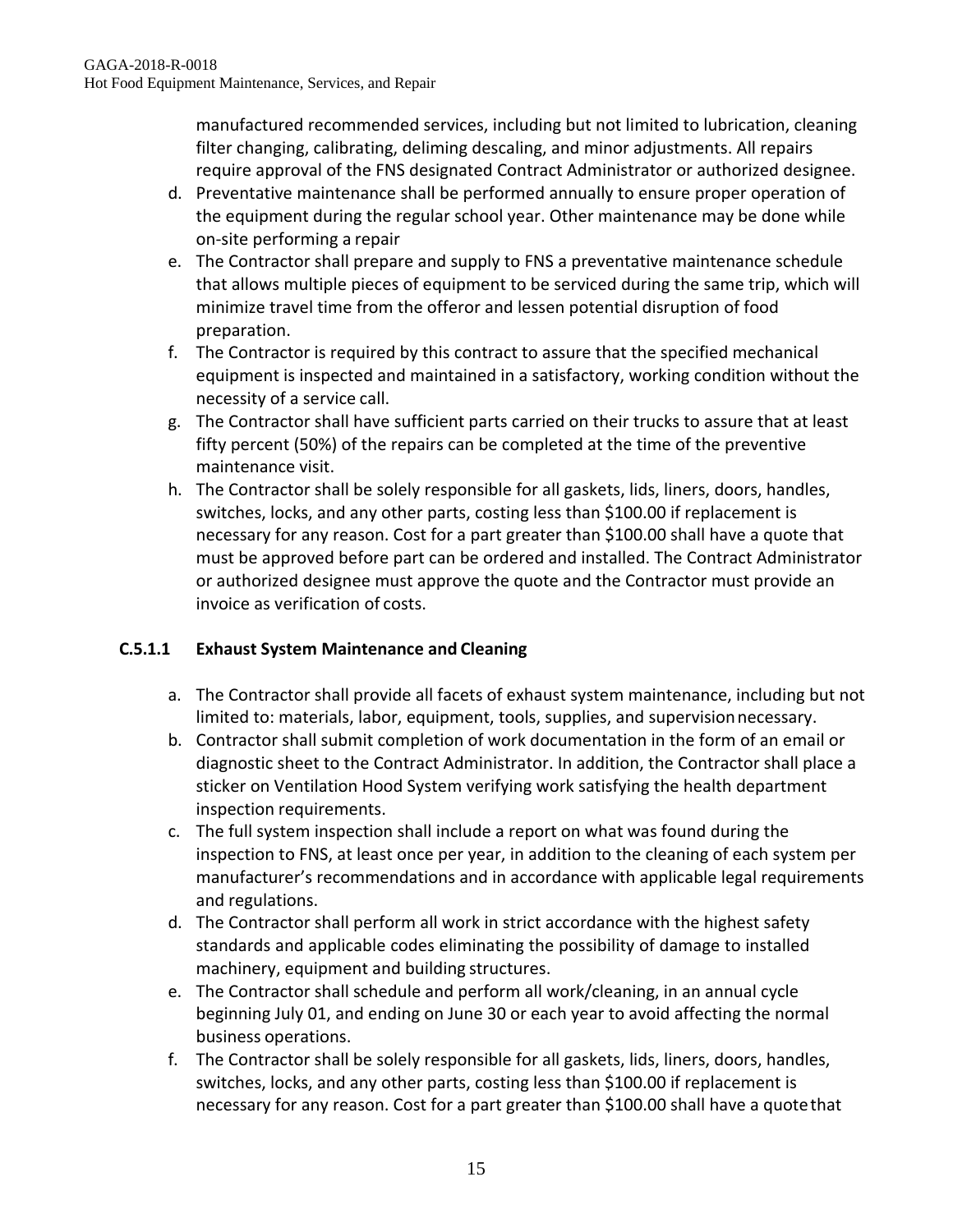must be approved by the Contract Administrator or authorized designee before part can be ordered and installed. The Contract Administrator or authorized designee must approve the quote and the Contractor must provide an invoice as verification of costs.

# **C.5.2. Equipment Repair Contractor Response/Operations**

- a. The Contractor is not required to provide services on DCPS recognized holidays unless there is an emergency.
- b. The Contract Administrator or authorized designee must approve any workperformed outside of working hours of 7:00am through 5:00pm.
- c. FNS may provide storage for the Contractor's tools, equipment andmaterials.
- d. FNS does not assume responsibility for the security of these items. Contractor shall not use torches or open flames until after student dismissal.
- e. The contractor shall provide repair services in a neat and orderlymanner
- f. Each job site shall be kept clean, free of debris and maintain minimal disruption to school activities and employees. The work area shall be cleaned of all surplus and discarded materials, spilled materials and excess materials left from the permanent work resulting from the Contractor's operations. All adjoining areas impacted by the work completed shall be restored to the condition they were in prior to the work. The Contractor(s)' maintenance personnel shall thoroughly clean up the work area and properly dispose of any residue after each maintenance action.
- g. Emergency service calls will be performed onsite within one working hour of request for repair. Normal repairs will be performed within eight working hours of request for maintenance. Than maximum allowable downtime for any equipment is two working days.
- h. The Contractor shall work between the hours of 7:00 a.m. and 5:00 p.m. However, in no case shall the contractor's inability to complete preventative maintenance work during normal working hours waive his responsibility for the functionality of the equipment or any other requirements of this contract. Work which requires system shutdown and emergency or overtime work shall be coordinated with the school system's Contract Administrator or authorized designee and other District personnel as needed.
- i. The Contract Administrator or authorized designee must approve any workperformed outside of these hours.
- j. DCPS may provide storage for the Contractor's tools, equipment and materials upon request. DCPS does not assume responsibility for the security of these items. Contractor shall not use torches or open flames until after student dismissal.
- k. All prices shall follow and be in accordance to GSA schedule allowed prices. This shall include the procurement of new or gently used hot equipment for DCPS to purchase
- l. Service under this contract shall include, but not limited to, response to service calls from the District of Columbia Public School System, all diagnostics, materials, labor and equipment required to repair system malfunctions properly and promptly.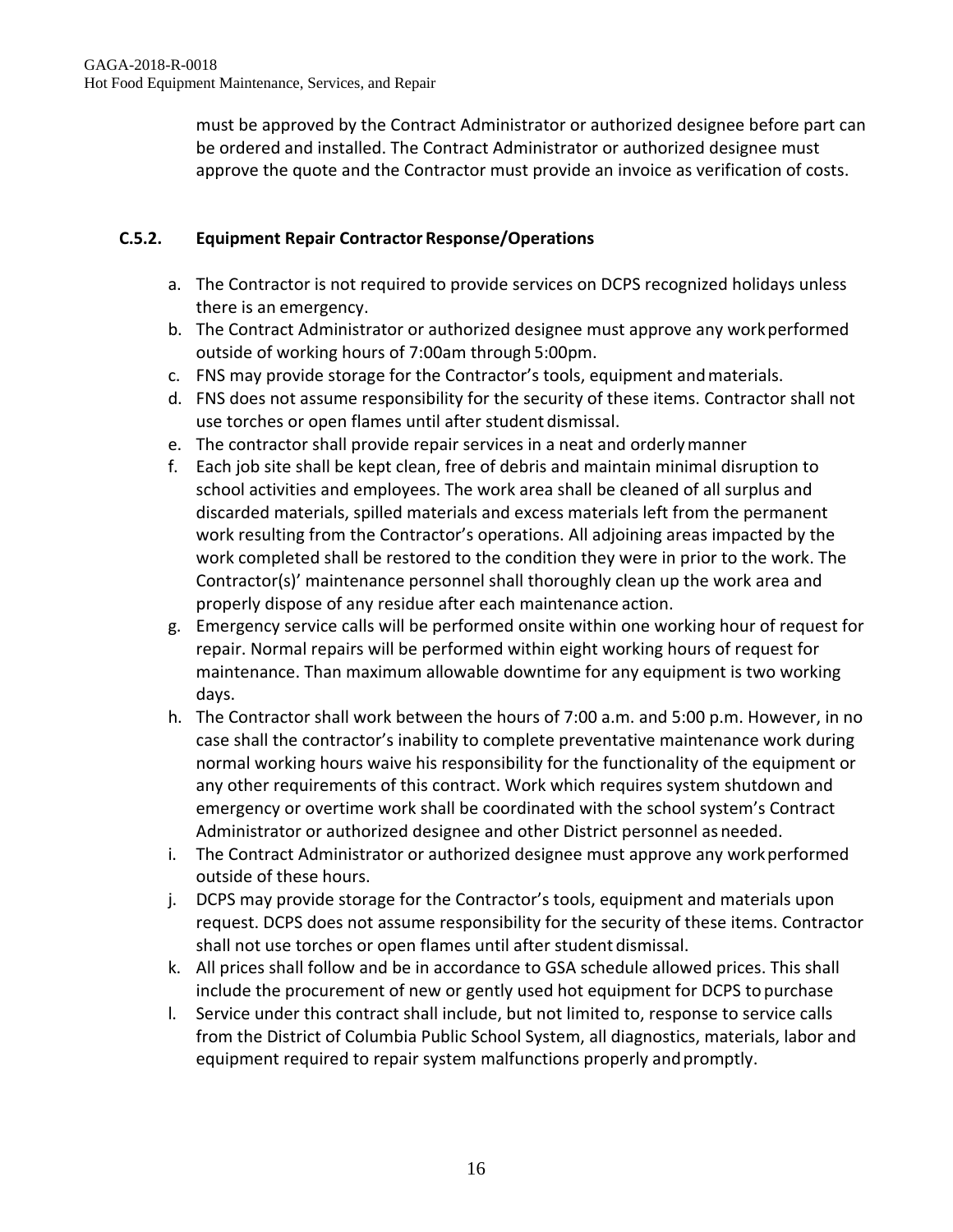- m. The Contractor shall respond to calls from the Food and Nutrition Services FNS team within 24 hours of receiving the call, any time of the day or night, 24 hours per day, 7 days per week.
- n. Equipment shall be serviced and returned to full operation within 3 days of the service call.
- o. Service under this solicitation shall include but not limited to, response to service calls from the District of Columbia Public Schools all diagnostics, materials, labor and equipment to repair system malfunctions properly and promptly.
- p. The Contractor shall respond to calls from FNS within (4) hours of receiving a call, any time of the day or night, 24 hours per day 7 days per week. This is to include being on standby and prepared to provide service in time of emergency of critical need. This includes, but is not limited to during school opening and summer school opening, school equipment relocation, testing and diagnosis of new/used equipment in preparation of usage, drop-off/pickup equipment to the warehouse.
- q. The Contractor shall be solely responsible for all gaskets, lids, liners, doors, handles, switches, locks, and any other parts, costing less than \$100.00 if replacement is necessary for any reason. Cost for a part greater than \$100.00 shall have a quote that must be approved before part can be ordered and installed. The Contract administrator or authorized designee must approve the quote and the Contractor must provide an invoice as verification of costs.

# **C.5.3. Penalty Clause**

- a. Should the equipment remain out of service for longer than three business days, or a predetermined time frame agreed to in writing by both parties, the Contractor shall be liable for all costs incurred by the school system. Liability shall be limited to  $1/30<sup>th</sup>$  of the monthly service cost and/or any and all costs to provide temporary equipment, obtain the services of the school system's alternate contractor(s) to perform services to the DCPS satisfaction without any charges to the DCPS.
- b. In the event of non-performance or violation or breach of the requirements by Contractor(s), DCPS shall also have the right to pursue all administrative, contractual, and legal remedies against the Contractor(s) and shall have the right to seek sanctions and penalties as shall be appropriate including, but not limited to, the withholding of partial or full payment as remediation for poor performance in the form of unrealized value of contracted services and the potential reassignment of school(s) to another Contractor(s).
- c. In the event the Contractor does not perform in a satisfactory manner, FNS requires the Contractor to rectify all the items identified as deficient within 2 working days and take all such necessary actions and steps to maintain the standard of service required under the contract terms and conditions. Should no satisfactory remedial action be taken by an agreed upon time frame, DCPS may terminate the contract for default, in accordance with the Section I.13.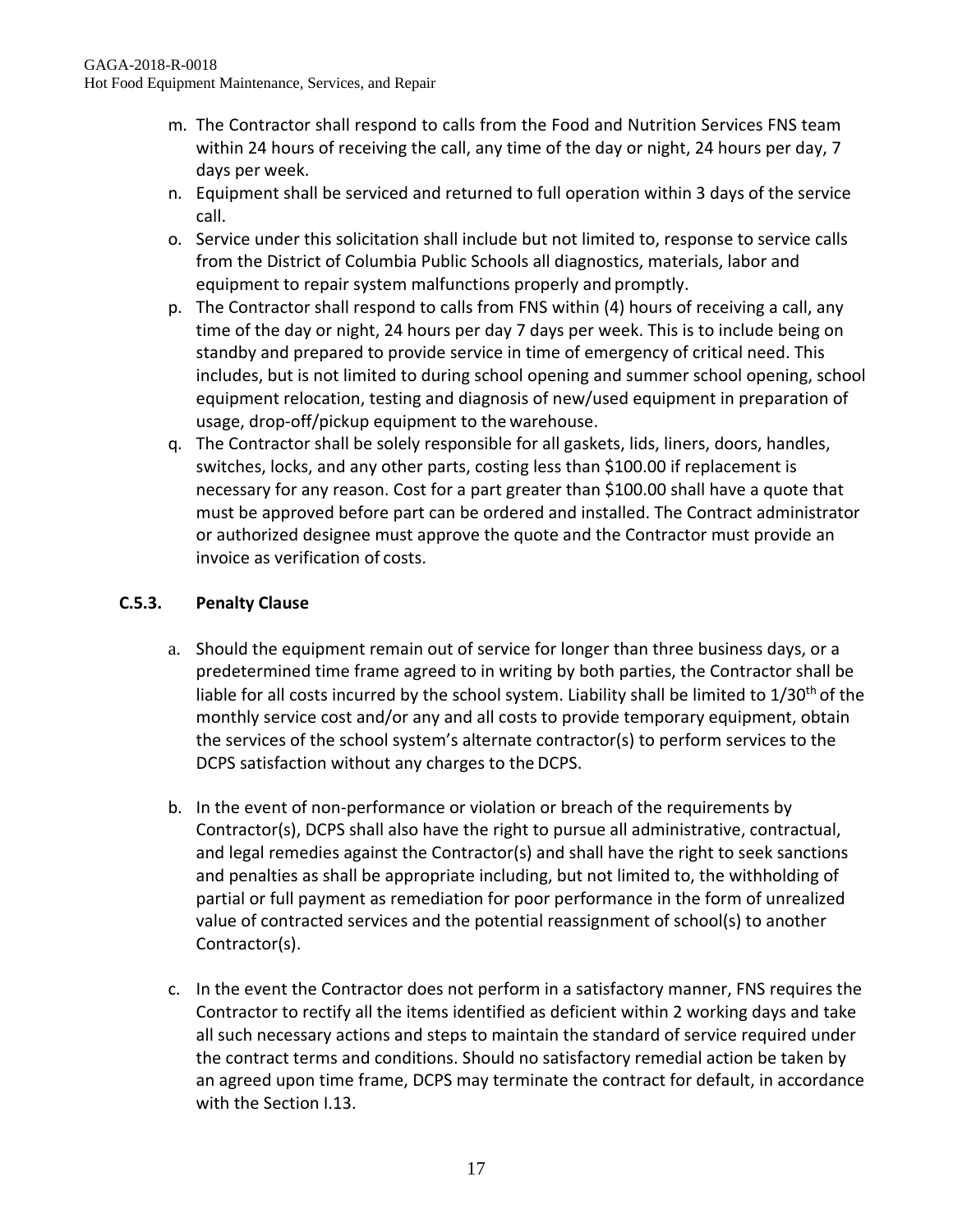# **C.5.4. Parts Replacement**

- a. Replacement parts shall be a current design and of the same manufacturer to minimize system depreciation and obsolescence. Non-OEM parts may be used at the discretion of the District but must be less than the cost of OEM parts.
- b. The Contractor shall be solely responsible for all gaskets, lids, liners, doors, handles, switches, locks, and any other parts, costing less than \$100.00 if replacement is necessary for any reason. Cost for a part greater than \$100.00 shall have a quote that must be approved by DCPS before part can be ordered and installed. The Contract Administrator or authorized designee must approve the quote and the Contractor must provide the original invoice as verification of costs.
- c. The Contractor shall have sufficient parts carried on their trucks to assure that at least fifty percent (50%) of the repairs can be completed at the time of the first call.
- d. Notes identifying and describing why parts are defective should be included.

# **C.5.5. Equipment Replacement**

- a. DCPS may consider replacement of equipment requiring extensivemaintenance/service beyond that required as described in this document.
- b. The Contractor shall disconnect the old equipment and then install the replacement equipment according to the manufacturer's instructions.
- c. The Contractor shall be responsible for transporting equipment that has been removed from a school to the designated location determined by the Contract Administrator or authorized designee.
- d. The school system shall be the sole judge should there be a conflict when identifying an item as a "part" or as "equipment".
- e. If the estimated repair cost exceeds one half of the replacement cost, replacement shall be considered. This estimate shall be weighed against the replacement cost. The Contract Administrator or authorized designee shall determine whether to replace or repair the equipment.

## **C.5.6. Sign-in and Security Clearance**

a. Technicians shall check-in with the front desk office staff at each school. Name tags and sign in may be required to gain access to the building.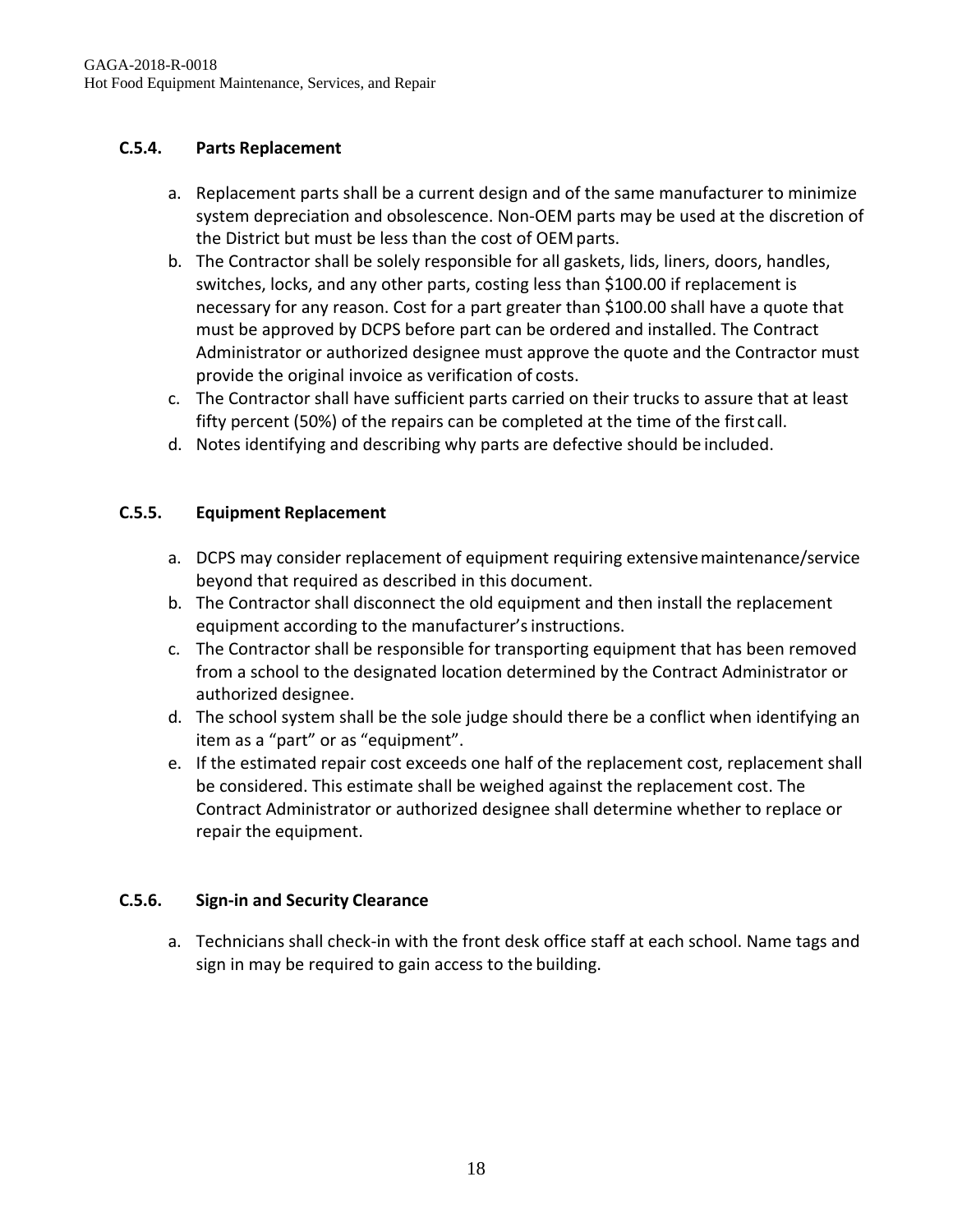# **C.5.7. Warranty**

- a. All products shall minimally carry a standard factory warranty against defects in parts and workmanship for the period stated in the manufacturer's specifications and/or for a minimum of one year.
- b. The warranty period for successful Contractor provided material shall be for period of one year after completion and acceptance of the installation or within the manufactures warranty, whichever is the later period. The warranty period shall commence upon date of acceptance.
- c. All work performed shall be guaranteed against any defects in workmanship. The successful offeror shall satisfactorily correct at no cost to DCSP-FNS any such defect that may become apparent within a period of one year after the accepted completion of work. The warranty period shall commence upon date of acceptance by FNS.
- d. The successful offeror shall provide a copy of the manufacturer's list prices forparts.
- e. The District of Columbia Public School system may consider replacement of equipment requiring extensive maintenance/service beyond that required as described in this bid document. Replacement cost of equipment shall be conducted, quoted, and completed by the offeror and final approval and acceptance of quotes by DCPS.

#### **C.5.8. Demonstration**

a. Should any school or office require a demonstration of equipment furnished by a Contractor, the supplying Contractor shall be obligated to provide such demonstration and use instruction to the requesting school or office at no additional costs. The use demonstration shall be accomplished at the school or office location.

## **C.5.9. Reporting**

- a. Upon completion of every service visit, including preventative maintenance, service, and equipment delivery, the Contractor shall submit a written report, signed and approved by the Cafeteria Manager or designee, and submitted weekly by COB each Monday of the following week by email to the FNS Contract Administrator or authorized designee detailing items to include but not limited to:
	- i. Date, starting and completion time, and name and address of specificequipment
	- ii. Purpose for visit, indication whether the visit was for preventative maintenance, service, repair, equipment delivery, or for other service:
		- 1. For preventative maintenance calls, the Contractor shall detail:
			- a. Exactly what tasks were performed
			- b. What materials and replacements were provided
			- c. The time required for the service
			- d. The skill levels, special tools, and special instrumentation/equipment required to perform the tasks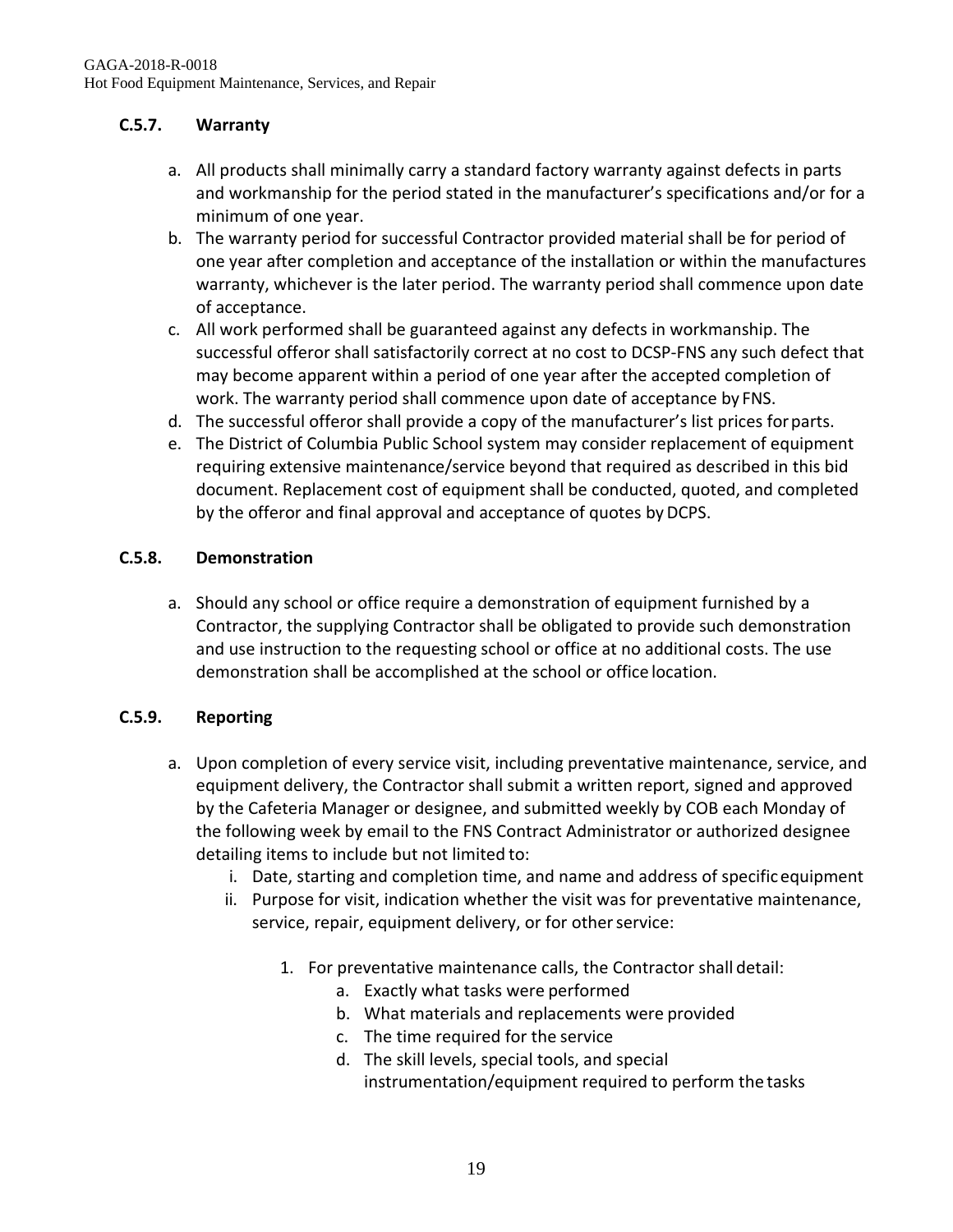- e. A description of any tests performed and reporting of general condition of the system
- 2. For service calls, the Contractor shall detail:
	- a. Exactly what malfunction was diagnosed
	- b. All corrective tasks performed
	- c. The materials and replacements that were provided
	- d. The time required
	- e. The skill levels, special tools, and special instrumentation/equipment required to perform the tasks
	- f. A record of the time the call was received and the time the mechanic arrived on the job site.
- 3. For equipment delivery and installation, the Contractor shall detailon each work order:
	- a. Exactly what materials and installation were provided
	- b. The time required, the skill levels, special tools, and special instrumentation/equipment required to perform the tasks
	- c. A record of the time the mechanic arrived on the job site and what time the mechanic left the job site.
- iii. State the status of the work order and/or equipment, such as "Work completed", or "On hold for parts", etc. if parts are on order an estimated arrival and installation time must be provided at the time a status update is given.
- iv. Upon completion of every service visit, including preventive maintenance and service, the Contactor shall submit a written report (submit the reporting form used by your company), signed by the Cafeteria Manager, and submitted weekly by COB each Monday of the following week by email to the FNS Contract Administrator or authorized designee detailing items to include, but not limited to:
	- 1. Date of Inspection of equipment (indicate if it is preventive maintenance or servicing)
	- 2. Start and Completion time
	- 3. Name of School
	- 4. Name of Technician conducting inspection
	- 5. Clearly state the in depth what is wrong and specifically what parts are needed to fix the equipment
	- 6. Date of return to fix the equipment/Estimated time of completion
	- 7. The Contractor shall submit a quarterly and an annual summary of preventative maintenance report to the FNS Contract Administrator or authorized designee detailing the maintenance that was conducted on each piece of equipment serviced.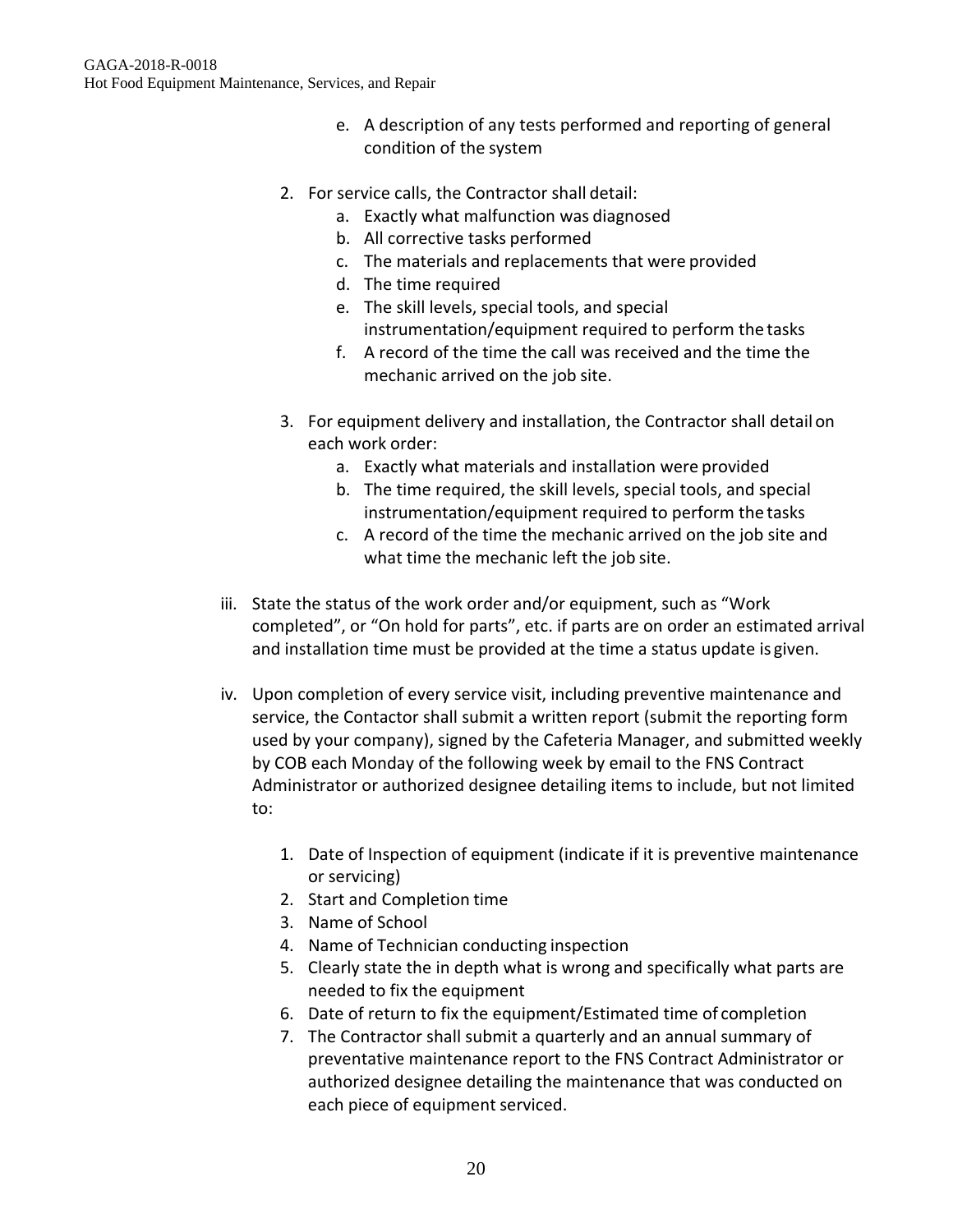- b. Weekly reports are due every Friday, COB by email to the Contract Administrator or approved delegate outlining the current jobs, progress of open service calls, and status of current request, date of repair, date arrival of parts on order. The weekly current job sheet shall include the following.
	- i. Name of School
	- ii. Assigned technician
	- iii. Job number,
	- iv. Statement of the problem/diagnosis and description of next steps to fix the equipment
	- v. Parts needed/on order,
	- vi. Projected date of completion,
	- vii. Closed tickets
	- viii. Date of Repair
- c. The Contractor shall fully participate in and lead weekly conference call or in-person meeting to discuss current projects and recap weekly currently job sheet report. Weekly calls will be primarily between the Contract Administrator or approved designee and the Contractor.

#### **SECTION D: PACKAGING AND MARKING**

**D.1** The packaging and marking requirements for this contract shall be governed by clause number (2), Shipping Instructions-Consignment, of the Government of the District of Columbia's Standard Contract Provisions for use with Supplies and Services Contracts, dated July 2010. (Attachment J.1)

## **SECTION E: INSPECTION AND ACCEPTANCE**

- **E.1** The inspection and acceptance requirements for this contract shall be governed by clause number [five (5) Inspection of Supplies] AND/OR [clause number six (6), Inspection of Services] of the Government of the District of Columbia's Standard Contract Provisions for use with Supplies and Services Contracts, dated July 2010. (Attachment J.1)
	- a. All work shall be subject to the inspection and approval of the District of Columbia Public Schools Food and Nutrition Services Contract Administrator or authorized designee during contract performance and before final payment ismade.
	- b. Acceptance of Invoice Invoice will be paid 30 days after DCPS submits the invoice for payment to DC Office of the Chief Financial Officer. Payment will not be based on the invoice date. Contractor will be paid after invoices have been properly submitted, reviewed and approved by DCPS.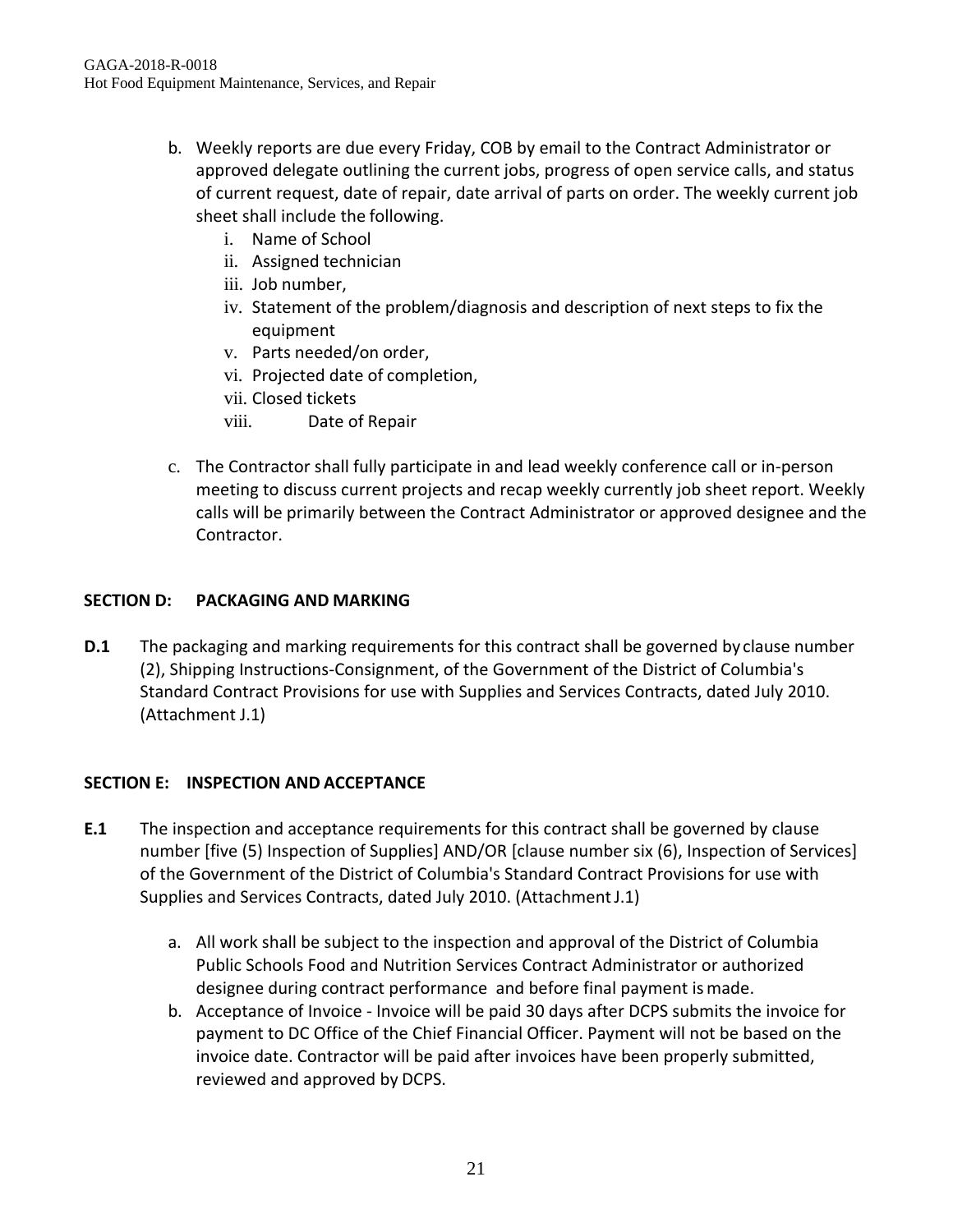### **SECTION F: PERIOD OF PERFORMANCE AND DELIVERABLES**

#### **F.1 TERM OF CONTRACT**

F.1.1 The term of the contract for the Base Year shall be from July 01, 2018 through June 30, 2019 with four option year periods exercised solely at the DCPS discretion. The Option Year periods are as follows:

| Years                    | Period of Performance (POP)    |
|--------------------------|--------------------------------|
| <b>Base Year</b>         | July 01, 2018 to June 30, 2019 |
| Option Year One          | July 01, 2019 to June 30, 2020 |
| Option Year Two          | July 01, 2020 to June 30, 2021 |
| <b>Option Year Three</b> | July 01, 2021 to June 30, 2022 |
| Option Year Four         | July 01, 2022 to June 30, 2023 |

#### **F.2 OPTION TO EXTEND THE TERM OF THE CONTRACT**

- F.2.1 The District may extend the term of this contract for a period of four (4) option years, or successive fractions thereof, by written notice to the Contractor before the expiration of the contract; provided that the District will give the Contractor preliminary written notice of its intent to extend at least sixty (60) days before the contract expires. The preliminary notice does not commit the District to an extension. The exercise of this option is subject to the availability of funds at the time of the exercise of this option. The Contractor may waive the sixty (60) day preliminary notice requirement by providing a written waiver to the Contracting Officer prior to expiration of the contract.
- F.2.2 If the District exercises the option, the extended contract shall be considered to include this option provision.
- F.2.3 The price for the option period(s) shall be as specified in the Section B of the contract.
- F.2.4 The total duration of this contract, including the exercise of any options under this clause, shall not exceed five (5) years.

## **F.3 DELIVERABLES**

The Contractor shall perform the activities required to successfully complete the District's requirements and submit each deliverable to the Contract Administrator (CA) identified in section G.9 in accordance with the following: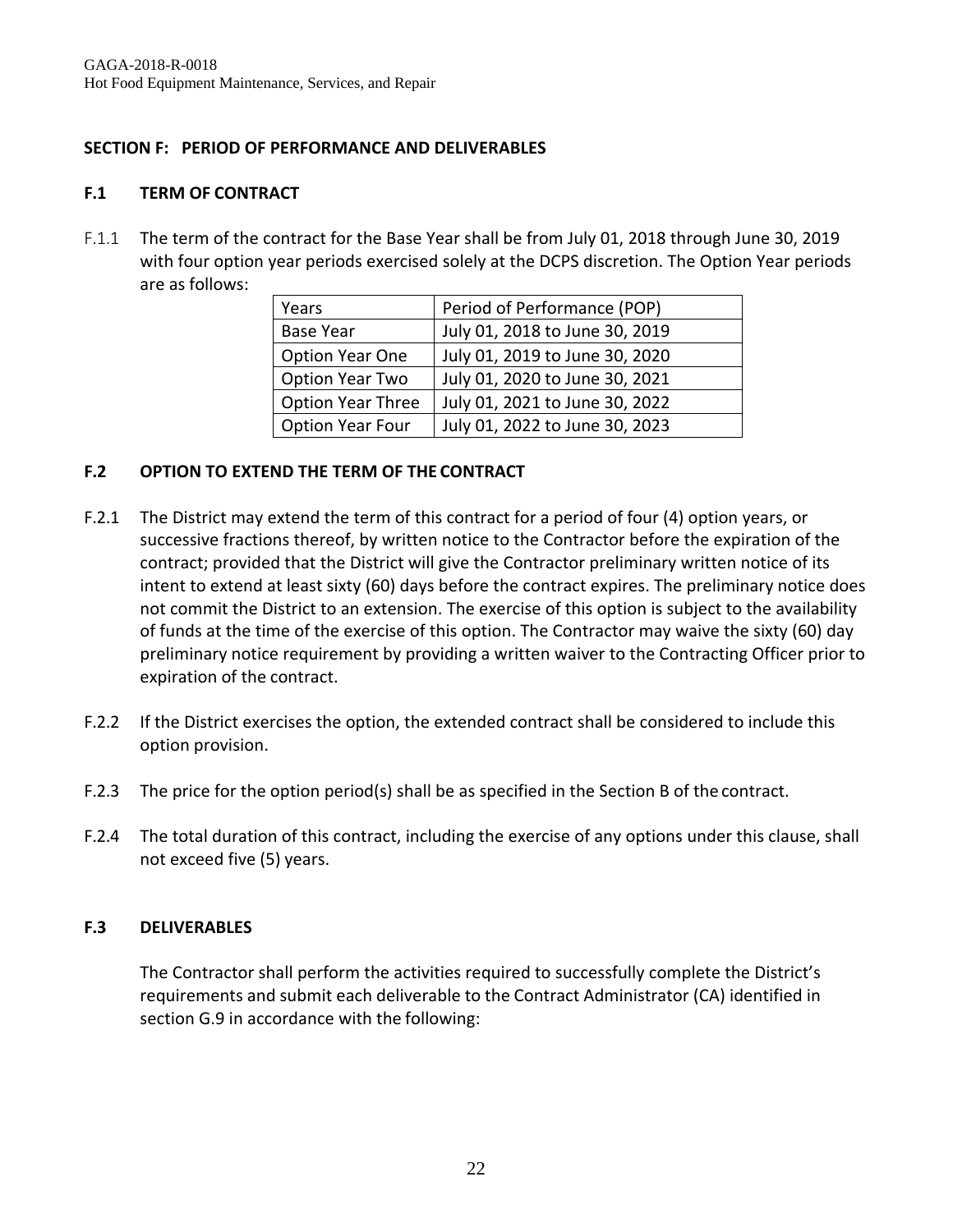| CLIN | Deliverable                       | Description                                                                                                | Format/Method of<br>Delivery                                                                                                                                 | Due Date                                                       |
|------|-----------------------------------|------------------------------------------------------------------------------------------------------------|--------------------------------------------------------------------------------------------------------------------------------------------------------------|----------------------------------------------------------------|
|      | Preventative<br>Maintenance       | Semi-Annual<br>Consolidated<br><b>Electronic Excel</b><br>Spreadsheet and<br>Weekly consolidated<br>report | Electronic excel<br>spreadsheet of<br>Open/Completed<br>preventive maintenance<br>visits. Weekly and<br>Quarterly.                                           | Immediately upon<br>completion of<br>service.                  |
|      | Preventative<br>Maintenance       | <b>Annual Preventative</b><br>Maintenance<br>Schedule                                                      | <b>Electronic Spreadsheet</b>                                                                                                                                | December 30 and<br>June 30 each year<br>and upon request       |
|      | <b>Exhaust Hood</b>               | Annually (July -<br>August) weekly<br>consolidated report                                                  | <b>Electronic Excel</b><br>Spreadsheet of jobs<br>currently "open" and<br>completed                                                                          | Immediately upon<br>completion of<br>service visit.            |
|      | <b>Exhaust Hood</b>               | Completion of Work<br>Documentation                                                                        | PDF or email                                                                                                                                                 | Immediately upon<br>completion of<br>service visit.            |
|      | Equipment<br>Repair<br>Contractor | Upon any request for<br>repair/service and<br>weekly consolidated<br>report                                | <b>Electronic Excel</b><br>spreadsheet of jobs<br>currently "open" and<br>"completed" service<br>repairs outing statues.<br>Weekly and quarterly<br>reports. | Immediately upon<br>completion of<br>service<br>request/visit. |

F.3.1 The Contractor shall submit to the District, as a deliverable, the report described insection H.5.5 which is required by the 51% District Residents New Hires Requirements and First Source Employment Agreement. If the Contractor does not submit the report as part of the deliverables, the District shall not make final payment to the Contractor pursuant to section G.3.2.

## **SECTION G: CONTRACT ADMINISTRATION**

### **G.1 INVOICE PAYMENT**

G.1.1 The District will make payments to the Contractor, upon the submission of proper invoices, at the prices stipulated in this contract, for supplies delivered and accepted or services performed and accepted, less any discounts, allowances or adjustments provided for in this contract.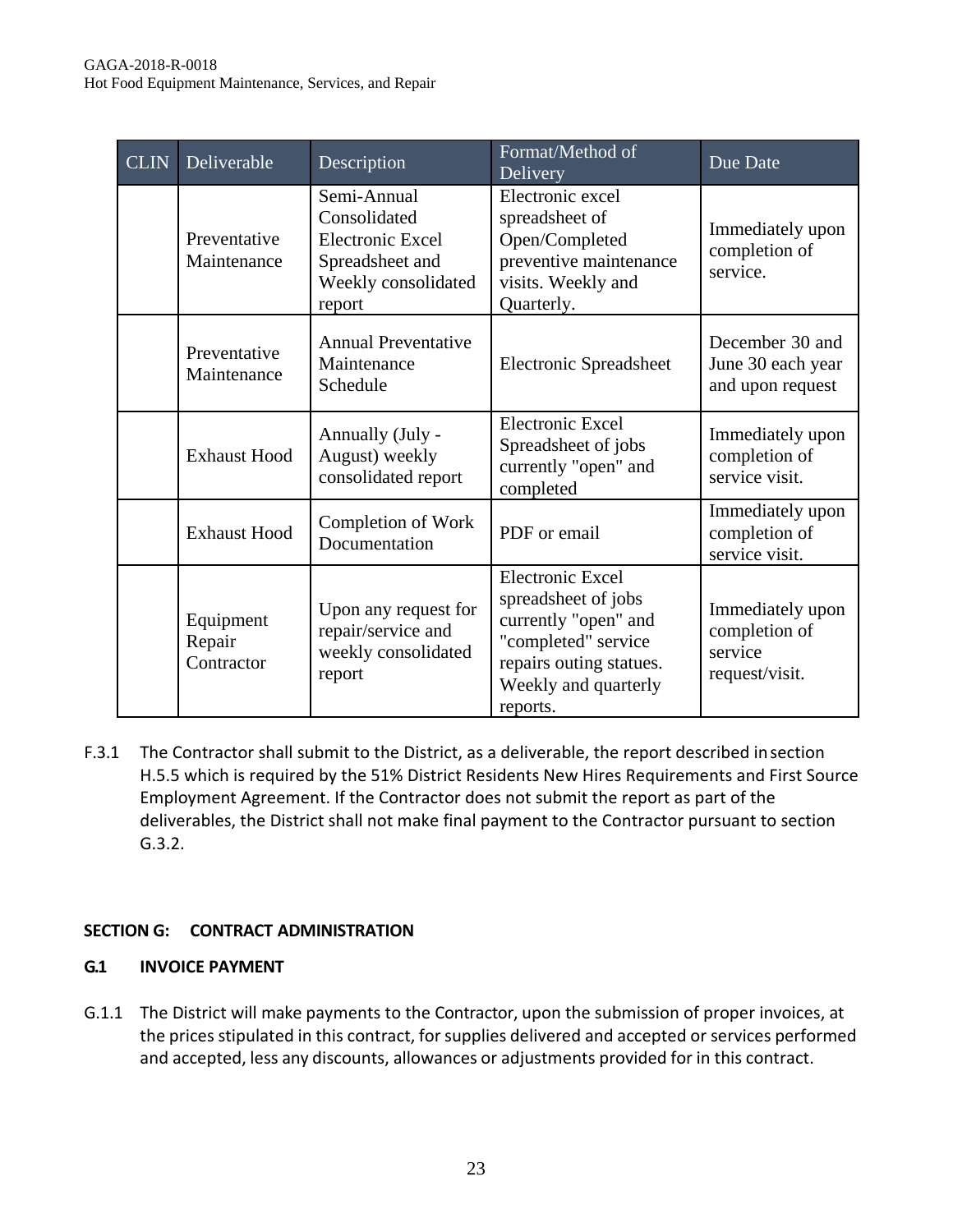- G.1.2 The District will pay the Contractor on or before the 30<sup>th</sup> day after receiving a proper invoice from the Contractor.
- G.1.3 The Contractor shall submit its itemized invoice to the DCPS monthly, as specified. Each invoice shall give a detailed breakdown of the requirements of this contract during the preceding month. No payment shall be made unless the school representative and/or Contract Administrator of the DCPS has signed the required delivery/service acceptance receipts.

# **G.2 INVOICE SUBMITTAL**

- G.2.1 The Contractor shall submit proper invoices on a monthly basis or as otherwise specified in Section G.4. The District of Columbia Public Schools, Office of the Chief Financial Officer (OCFO) now accepts and processes its invoices electronically. The Contractor shall submit its invoices to the Contract Administrator (CA) identified in G.9 or authorized designee to facilitate payment of the invoice(s).
- G.2.2 To constitute a proper invoice, the Contractor shall submit the following information on the invoice:
- G.2.2.1 Contractor's name, federal tax ID and invoice date (date invoices as of the date of mailing or transmittal);
- G.2.2.2 Contract number and invoice number;
- G.2.2.3 Description, price, quantity and the date(s) that the supplies or services were delivered or performed;
- G.2.2.4 Other supporting documentation or information, as required by the Contracting Officer;
- G.2.2.5 Name, title, telephone number and complete mailing address of the responsible official to whom payment is to be sent;
- G.2.2.6 Name, title, phone number of person preparing theinvoice;
- G.2.2.7 Name, title, phone number and mailing address of person (if different from the person identified in G.2.2.6 above) to be notified in the event of a defective invoice; and
- G.2.2.8 Authorized signature.
- G.2.2.9 See Attachment J.11, Invoice Template.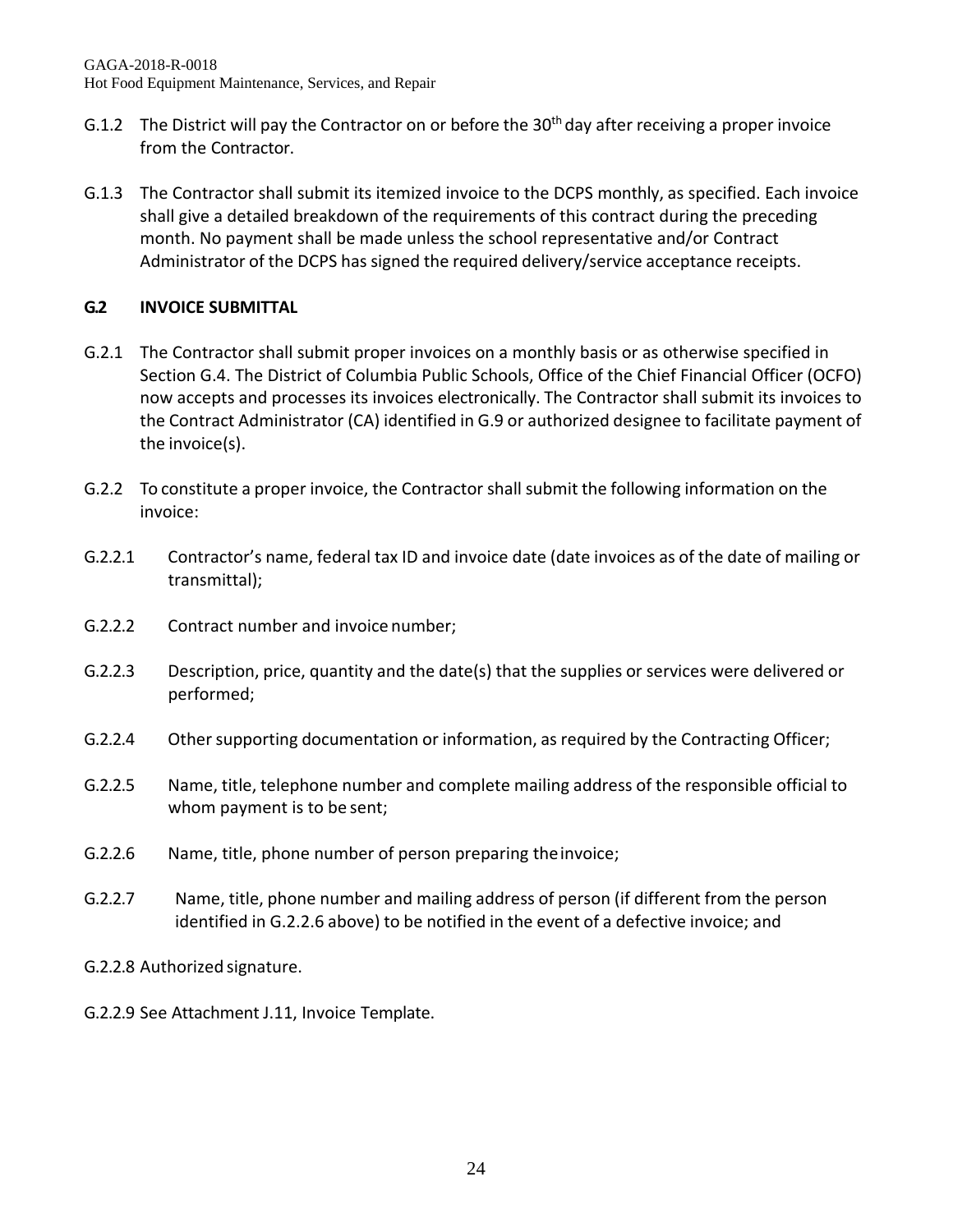# **G.3 FIRST SOURCE AGREEMENT REQUEST FOR FINALPAYMENT**

- G.3.1 For contracts subject to the 51% District Residents New Hires Requirements and First Source Employment Agreement requirements, final request for payment must be accompanied by the report or a waiver of compliance discussed in sectionH.5.5.
- G.3.2 The District shall not make final payment to the Contractor until the agency CFO has received the Contracting Officer's final determination or approval of waiver of the Contractor's compliance with 51% District Residents New Hires Requirements and First Source Employment Agreementrequirements.

## **G.4 PAYMENT**

Payments will be based upon Section B (Price and Cost Schedules) and Section F (Deliverables).

#### G.4.1 PAYMENT ON PARTIAL DELIVERY OF GOODS

Unless otherwise specified in this contract, payment will be made on partial deliveries of good accepted by the District if:

- a) The amount due on the deliveries warrants it;or
- b) The Contractor requests it and the amount due on the deliveries is at least \$1,000 or 50 percent of the total contract price

#### G.4.2 PAYMENT ON PARTIAL DELIVERIES OFF SERVICES

Unless otherwise specified in this contract, payment will be made on partial deliveries of services accepted by the District if:

- a) The Contracting Officer (CO) determines that the amount due on the deliveries warrants it; or
- b) The Contractor requests it and the amount due on the deliveries is at least \$1,000 or 50 percent of the total contract price.

#### G.4.3 PARTIAL PAYMENTS

Unless otherwise specified in this contract, payment will be made on partial deliveries of goods and services accepted by the District if:

- a) The amount due on the deliveries warrants it;or
- b) The Contractor requests it and the amount due on the deliveries is based on completion and acceptance of each item for which the price is stated in the Schedule in Section B,and
- c) Presentation of a properly executed invoice.

#### G.4.4 LUMP SUM

The District will pay the full amount due the Contractor after:

- a) Completion and acceptance of all work; and
- b) Presentation of a properly executed invoice.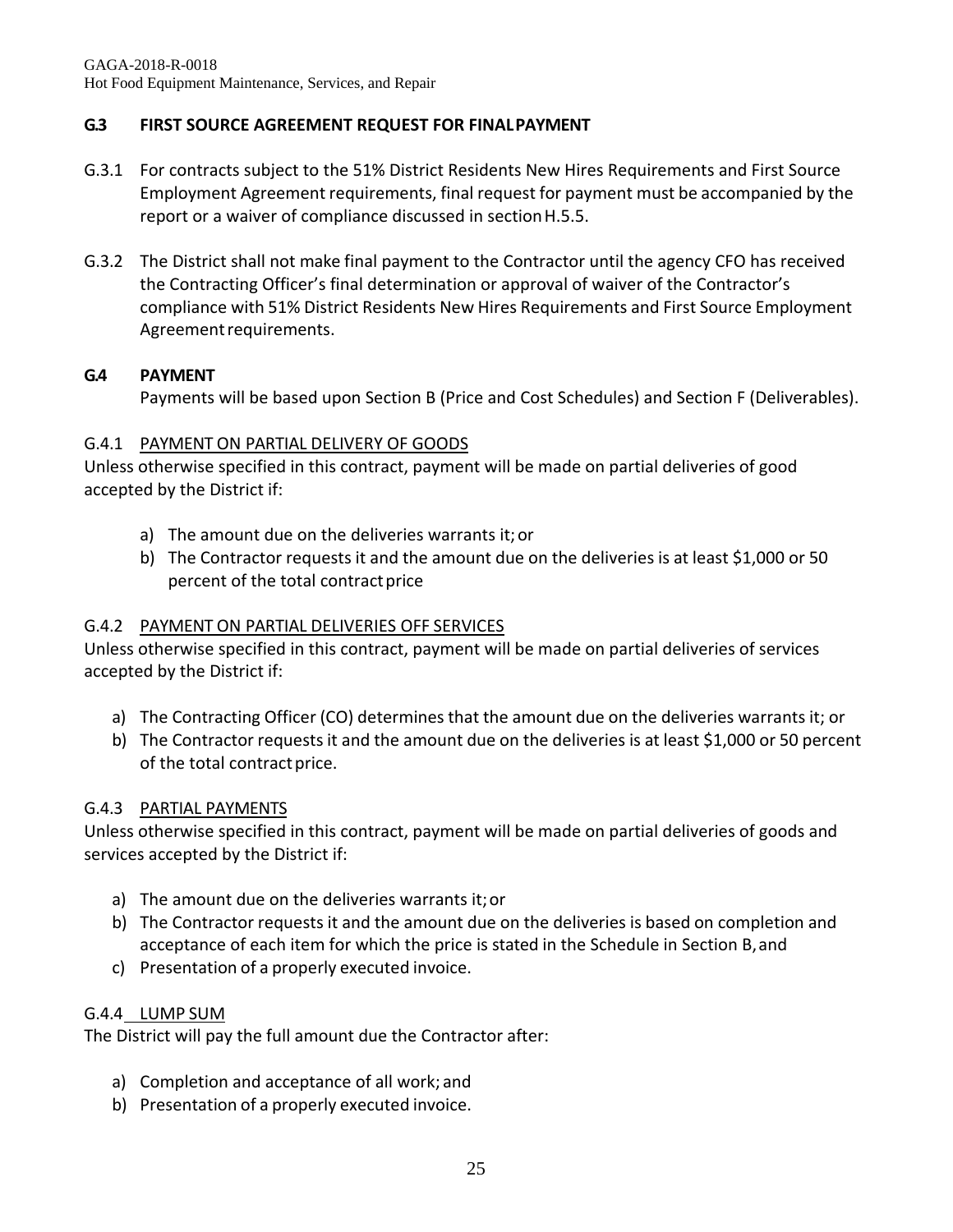### **G.5 ASSIGNMENT OF CONTRACT PAYMENTS**

- G.5.1 In accordance with 27 DCMR 3250, the Contractor may assign to a bank, trust company, or other financing institution funds due or to become due as a result of the performance of this contract.
- G.5.2 Any assignment shall cover all unpaid amounts payable under this contract, and shall not be made to more than one party.
- G.5.3 Notwithstanding an assignment of contract payments, the Contractor, not the assignee, is required to prepare invoices. Where such an assignment has been made, the original copy of the invoice must refer to the assignment and must show that payment of the invoice is to be made directly to the assignee as follows:

"Pursuant to the instrument of assignment dated , make payment of this invoice to (name and address of assignee)."

#### **G.6 THE QUICK PAYMENT CLAUSE**

#### **G.6.1 Interest Penalties to Contractors**

- G.6.1.1 The District will pay interest penalties on amounts due to the Contractor under the Quick Payment Act, D.C. Official Code §2-221.01 *et seq*., for the period beginning on the day after the required payment date and ending on the date on which payment of the amount is made. Interest shall be calculated at the rate of 1.5% per month. No interest penalty shall be paid if payment for the completed delivery of the item of property or service is made on orbefore:
	- a) the  $3^{rd}$  day after the required payment date for meat or a meat product;
	- b) the  $5<sup>th</sup>$  day after the required payment date for an agricultural commodity; or
	- c) the 15<sup>th</sup> day after the required payment date for any other item.
- G.6.1.2 Any amount of an interest penalty which remains unpaid at the end of any 30-day period shall be added to the principal amount of the debt and thereafter interest penalties shall accrue on the added amount.

#### **G.6.2 Payments to Subcontractors**

G.6.2.1 The Contractor must take one of the following actions within seven (7) days of receipt of any amount paid to the Contractor by the District for work performed by any subcontractor under this contract: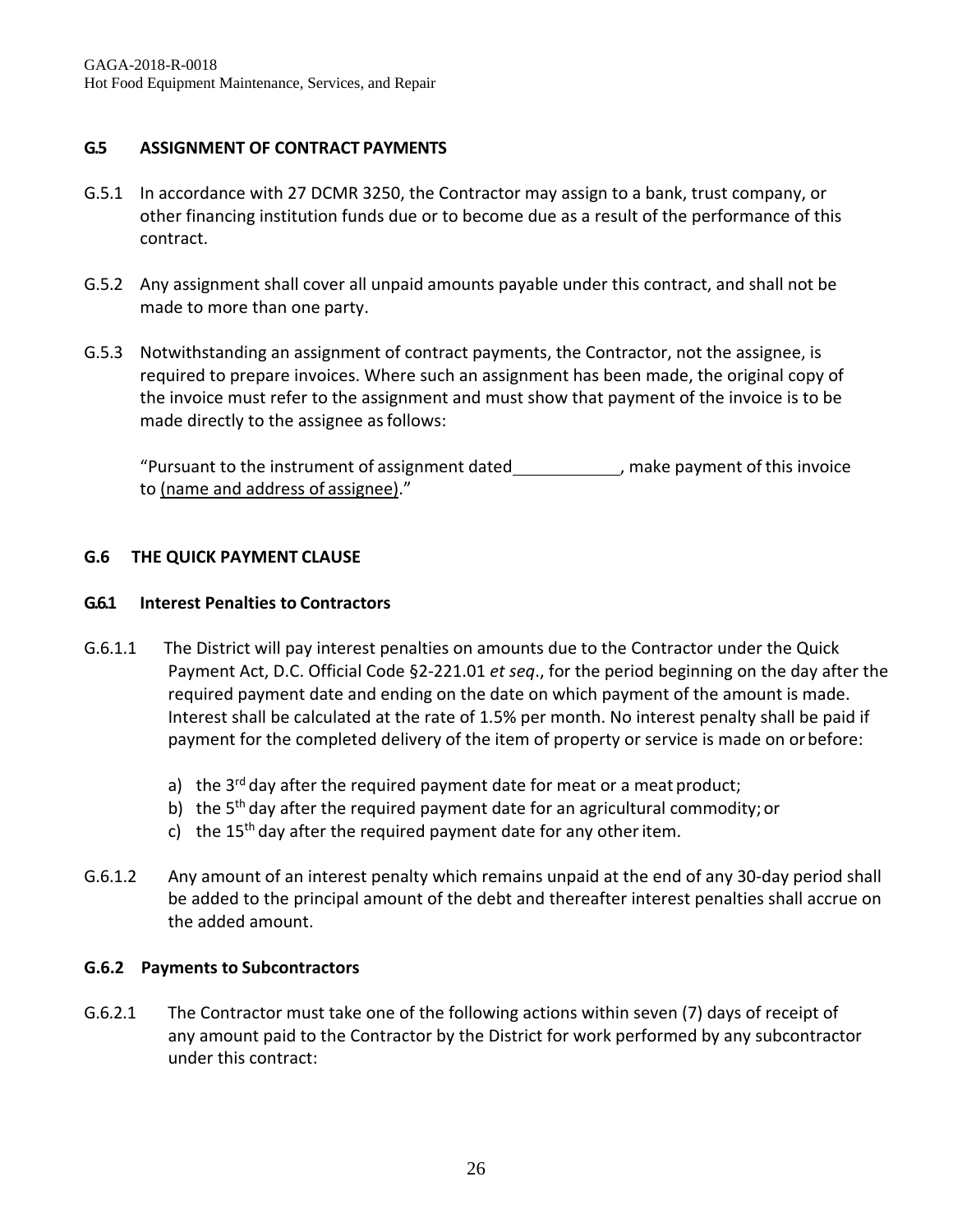- a) Pay the subcontractor for the proportionate share of the total payment received from the District that is attributable to the subcontractor for work performed under the contract; or
- b) Notify the District and the subcontractor, in writing, of the Contractor's intention to withhold all or part of the subcontractor's payment and state the reason for the nonpayment.
- G.6.2.2 The Contractor must pay any subcontractor or supplier interest penalties on amounts due to the subcontractor or supplier beginning on the day after the payment is due and ending on the date on which the payment is made. Interest shall be calculated at the rate of 1% per month. No interest penalty shall be paid on the following if payment for the completed delivery of the item of property or service is made on or before:
	- a) the  $3^{rd}$  day after the required payment date for meat or a meat product;
	- b) the  $5<sup>th</sup>$  day after the required payment date for an agricultural commodity; or
	- c) the 15<sup>th</sup> day after the required payment date for any other item.
- G.6.2.3 Any amount of an interest penalty which remains unpaid by the Contractor at the end of any 30-day period shall be added to the principal amount of the debt to the subcontractor and thereafter interest penalties shall accrue on the added amount.
- G.6.2.4 A dispute between the Contractor and subcontractor relating to the amounts or entitlementof a subcontractor to a payment or a late payment interest penalty under the Quick Payment Act does not constitute a dispute to which the District of Columbia is a party. The District of Columbia may not be interpleaded in any judicial or administrative proceeding involving such a dispute.

#### **G.6.3 Subcontract requirements**

G.6.3.1 The Contractor shall include in each subcontract under this contract a provision requiring the subcontractor to include in its contract with any lower-tier subcontractor or supplier the payment and interest clauses required under paragraphs (1) and (2) of D.C. Official Code §2- 221.02(d).

## **G.7 CONTRACTING OFFICER (CO)**

Contracts will be entered into and signed on behalf of the District only by contracting officers. The contact information for the Contracting Officer is:

Candace Butler Office of Contracting and Procurement 1200 First Street NE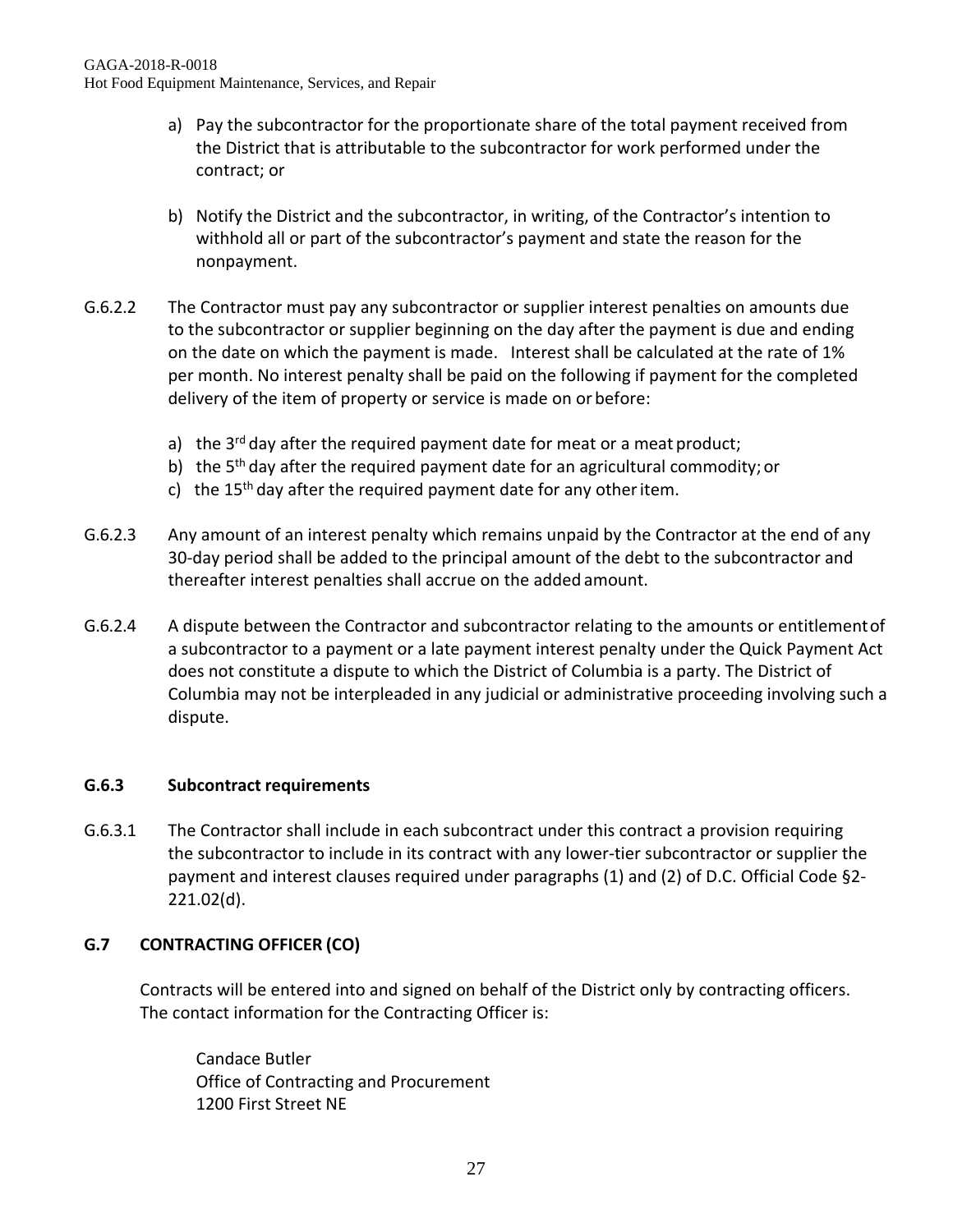GAGA-2018-R-0018 Hot Food Equipment Maintenance, Services, and Repair

> 9th Floor Washington, DC 20002 (202) 442-5112 [Candace.butler@dc.gov](mailto:Candace.butler@dc.gov)

#### **G.8 AUTHORIZED CHANGES BY THE CONTRACTINGOFFICER**

- G.8.1 The CO is the only person authorized to approve changes in any of the requirements of this contract.
- G.8.2 The Contractor shall not comply with any order, directive or request that changes or modifies the requirements of this contract, unless issued in writing and signed by theCO.
- G.8.3 In the event the Contractor effects any change at the instruction or request of any person other than the CO, the change will be considered to have been made without authority and no adjustment will be made in the contract price to cover any cost increase incurred as a result thereof.

#### **G.9 CONTRACT ADMINISTRATOR (CA)**

- G.9.1 The CA is responsible for general administration of the contract and advising the CO as to the Contractor's compliance or noncompliance with the contract**.** The CA has the responsibility of ensuring the work conforms to the requirements of the contract and such other responsibilities and authorities as may be specified in the contract. These include:
- G.9.1.1Keeping the CO fully informed of any technical or contractual difficulties encountered during the performance period and advising the CO of any potential problem areas under thecontract;
- G.9.1.2Coordinating site entry for Contractor personnel, if applicable;
- G.9.1.3Reviewing invoices for completed work and recommending approval by the CO if the Contractor's prices and costs are consistent with the contractual amounts and progress is satisfactory and commensurate with the rate of expenditure;
- G.9.1.4Reviewing and approving invoices for deliverables to ensure receipt of goods and services. This includes the timely processing of invoices and vouchers in accordance with the District's payment provisions; and
- G.9.1.5Maintaining a file that includes all contract correspondence, modifications, records of inspections (site, data, equipment) and invoice or vouchers.
- G.9.2 The address and telephone number of the CA is:

Eric Coleman Field Specialist, Food and Nutrition Services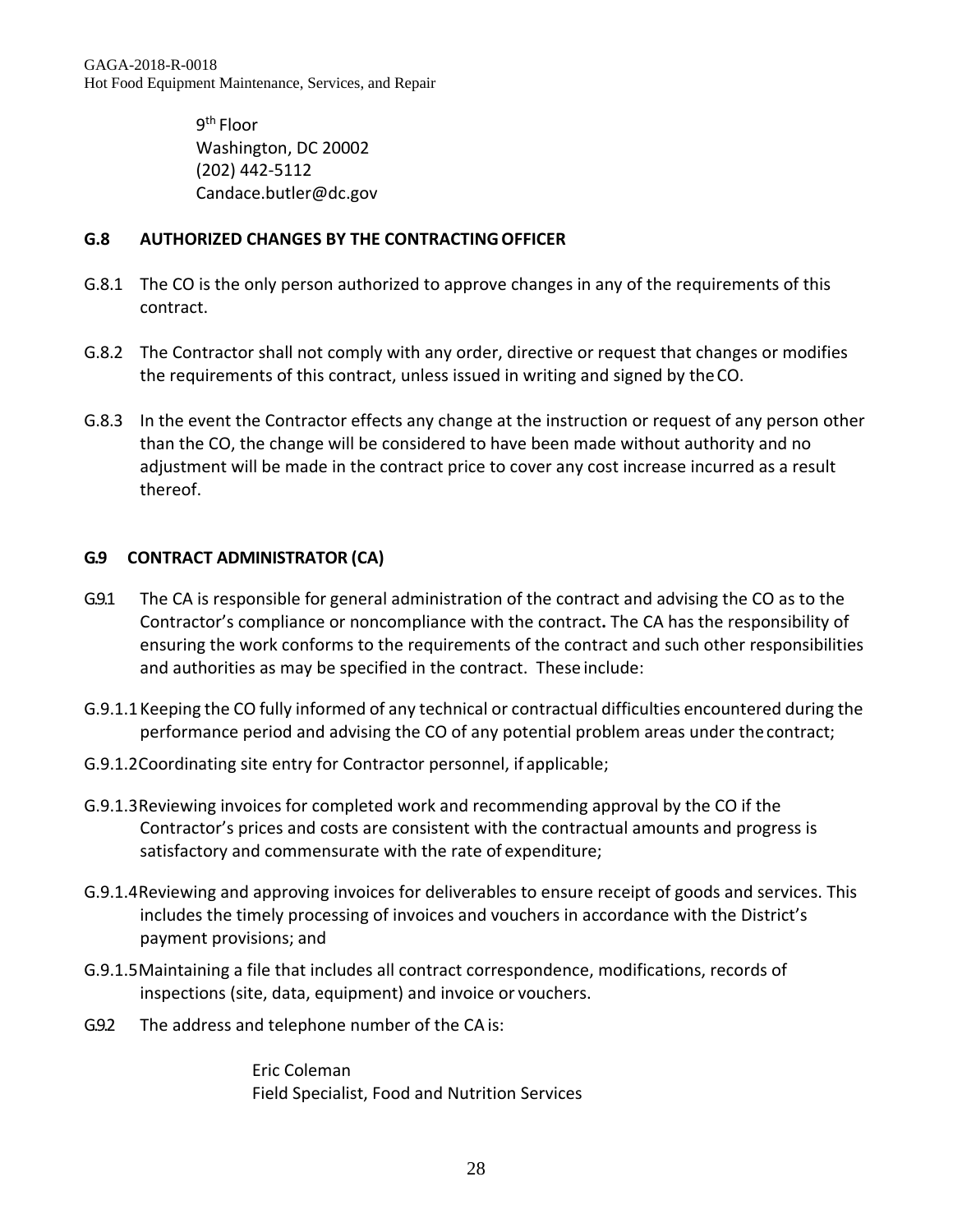1200 First Street NE 9th Floor Washington, DC 20002

- G.9.3 The CA shall NOT have the authority to:
	- 1. Award, agree to, or sign any contract, delivery order or task order. Only the CO shall make contractual agreements, commitments or modifications;
	- 2. Grant deviations from or waive any of the terms and conditions of the contract;
	- 3. Increase the dollar limit of the contract or authorize work beyond the dollar limit of the contract,
	- 4. Authorize the expenditure of funds by the Contractor;
	- 5. Change the period of performance; or
	- 6. Authorize the use of District property, except as specified under the contract.
- G.9.4 The Contractor will be fully responsible for any changes not authorized in advance, in writing, by the CO; may be denied compensation or other relief for any additional work performed that is not so authorized; and may also be required, at no additional cost to the District, to take all corrective action necessitated by reason of the unauthorized changes.

#### **G.10 ORDERING CLAUSE**

- G.10.1 Any supplies and services to be furnished under this contract will be ordered by issuance of delivery orders or task orders by the CO. Such orders may be issued during the term of this contract.
- G.10.2 All delivery orders or task orders are subject to the terms and conditions of this contract. In the event of a conflict between a delivery order or task order and this contract, the contract shall control.
- G.10.3 If mailed, a delivery order or task order is considered "issued" when the District deposits the order in the mail. Orders may be issued by facsimile or be electronic commercemethod.

#### **SECTION H: SPECIAL CONTRACTREQUIREMENTS**

#### **H.1 HIRING OF DISTRICT RESIDENTS AS APPRENTICES ANDTRAINEES**

**H.1.1** For all new employment resulting from this contract or subcontracts hereto, as defined in Mayor's Order 83-265 and implementing instructions, the Contractor shall use its best efforts to comply with the following basic goal and objectives for utilization of bona fide residents of the District of Columbia in each project's labor force.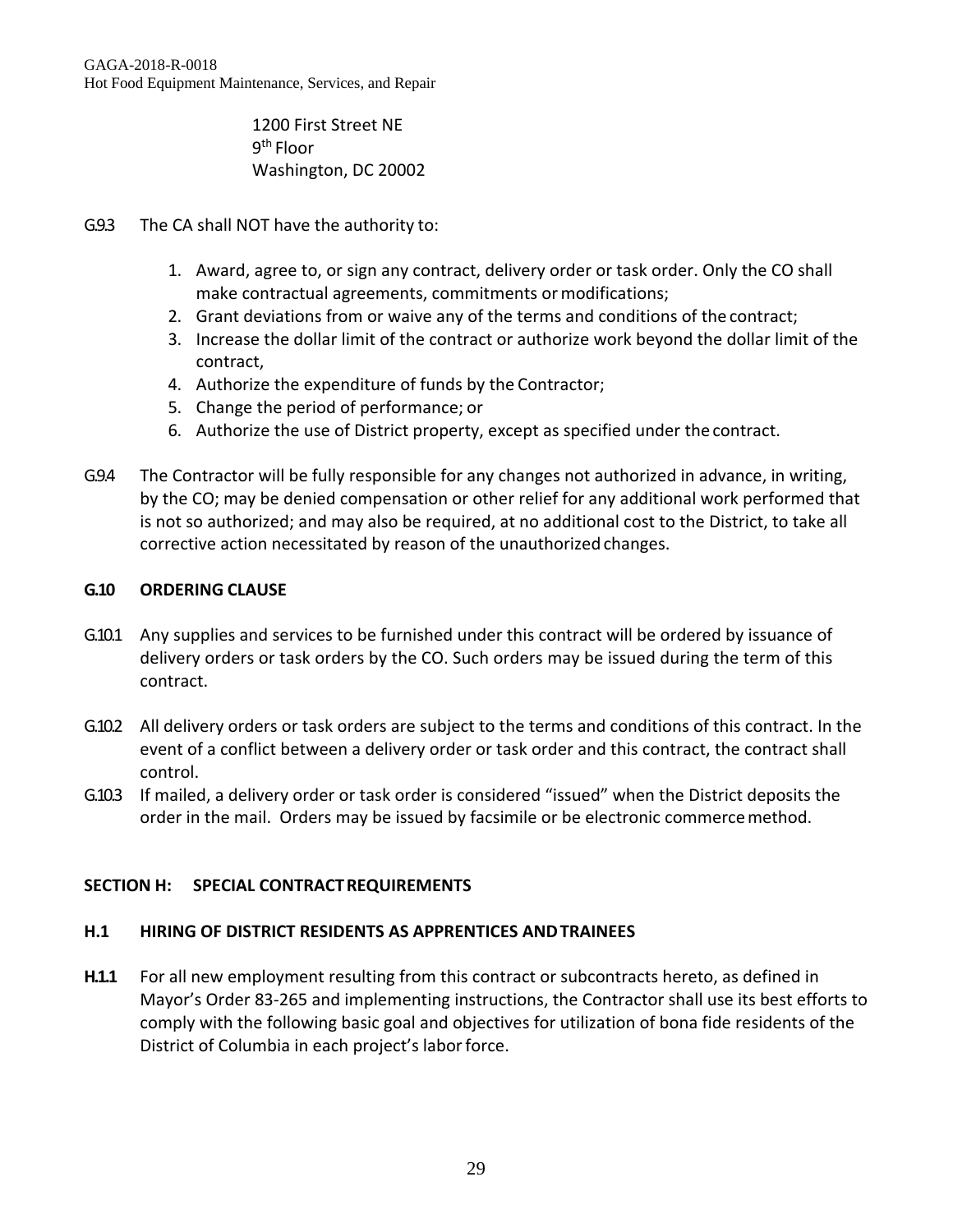- **H.1.1.1** At least fifty-one (51) percent of apprentices and trainees employed shall be residents of the District of Columbia registered in programs approved by the District of Columbia Apprenticeship Council.
- **H.1.2** The Contractor shall negotiate an Employment Agreement with the Department of Employment Services ("DOES") for jobs created because of this contract. The DOES shall be the Contractor's first source of referral for qualified apprentices and trainees in the implementation of employment goals contained in this clause.

# **H.2 DEPARTMENT OF LABOR WAGEDETERMINATIONS**

The Contractor shall be bound by the Wage Determination No. 2015-4281, Revision No. 5**,** issued on March 03, 2017 by the U.S. Department of Labor in accordance with the Service Contract Act, 41 U.S.C. §351 *et seq*., and incorporated herein as Section J.2. The Contractor shall be bound by the wage rates for the term of the contract subject to revision as stated herein and in accordance with **Clause 24 of the SCP**. If an option is exercised, the Contractor shall be bound by the applicable wage rates at the time of the exercise of the option. If the option is exercised and the CO obtains a revised wage determination, the revised wage determination is applicable for the option periods and the Contractor may be entitled to an equitable adjustment.

# **H.3 PUBLICITY**

The Contractor shall at all times obtain the prior written approval from the CO before the Contractor, any of its officers, agents, employees or subcontractors, either during or after expiration or termination of the contract, make any statement, or issue any material, for publication through any medium of communication, bearing on the work performed or data collected under this contract.

# **H.4 FREEDOM OF INFORMATIONACT**

The District of Columbia Freedom of Information Act, at D.C. Official Code §2-532 (a-3), requires the District to make available for inspection and copying any record produced or collected pursuant to a District contract with a private contractor to perform a public function, to the same extent as if the record were maintained by the agency on whose behalf the contract is made. If the Contractor receives a request for such information, the Contractor shall immediately send the request to the CA who will provide the request to the FOIA Officer for the agency with programmatic responsibility in accordance with the D.C. Freedom of Information Act. If the agency with programmatic responsibility receives a request for a record maintained by the Contractor pursuant to the contract, the CA will forward a copy to the Contractor. In either event, the Contractor is required by law to provide all responsive records to the CA within the timeframe designated by the CA. The FOIA Officer for the agency with programmatic responsibility will determine the releasability of the records. The District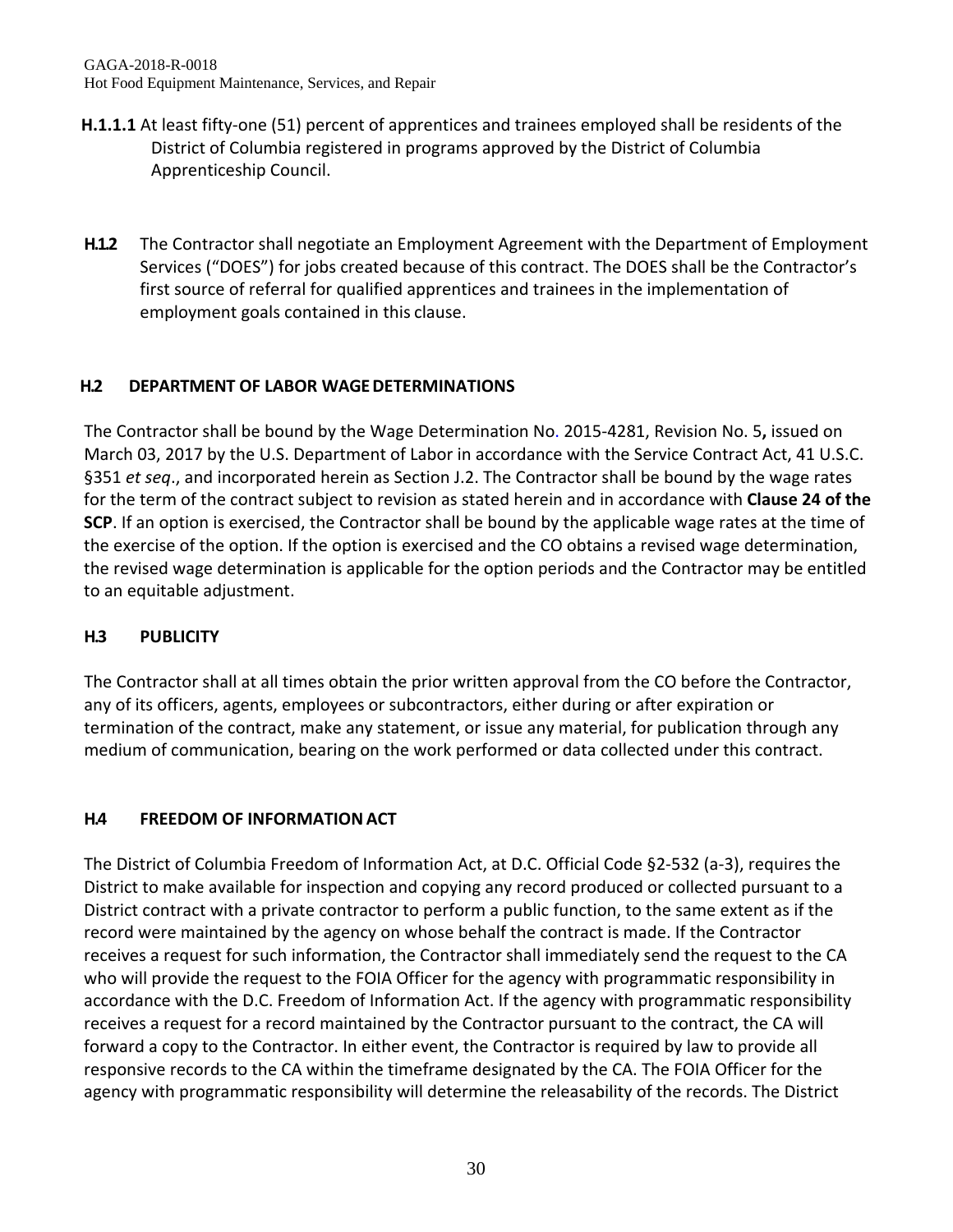will reimburse the Contractor for the costs of searching and copying the records in accordance with D.C. Official Code §2-532 and Chapter 4 of Title 1 of the *D.C. Municipal Regulations*.

# **H.5 51% DISTRICT RESIDENTS NEW HIRES REQUIREMENTS AND FIRST SOURCEEMPLOYMENT AGREEMENT**

- **H.5.1** The Contractor shall comply with the First Source Employment Agreement Act of 1984, as amended, D.C. Official Code §2-219.01 *et seq*. ("First Source Act").
- **H.5.2** The Contractor shall enter into and maintain, during the term of the contract, a First Source Employment Agreement, (Section J.4) in which the Contractor shall agreethat:
	- (1) The first source for finding employees to fill all jobs created in order to perform this contract shall be the DOES; and
	- (2) The first source for finding employees to fill any vacancy occurring in all jobs covered by the First Source Employment Agreement shall be the First Source Register.
- **H.5.3** The Contractor shall submit to DOES, no later than the 10<sup>th</sup> of each month following execution of the contract, a First Source Agreement Contract Compliance Report ("contract compliance report") to verify its compliance with the First Source Agreement for the preceding month. The contract compliance report for the contract shall include the:
	- (1) Number of employees needed;
	- (2) Number of current employees transferred;
	- (3) Number of new job openings created;
	- (4) Number of job openings listed with DOES;
	- (5) Total number of all District residents hired for the reporting period and the cumulative total number of District residents hired; and
	- (6) Total number of all employees hired for the reporting period and the cumulative total number of employees hired, including:
		- (a) Name;
		- (b) Social security number;
		- (c) Job title;
		- (d) Hire date;
		- (e) Residence; and
		- (f) Referral source for all new hires.
- **H.5.4** If the contract amount is equal to or greater than \$100,000, the Contractor agrees that 51% of the new employees hired for the contract shall be District residents.
- **H.5.5** With the submission of the Contractor's final request for payment from the District, the Contractor shall:
	- (1) Document in a report to the CO the Contractor's compliance with section H.5.4 of this clause; or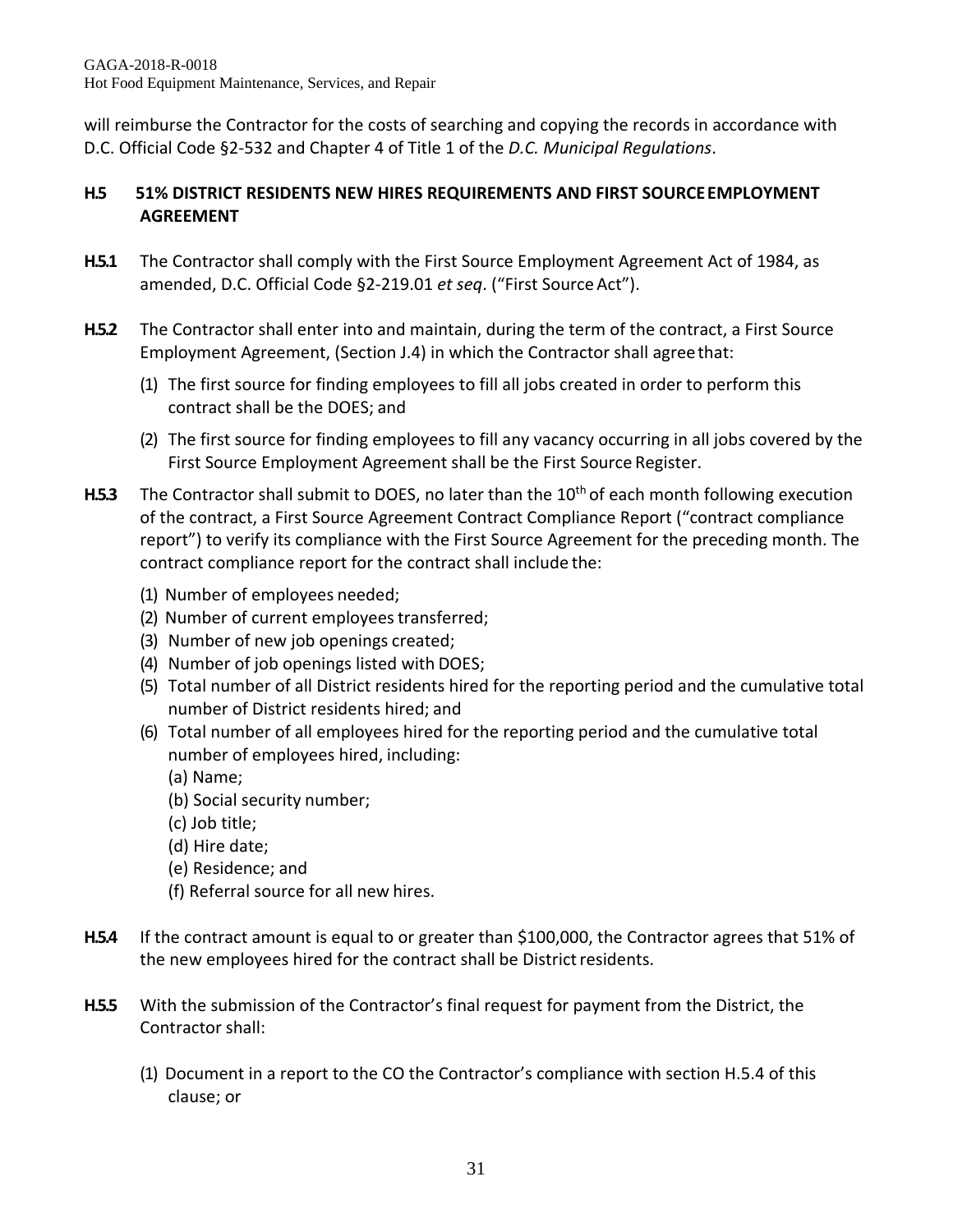- (2) Submit a request to the CO for a waiver of compliance with section H.5.4 and include the following documentation:
	- (a) Material supporting a good faith effort to comply;
	- (b) Referrals provided by DOES and other referral sources;
	- (c) Advertisement of job openings listed with DOES and other referral sources;and
	- (d) Any documentation supporting the waiver request pursuant to section H.5.6.
- H.5.6 The CO may waive the provisions of section H.5.4 if the CO finds that:
	- (1) A good faith effort to comply is demonstrated by the Contractor;
	- (2) The Contractor is located outside the Washington Standard Metropolitan Statistical Area and none of the contract work is performed inside the Washington Standard Metropolitan Statistical Area which includes the District of Columbia; the Virginia Cities of Alexandria, Falls Church, Manassas, Manassas Park, Fairfax, and Fredericksburg, the Virginia Counties of Fairfax, Arlington, Prince William, Loudoun, Stafford, Clarke, Warren, Fauquier, Culpeper, Spotsylvania, and King George; the Maryland Counties of Montgomery, Prince Georges, Charles, Frederick, and Calvert; and the West Virginia Counties of Berkeley andJefferson.
	- (3) The Contractor enters into a special workforce development training or placement arrangement with DOES; or
	- (4) DOES certifies that there are insufficient numbers of District residents in the labor market possessing the skills required by the positions created as a result of the contract.
- **H.5.7** Upon receipt of the Contractor's final payment request and related documentation pursuant to sections H.5.5 and H.5.6, the CO shall determine whether the Contractor is in compliance with section H.5.4 or whether a waiver of compliance pursuant to section H.5.6 is justified. If the CO determines that the Contractor is in compliance, or that a waiver of compliance is justified, the CO shall, within two business days of making the determination forward a copy of the determination to the agency Chief Financial Officer and the CA.
- **H.5.8** Willful breach of the First Source Employment Agreement, or failure to submit the report pursuant to section H.5.5, or deliberate submission of falsified data, may be enforced by the CO through imposition of penalties, including monetary fines of 5% of the total amount of the direct and indirect labor costs of the contract. The Contractor shall make payment to DOES. The Contractor may appeal to the D.C. Contract Appeals Board as provided in this contract any decision of the CO pursuant to this section H.5.8.
- **H.5.9** The provisions of sections H.5.4 through H.5.8 do not apply to nonprofitorganizations.

## **H.6 SECTION 504 OF THE REHABILITATION ACT OF 1973, asamended.**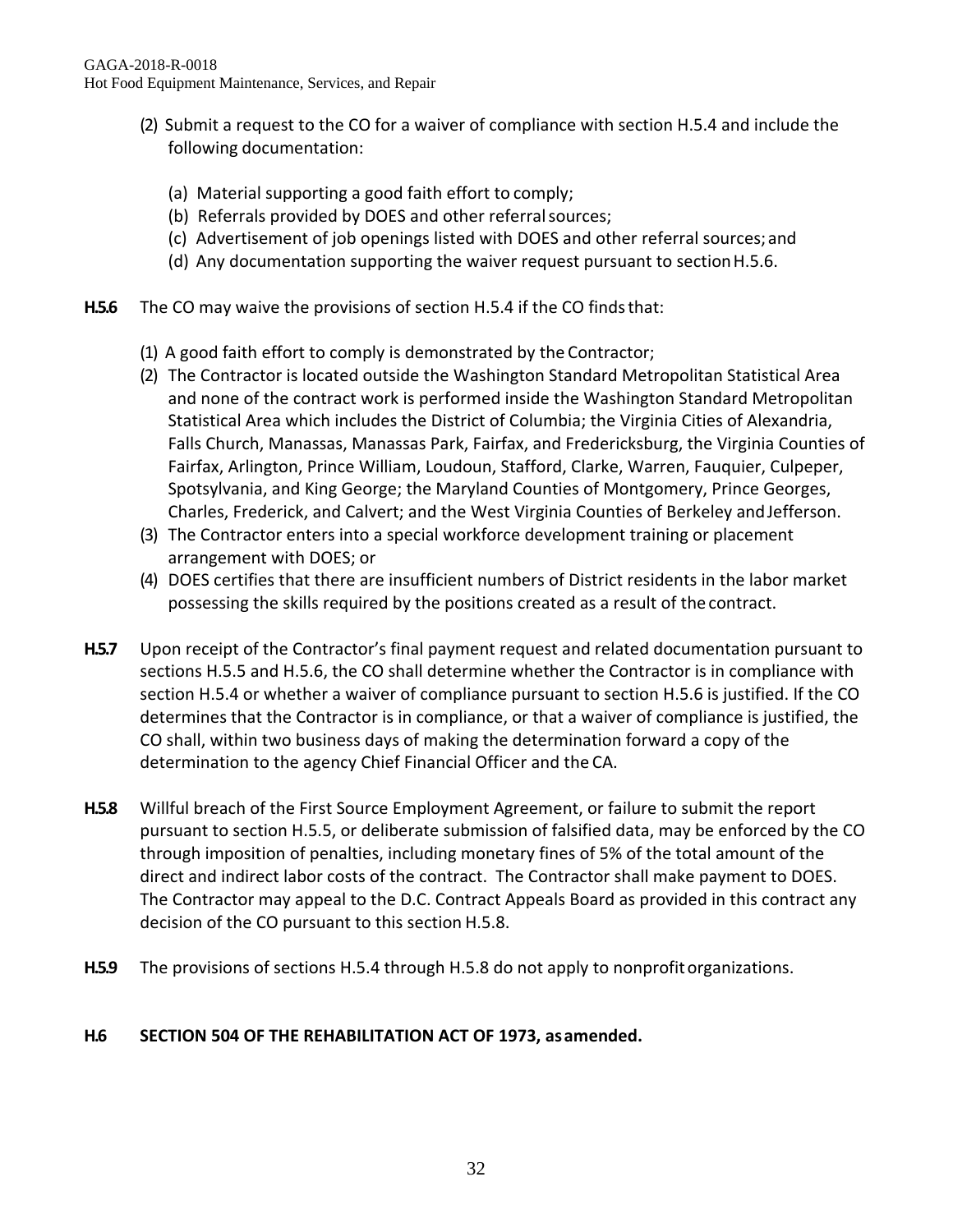GAGA-2018-R-0018 Hot Food Equipment Maintenance, Services, and Repair

During the performance of the contract, the Contractor and any of its subcontractors shall comply with Section 504 of the Rehabilitation Act of l973, as amended. This Act prohibits discrimination against disabled people in federally funded programs and activities. See 29 U.S.C. § 794 *et seq*.

# **H.7 AMERICANS WITH DISABILITIES ACT OF 1990 (ADA)**

During the performance of this contract, the Contractor and any of its subcontractors shall comply with the ADA. The ADA makes it unlawful to discriminate in employment against a qualified individual with a disability. See 42 U.S.C. §12101 *et seq*.

# **H.8 WAY TO WORK AMENDMENT ACT OF 2006**

- **H.8.1** Except as described in H.8.8 below, the Contractor shall comply with Title I of the Way to Work Amendment Act of 2006, effective June 8, 2006 (D.C. Law 16-118, D.C. Official Code §2-220.01 *et seq*.) ("Living Wage Act of 2006"), for contracts for services in the amount of \$100,000 or more in a 12-month period.
- **H.8.2** The Contractor shall pay its employees and subcontractors who perform services under the contract no less than the current living wage published on the OCP website a[twww.ocp.dc.gov.](http://www.ocp.dc.gov/)
- **H.8.3** The Contractor shall include in any subcontract for \$15,000 or more a provision requiring the subcontractor to pay its employees who perform services under the contract no less than the current living wage rate.
- **H.8.4** The DOES may adjust the living wage annually and the OCP will publish the current living wage rate on its website at [www.ocp.dc.gov.](http://www.ocp.dc.gov/)
- **H.8.5** The Contractor shall provide a copy of the Fact Sheet attached as J.6 to each employee and subcontractor who performs services under the contract. The Contractor shall also post the Notice attached as J.5 in a conspicuous place in its place of business. The Contractor shall include in any subcontract for \$15,000 or more a provision requiring the subcontractor to post the Notice in a conspicuous place in its place of business.
- **H.8.6** The Contractor shall maintain its payroll records under the contract in the regular course of business for a period of at least three (3) years from the payroll date, and shall include this requirement in its subcontracts for \$15,000 or more under the contract.
- **H.8.7** The payment of wages required under the Living Wage Act of 2006 shall be consistent with and subject to the provisions of D.C. Official Code §32-1301 *etseq*.
- **H.8.8** The requirements of the Living Wage Act of 2006 do not apply to:

(1) Contracts or other agreements that are subject to higher wage level determinations required by federal law;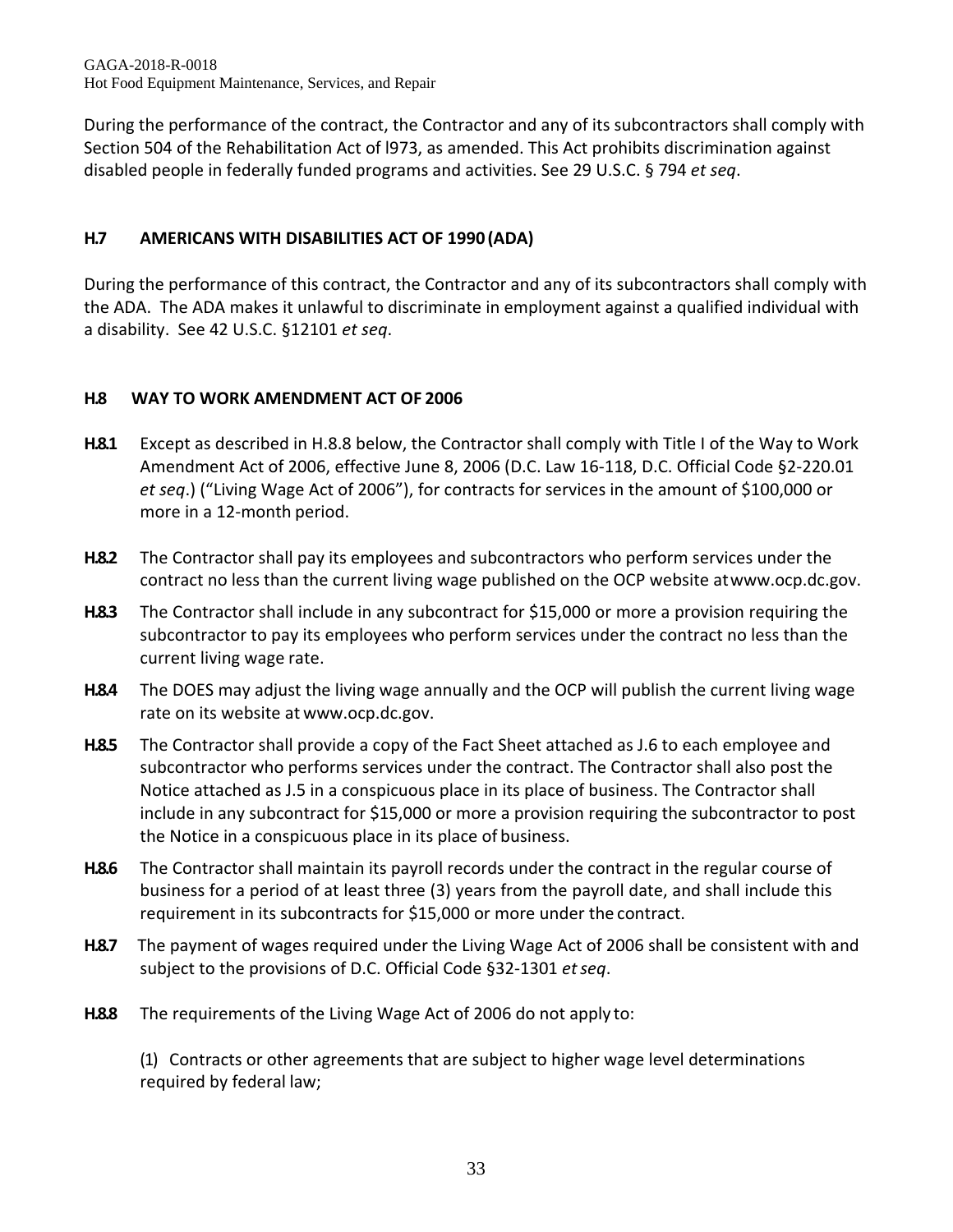(2) Existing and future collective bargaining agreements, provided, that the future collective bargaining agreement results in the employee being paid no less than the established living wage;

(3) Contracts for electricity, telephone, water, sewer or other services provided by a regulated utility;

(4) Contracts for services needed immediately to prevent or respond to a disaster or imminent threat to public health or safety declared by the Mayor;

(5) Contracts or other agreements that provide trainees with additional services including, but not limited to, case management and job readiness services; provided that the trainees do not replace employees subject to the Living Wage Act of 2006;

(6) An employee under 22 years of age employed during a school vacation period, or enrolled as a full-time student, as defined by the respective institution, who is in high school or at an accredited institution of higher education and who works less than 25 hours per week; provided that he or she does not replace employees subject to the Living Wage Act of2006;

(7) Tenants or retail establishments that occupy property constructed or improved by receipt of government assistance from the District of Columbia; provided, that the tenant or retail establishment did not receive direct government assistance from the District;

(8) Employees of nonprofit organizations that employ not more than 50 individuals and qualify for taxation exemption pursuant to section 501(c)(3) of the Internal Revenue Code of 1954, approved August 16, 1954 (68A Stat. 163; 26 U.S.C. § 501(c)(3);

(9) Medicaid provider agreements for direct care services to Medicaid recipients, provided, that the direct care service is not provided through a home care agency, a community residence facility, or a group home for mentally retarded persons as those terms are defined in section 2 of the Health-Care and Community Residence Facility, Hospice, and Home Care Licensure Act of 1983, effective February 24, 1984 (D.C. Law 5-48; D.C. Official Code § 44-501);and (10) Contracts or other agreements between managed care organizations and the Health Care Safety Net Administration or the Medicaid Assistance Administration to provide healthservices.

**H.8.9** The Mayor may exempt a contractor from the requirements of the Living Wage Act of 2006, subject to the approval of Council, in accordance with the provisions of Section 109 of the Living Wage Act of 2006.

# **H.9 SUBCONTRACTING REQUIREMENTS**

# **H.9.1 Mandatory Subcontracting Requirements**

**H.9.1.1** For contracts in excess of \$250,000, at least 35% of the dollar volume shall be subcontracted to certified small business enterprises; provided, however, that the costs of materials,goods,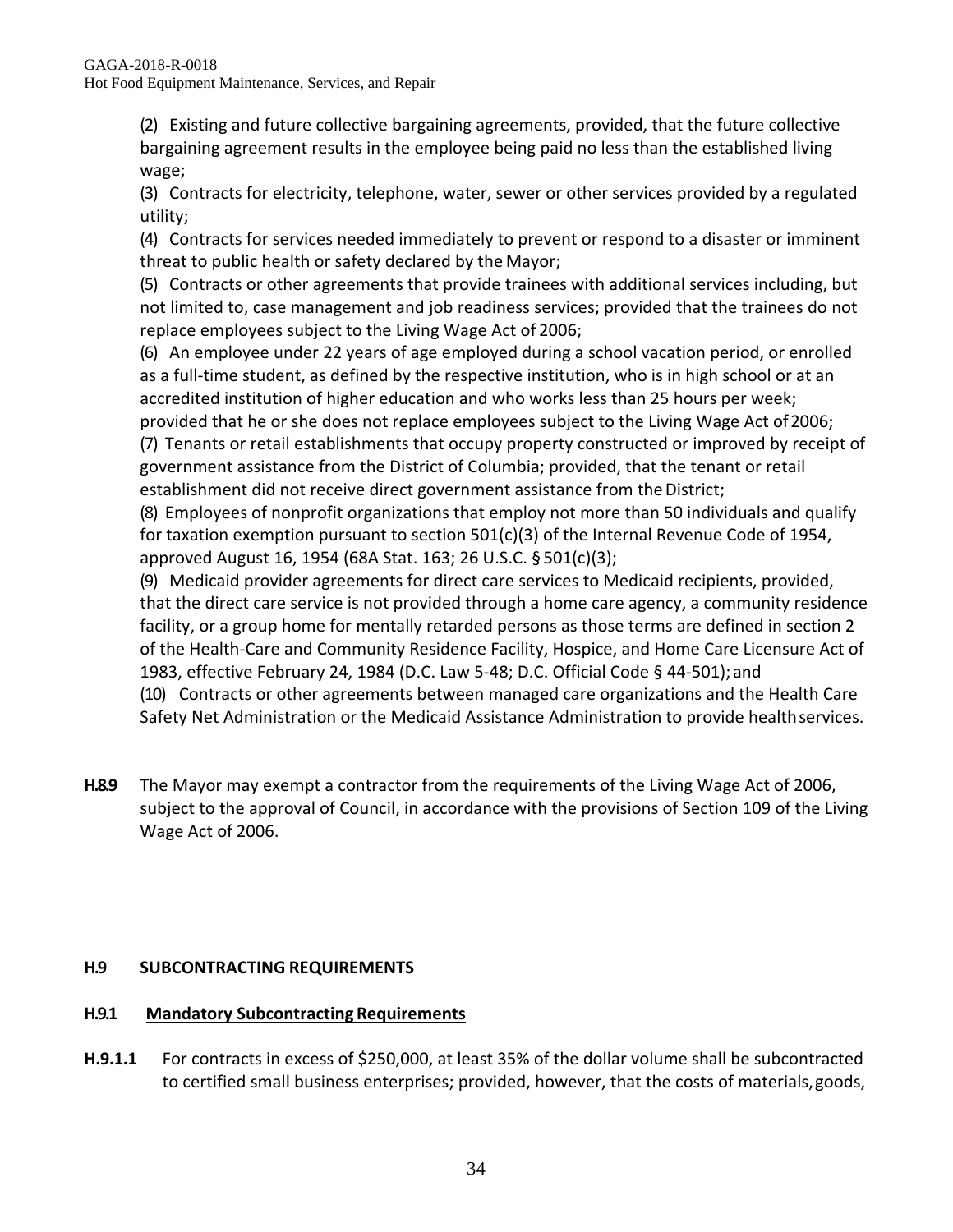and supplies shall not be counted towards the 35% subcontracting requirement unless such materials, goods and supplies are purchased from certified small business enterprises.

- **H.9.1.2** If there are insufficient qualified small business enterprises to completely fulfill the requirement of paragraph H.9.1.1, then the subcontracting may be satisfied by subcontracting 35% of the dollar volume to any certified business enterprises; provided, however, that all reasonable efforts shall be made to ensure that qualified small business enterprises are significant participants in the overall subcontractingwork.
- **H.9.1.3** A prime contractor which is certified as a small, local or disadvantaged business enterprise shall not be required to comply with the provisions of sections H.9.1.1 and H.9.1.2.

## **H.9.2 Subcontracting Plan**

If the prime contractor is required by law to subcontract under this contract, it must subcontract at least 35% of the dollar volume of this contract in accordance with the provisions of section H.9.1. The prime contractor responding to this solicitation which is required to subcontract shall be required to submit with its bid, a notarized statement detailing its subcontracting plan. Bids responding to this RFP shall be deemed nonresponsive and shall be rejected if the bidder is required to subcontract, but fails to submit a subcontracting plan with its bid. Once the plan is approved by the CO, changes to the plan will only occur with the prior written approval of the CO and the Director of DSLBD. Each subcontracting plan shall include the following:

- **H.9.2.1** A description of the goods and services to be provided by SBEs or, if insufficient qualified SBEs are available, by any certified business enterprises;
- **H.9.2.2** A statement of the dollar value of the bid that pertains to the subcontracts to be performed by the SBEs or, if insufficient qualified SBEs are available, by any certified business enterprises;
- **H.9.2.3** The names and addresses of all proposed subcontractors who are SBEs or, if insufficient SBEs are available, who are certified business enterprises;
- **H.9.2.4** The name of the individual employed by the prime contractor who will administer the subcontracting plan, and a description of the duties of the individual;
- **H.9.2.5** A description of the efforts the prime contractor will make to ensure that SBEs, or, if insufficient SBEs are available, that certified business enterprises will have an equitable opportunity to compete for subcontracts;
- **H.9.2.6** In all subcontracts that offer further subcontracting opportunities, assurances that the prime contractor will include a statement, approved by the contracting officer, thatthe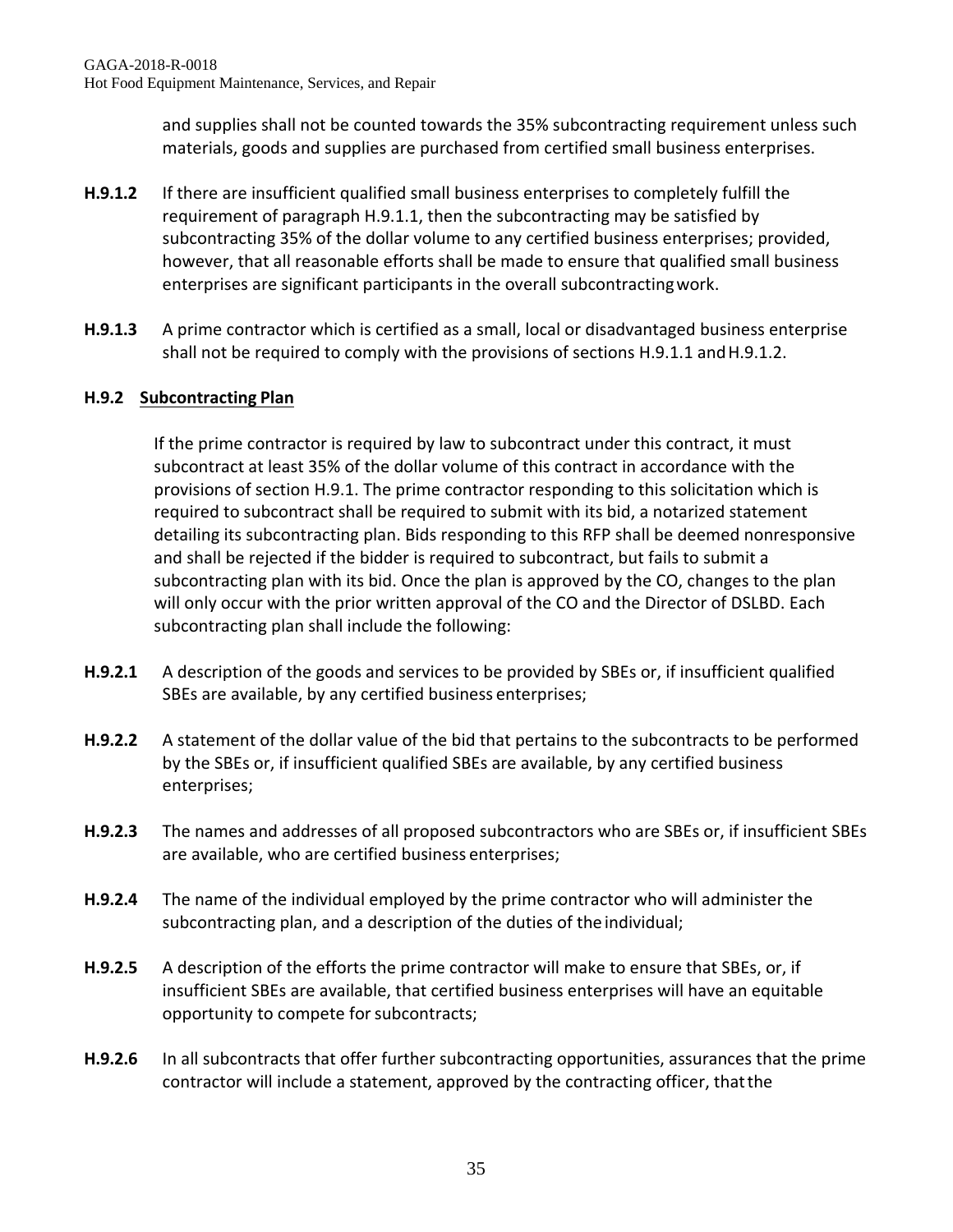subcontractor will adopt a subcontracting plan similar to the subcontracting plan required by the contract;

- **H.9.2.7** Assurances that the prime contractor will cooperate in any studies or surveys that may be required by the contracting officer, and submit periodic reports, as requested by the contracting officer, to allow the District to determine the extent of compliance by the prime contractor with the subcontracting plan;
- **H.9.2.8** A list of the type of records the prime contractor will maintain to demonstrate procedures adopted to comply with the requirements set forth in the subcontracting plan, and assurances that the prime contractor will make such records available for review upon the District's request; and
- **H.9.2.9** A description of the prime contractor's recent effort to locate SBEs or, if insufficient SBEs are available, certified business enterprises, and to award subcontracts tothem.
- **H.9.3 Subcontracting Plan Compliance Reporting.** If the Contractor has an approved subcontracting plan required by law under this contract, the Contractor shall submit to the CO and the Director of DSLBD, no later than the 21<sup>st</sup> of each month following execution of the contract, a Subcontracting Plan Compliance Report to verify its compliance with the subcontracting requirements for the preceding month. The monthly subcontracting plan compliance report shall include the following information:
- **H.9.3.1** The dollar amount of the contract or procurement;
- **H.9.3.2** A brief description of the goods procured or the services contractedfor;
- **H.9.3.3** The name of the business enterprise from which the goods were procured or services contracted;
- **H.9.3.4** Whether the subcontractors to the contract are currently certified business enterprises;
- **H.9.3.5** The dollar percentage of the contract awarded to SBEs, or if insufficient SBEs, to other certified business enterprises;
- **H.9.3.6** A description of the activities the Contractor engaged in, in order to achieve the subcontracting requirements set forth in its plan; and
- **H.9.3.7** A description of any changes to the activities the Contractor intends to make by the next month to achieve the requirements set forth in its plan.

## **H.9.4 Subcontractor Standards**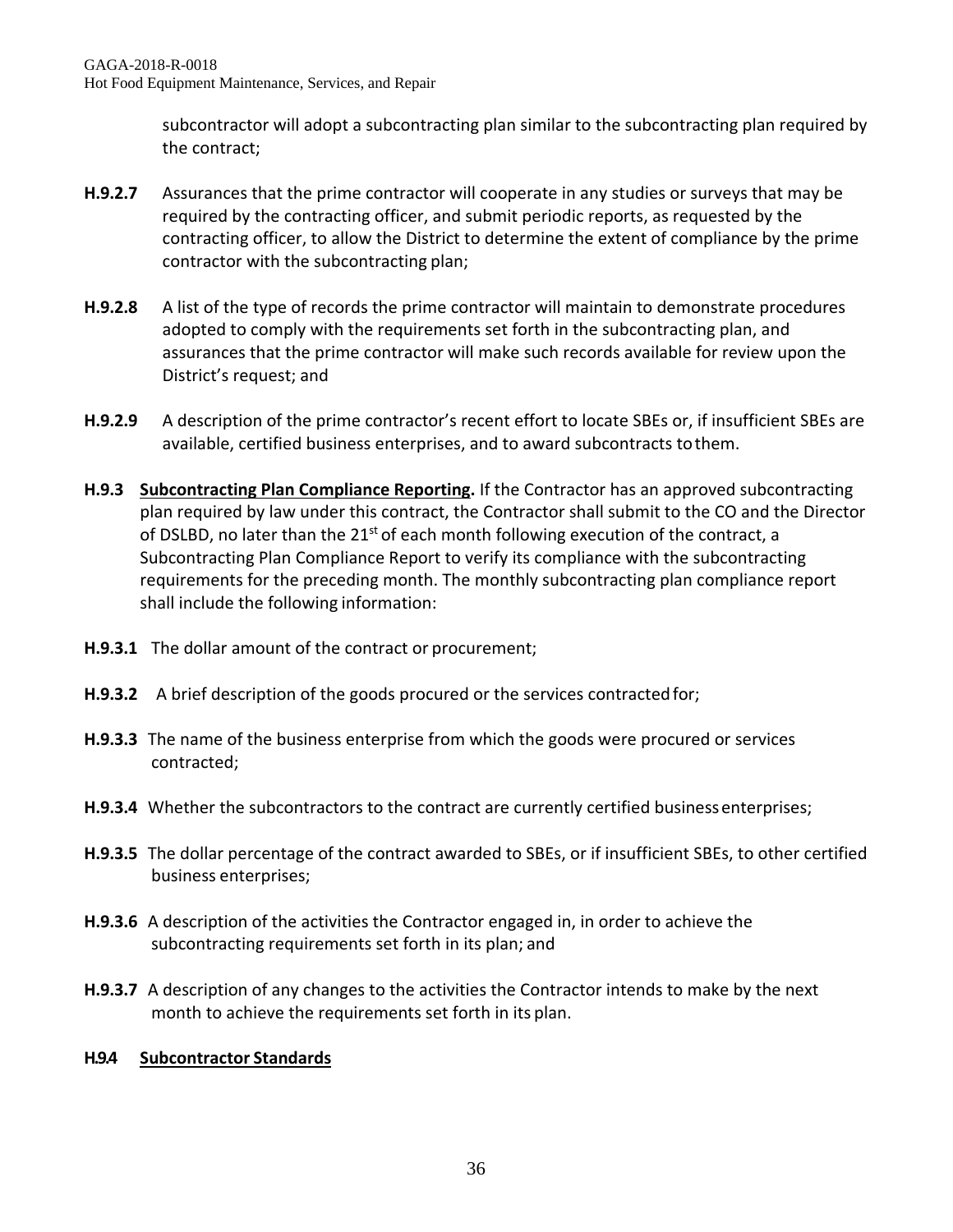GAGA-2018-R-0018 Hot Food Equipment Maintenance, Services, and Repair

**H.9.4.1**A prime contractor shall ensure that subcontractors meet the criteria for responsibility described in D.C. Official Code § 2-353.01.

#### **H.9.5 Enforcement and Penalties for Breach of Subcontracting Plan**

- **H.9.5.1** If during the performance of this contract, the Contractor fails to comply with its approved subcontracting plan, and the CO determines the Contractor's failure to be a material breach of the contract, the CO shall have cause to terminate the contract under the default clause of the Standard Contract Provisions.
- **H.9.5.2** There shall be a rebuttable presumption that a contractor willfully breached its approved subcontracting plan if the contractor (i) fails to submit any required monitoring or compliance report; or (ii) submits a monitoring or compliance report with the intent todefraud.
- **H.9.5.3** A contractor that is found to have willfully breached its approved subcontracting plan for utilization of certified business enterprises in the performance of a contract shall be subject to the imposition of penalties, including monetary fines of \$15,000 or 5% of the total amount of the work that the contractor was to subcontract to certified business enterprises, whichever is greater, for each such breach.

#### **H.10 DISTRICT RESPONSIBILITIES**

The District shall be responsible for notifying the Contractor as soon as possible of delays, closures of schools, utility interruptions or any other instances where access to the schools may be hindered. The District shall provide access to all necessary buildings that hold equipment in need of repair. The District shall also provide power and utility connections such as gas supply and water supply.

**H.10.1** Examination of Costs. If this is a cost-reimbursement, incentive, time-and-materials, labor-hour, or price redeterminable contract, or any combination of these, the Contractor(s) shall maintain and the CO, or an authorized representative of the CO, shall have the right to examine and audit all records and other evidence sufficient to reflect properly all costs claimed to have been incurred or anticipated to be incurred directly or indirectly in performance of the contract. This right of examination shall include inspection at all reasonable times of the Contractor(s)' plants, or parts of them, engaged in performing the contract.

## **H.11 CONTRACTOR RESPONSIBILITIES**

The Contractor shall be responsible for providing all parts and materials required to perform repair services, and provide the necessary supervision to accomplish the services requested and required. In the event any item(s) is not specified, but is required, the Contractor must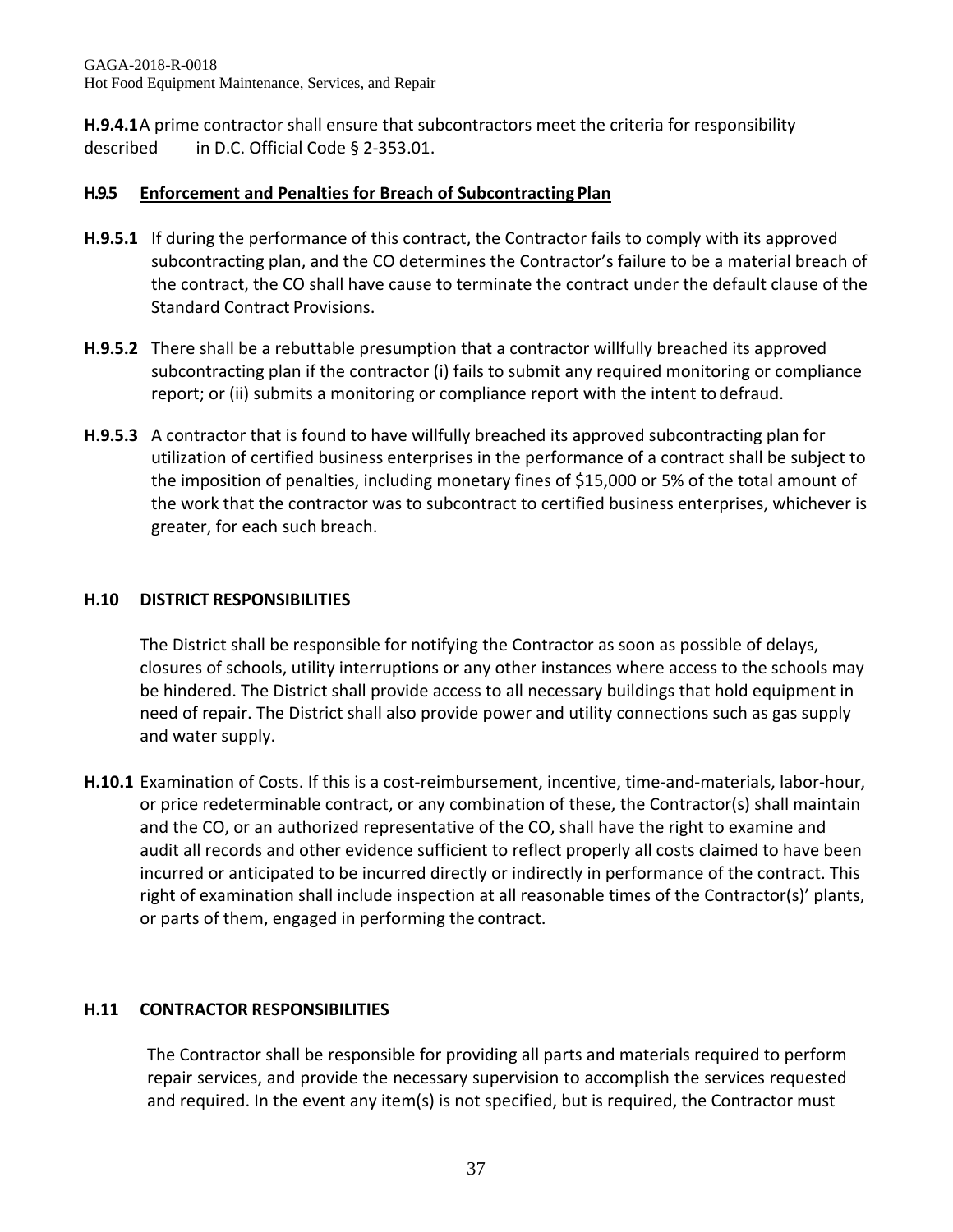include these at the agreed upon cost mark-up. The Contractor shall also provide accurate invoices and all supporting documents prior to payment submission. DCPS is not responsible for providing parking contractor should use best judgment with regards to parking at DCPS school locations.

# **H.12 UNEMPLOYED ANTI-DISCRIMINATION**

*H.12.1* The Contractor shall comply with the Unemployed Anti-discrimination Act of 2012, D.C Official Code 32-1361 *et Seq.*

**H.12.2** The Contractor shall not:

- (a) Fail or refuse to consider for employment, or fail or refuse to hire, and individual as an employee because of the individual's status as unemployed; or
- (b) Publish, in print, on the Internet, or in any other medium, an advertisement or announcement for any vacancy in a job for employment that includes:
	- (1) Any provision stating or indicating that an individual's status as unemployed disqualifies the individual for the job; or
	- (2) Any provision stating or indicating that an employment agency will not consider or hire an individual for employment based on that individual's status as unemployed.
- **H.12.3** Violations of the Unemployed Anti-Discrimination Act shall be subject to civil penalties as described in the Act.

# **H.13 CRIMINAL BACKGROUND AND TRAFFIC RECORDS CHECKS FOR CONTRACTORS THATPROVIDE DIRECT SERVICES TO CHILDREN OR YOUTH**

H.13.1 A contractor that provides services as a covered child or youth services provider, as defined in section 202(3) of the Child and Youth, Safety and Health Omnibus Amendment Act of 2004, effective April 13, 2005 (D.C. Law 15-353; D.C. Official Code § 4-1501.01 et seq.), as amended (in this section, the "Act"), shall obtain criminal history records to investigate persons applying for employment, in either a compensated or an unsupervised volunteer position, as well as its current employees and unsupervised volunteers. The contractor shall request criminal background checks for the following positions:

[Insert list of positions requiring criminal background checks)

H.13.2 The contractor shall also obtain traffic records to investigate persons applying for employment. The contractor shall request traffic records for the following positions: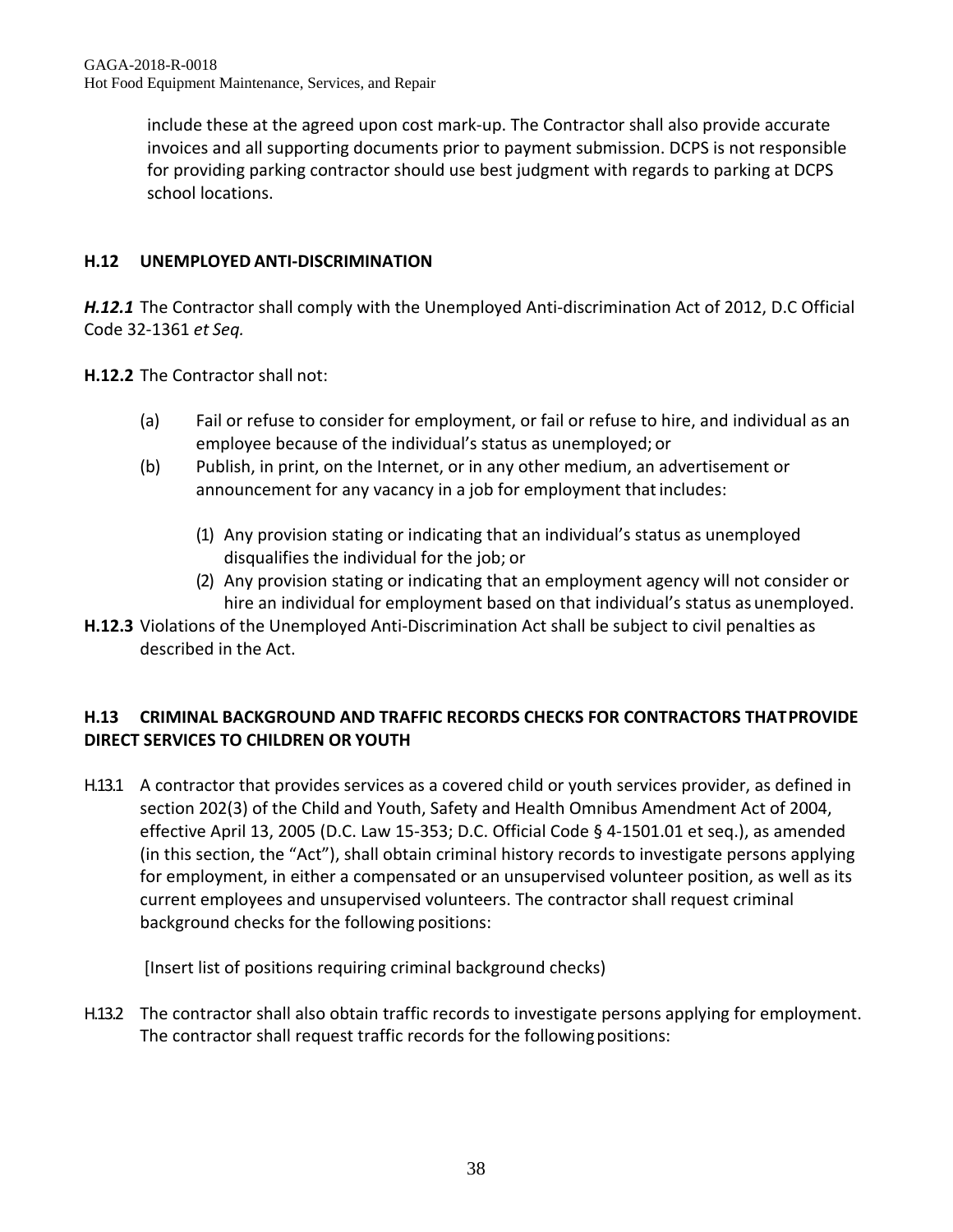- H.13.3 The contractor shall inform all applicants requiring a criminal background check that a criminal background check must be conducted on the applicant before the applicant may be offered a compensated position or an unsupervised volunteer position.
- H.13.4 The contractor shall inform all applicants requiring a traffic records check must be conducted on the applicant before the applicant may be offered a compensated position or a volunteer position.
- H.13.5 The contractor shall obtain from each applicant and employee:
- (A) a written authorization which authorizes the District to conduct a criminal backgroundcheck;
- (B) a written confirmation stating that the contractor has informed him or her that the District is authorized to conduct a criminal background check;
- (C) a signed affirmation stating whether or not they have been convicted of a crime, pleaded nolo contendere, are on probation before judgment or placement of a case upon a stet docket, or
- have been found not guilty by reason of insanity, for any sexual offenses or intra-family offenses in the District or their equivalent in any other state or territory, or for any of the following felony offenses or their equivalent in any other state or territory:
	- (i) Murder, attempted murder, manslaughter, or arson;
	- (ii) Assault, assault with a dangerous weapon, mayhem, malicious disfigurement, or threats to do bodily harm;
	- (iii) Burglary;
	- (iv) Robbery;
	- (v) Kidnapping;
	- (vi) Illegal use or possession of a firearm;
	- (vii) Sexual offenses, including indecent exposure; promoting, procuring, compelling, soliciting, or engaging in prostitution; corrupting minors (sexual relations with children); molesting; voyeurism; committing sex acts in public; incest; rape; sexual assault; sexual battery; or sexual abuse; but excluding sodomy between consenting adults;
	- (viii) Child abuse or cruelty to children; or
	- (ix) Unlawful distribution of or possession with intent to distribute a controlled substance;
- (D) a written acknowledgement stating that the contractor has notified them that they are entitled to receive a copy of the criminal background check and to challenge the accuracy and completeness of the report;and
- (E) a written acknowledgement stating that the contractor has notified them that they may be denied employment or a volunteer position, or may be terminated as an employee or volunteer based on the results of the criminal background check.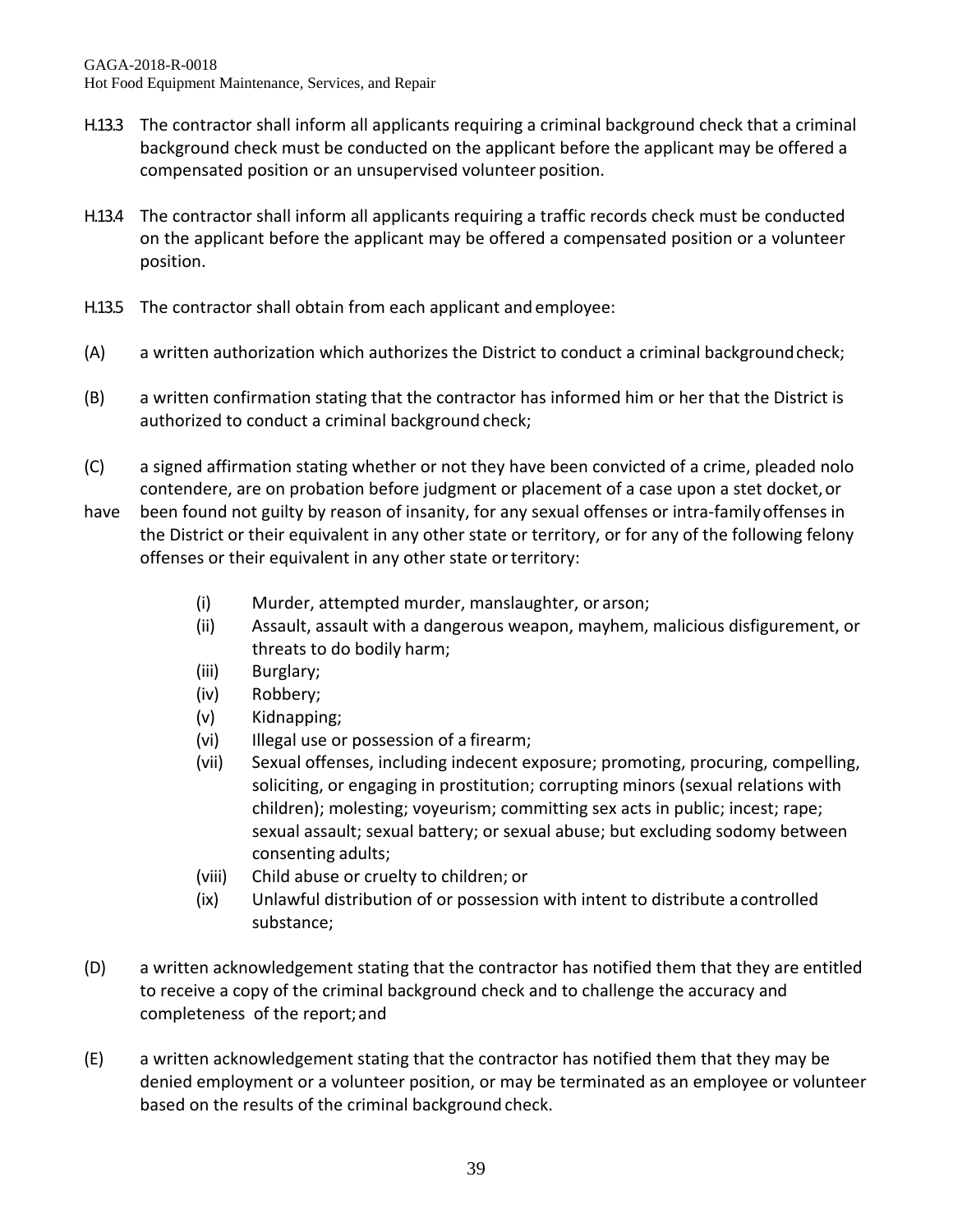- H.13.6 The contractor shall inform each applicant, employee and unsupervised volunteer that a false statement may subject them to criminal penalties.
- H.13.7 Prior to requesting a criminal background check, the contractor shall provide each applicant, employee, or unsupervised volunteer with a form or forms to be utilized for the following purposes:
- (A) To authorize the Metropolitan Police Department (MPD), or designee (DCPS, Office of Compliance), to conduct the criminal background check and confirm that the applicant, employee, or unsupervised volunteer has been informed that the contractor is authorized and required to conduct a criminal background check;
- (B) To affirm whether or not the applicant, employee, or unsupervised volunteer has been convicted of a crime, has pleaded nolo contendere, is on probation before judgment or placement of a case upon a stet docket, or has been found not guilty by reason of insanity for any sexual offenses or intra-family offenses in the District or their equivalent in any other state or territory of the United States, or for any of the felony offenses described in paragraph H.13.5(C);
- (C) To acknowledge that the applicant, employee, or unsupervised volunteer has been notified of his or her right to obtain a copy of the criminal background check report and to challenge the accuracy and completeness of the report;
- (D) To acknowledge that the applicant may be denied employment, assignment to, or an unsupervised volunteer position for which a criminal background check is required based on the outcome of the criminal background check; and
- (E) To inform the applicant or employee that a false statement on the form or forms may subject them to criminal penalties pursuant to D.C. Official Code §22-2405.
- H.13.8 The contractor shall direct the applicant or employee to complete the form or forms and notify the applicant or employee when and where to report to be fingerprinted.
- H.13.9 Unless otherwise provided herein, the contractor shall request criminal background checks from the Chief, MPD (or designee), who shall be responsible for conducting criminal background checks, including fingerprinting.
- H.13.10 The contractor shall request traffic record checks from the Director, Department of Motor Vehicles (DMV) (or designee), who shall be responsible for conducting traffic recordchecks.
- H.13.11 The contractor shall provide copies of all criminal background and traffic check reports tothe CA within one business day of receipt.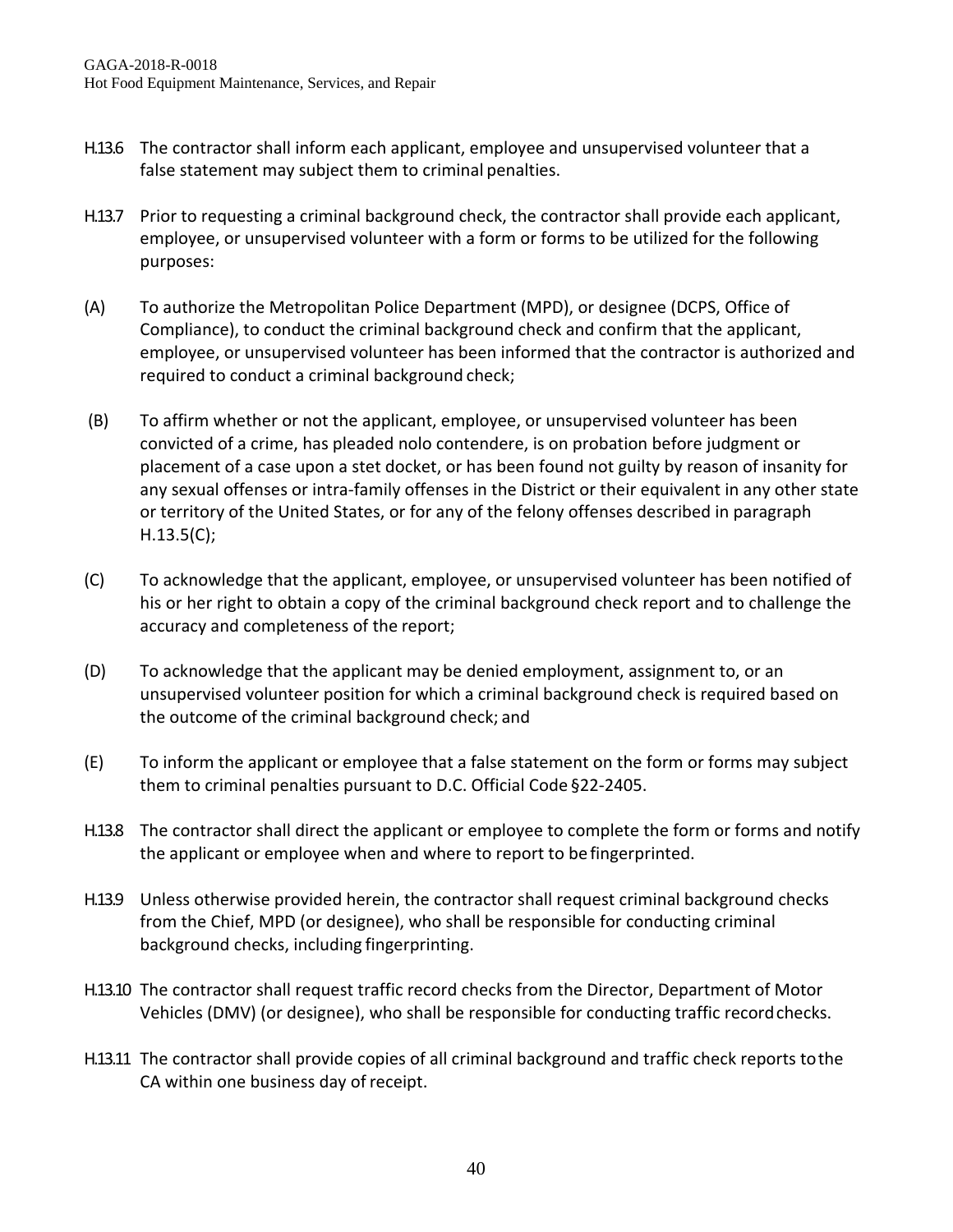- H.13.12 The contractor shall pay for the costs for the criminal background and traffic record checks, pursuant to the requirements set forth by the MPD and DMV. The District shall not make any separate payment for the cost of criminal background and traffic record checks.
- H.13.13 The contractor may make an offer of appointment to, or assign a current employee or applicant to a compensated position contingent upon receipt from the CO of the CA's decision after his or her assessment of the criminal background or traffic recordcheck.
- H.13.14 The contractor may not make an offer of appointment to an unsupervised volunteer whose position brings him or her into direct contact with children until it receives from the contracting officer the CA's decision after his or her assessment of the criminal background or traffic record check.
- H.13.15 The contractor shall not employ or permit to serve as an unsupervised volunteer an applicant or employee who has been convicted of, has pleaded nolo contendere to, is on probation before judgment or placement of a case on the stet docket because of, or has been found not guilty by reason of insanity for any sexual offenses involving a minor.
- H.13.16 Unless otherwise specified herein, the contractor shall conduct periodic criminalbackground checks upon the exercise of each option year of this contract for current employees and unsupervised volunteer in the positions listed in sections H.13.1 andH.13.2.
- H.13.17 An employee or unsupervised volunteer may be subject to administrative action including, but not limited to, reassignment or termination at the discretion of the CA after his or her assessment of a criminal background or traffic record check.
- H.13.18 The CA will be solely responsible for assessing the information obtained from each criminal background and traffic records check report to determine whether a final offer may be made to each applicant or employee. The CA will inform the CO of its decision, and the CO will inform the contractor whether an offer may be made to each applicant.
- H.13.19 If any application is denied because the CA determines that the applicant presents a present danger to children or youth, the contractor shall notify the applicant of such determinationand inform the applicant in writing that she or he may appeal the denial to the Commission on Human Rights within thirty (30) days of the determination.
- H.13.20 Criminal background and traffic record check reports obtained under this section shall be confidential and are for the exclusive use of making employment-related determinations. The contractor shall not release or otherwise disclose the reports to any person, except as directed by the CO.
- H.13.21 A person claiming to be aggrieved by a violation of the Act may file an administrativecomplaint with the District of Columbia Office of Human Rights and the Commission on Human Rights may impose monetary penalties against the contractor.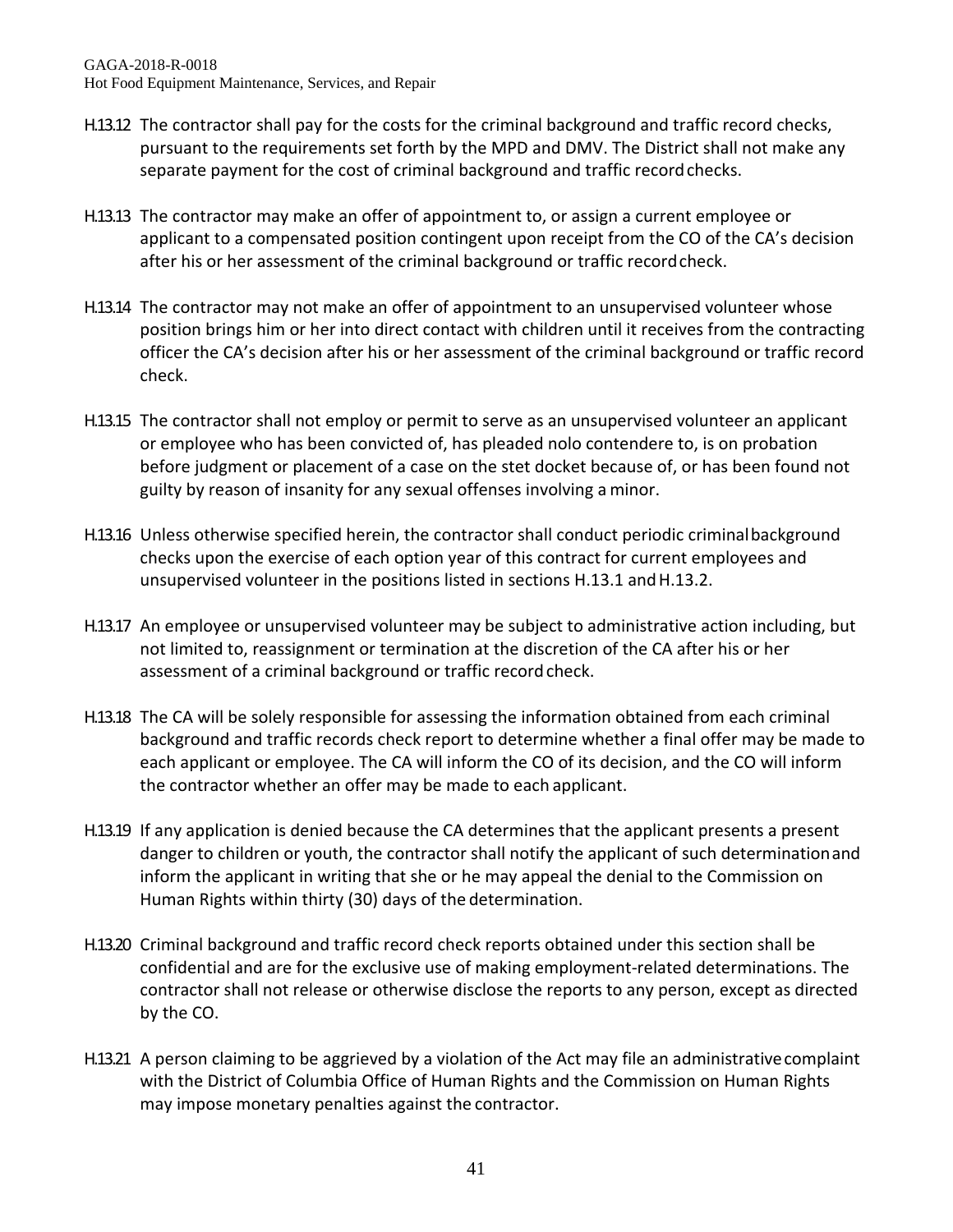#### **H.14 AUDITS AND RECORDS**

- H.14.1 As used in this clause, "records" includes books, documents, accounting procedures and practices, and other data, regardless of type and regardless of whether such items are in written form, in the form of computer data, or in any otherform.
- H.14.2 Examination of Costs If this is a cost-reimbursement, incentive, time-and-materials, labor hours, or price redetermination contract, or any combination of these, the Contractor shall maintain and the CO, or an authorized representative of the CO shall have the right to examine and audit all records and other evidence sufficient to reflect properly all costs claimed to have been incurred or anticipated to incur directly or indirectly in performance of this contract. This right of examination shall include inspection at all reasonable times of the Contractor's plants, or parts of them engaged in performing the contact.

#### **SECTION I: CONTRACT CLAUSES**

#### **I.1** APPLICABILITY OF STANDARD CONTRACT PROVISIONS

The Standard Contract Provisions for use with District of Columbia Government Supplies and Services Contracts dated July 2010 ("SCP") are incorporated as part of the contract. To obtain a copy of the SCP go to [www.ocp.dc.gov,](http://www.ocp.dc.gov/) under Quick Links click on "Required Solicitation Documents."

#### **I.2 CONTRACTS THAT CROSS FISCAL YEARS**

Continuation of this contract beyond the current fiscal year is contingent upon future fiscal appropriations.

#### **I.3 CONFIDENTIALITY OF INFORMATION**

The Contractor shall keep all information relating to any employee or customer of the District in absolute confidence and shall not use the information in connection with any other matters; nor shall it disclose any such information to any other person, firm or corporation, in accordance with the District and federal laws governing the confidentiality of records.

#### **I.4 TIME**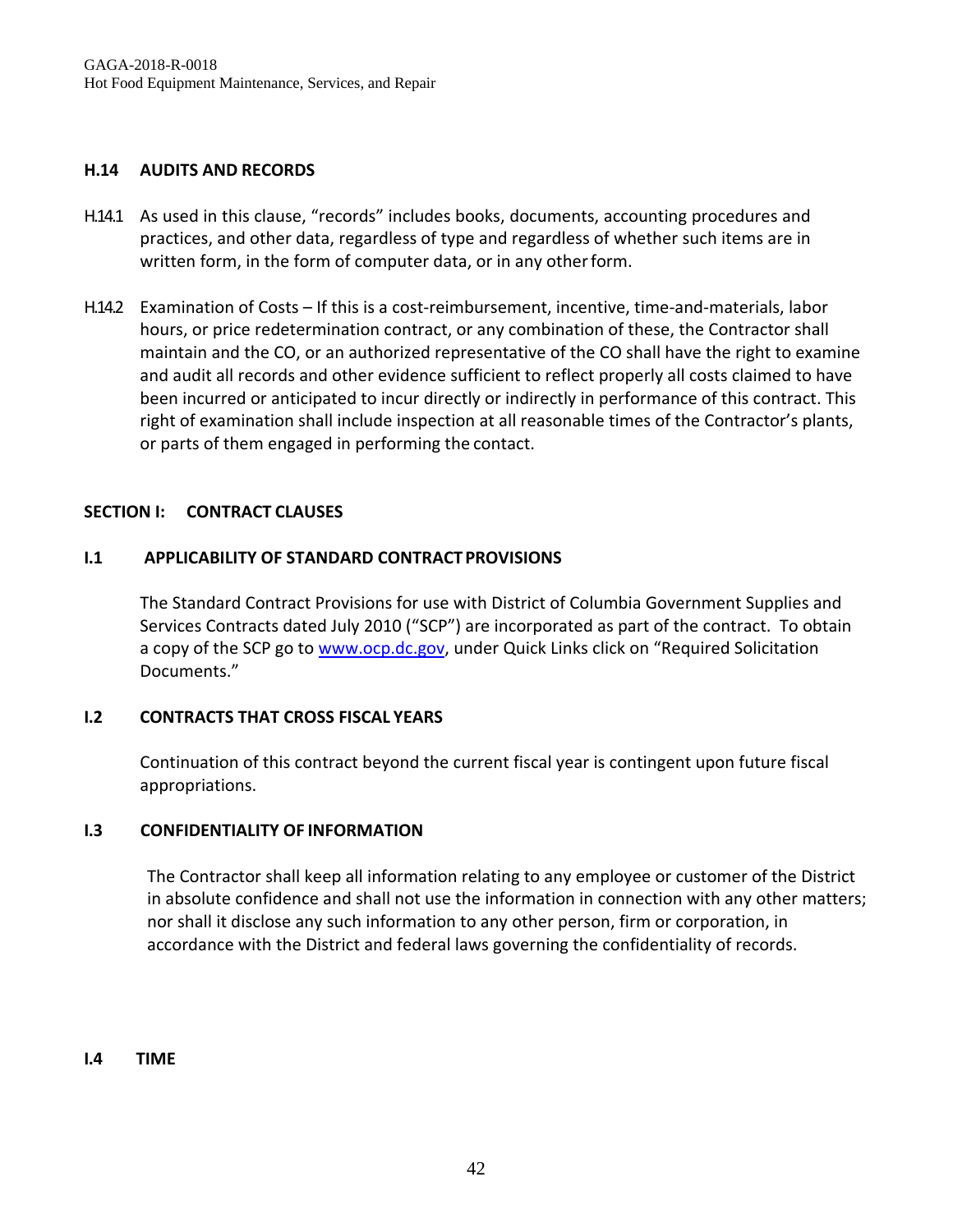Time, if stated in a number of days, will include Saturdays, Sundays, and holidays, unless otherwise stated herein.

# **I.5 RIGHTS IN DATA**

# **A. Definitions**

1. "Products" - A deliverable under any contract that may include commodities, services and/or technology furnished by or through Contractor, including existing and custom Products, such as, but not limited to: a) recorded information, regardless of form or the media on which it may be recorded; b) document research; c) experimental, developmental, or engineering work; d) licensed software; e) components of the hardware environment; f) printed materials (including but not limited to training manuals, system and user documentation, reports, drawings); g) third party software; h) modifications, customizations, custom programs, program listings, programming tools, data, modules, components; and i) any intellectual property embodied therein, whether in tangible or intangible form, including but not limited to utilities, interfaces, templates, subroutines, algorithms, formulas, source code, and object code.

2. "Existing Products" - Tangible Products and intangible licensed Products that exist prior to the commencement of work under the contract. Existing Products must be identified on the Product prior to commencement of work or else will be presumed to be CustomProducts.

3. "Custom Products" - Products, preliminary, final or otherwise, which are created or developed by Contractor, its subcontractors, partners, employees, resellers or agents for the District under the contract.

4. "District" – The District of Columbia and its agencies.

# **B. Title to Project Deliverables**

The Contractor acknowledges that it is commissioned by the District to perform services detailed in the contract. The District shall have ownership and rights for the duration set forth in the contract to use, copy, modify, distribute, or adapt Products asfollows:

1. Existing Products: Title to all Existing Licensed Product(s), whether or not embedded in, delivered or operating in conjunction with hardware or Custom Products, shall remain with Contractor or third party proprietary owner, who retains all rights, title and interest (including patent, trademark or copyrights). Effective upon payment, the District shall be granted an irrevocable, non-exclusive, worldwide, paid-up license to use, execute, reproduce, display, perform, adapt (unless Contractor advises the District as part of Contractor's bid that adaptation will violate existing agreements or statutes and Contractor demonstrates such to the District's satisfaction), and distribute Existing Product to District users up to the license capacity stated in the contract with all license rights necessary to fully effect the general business purpose of the project or work plan or contract. Licenses shall be granted in the name of the District. The District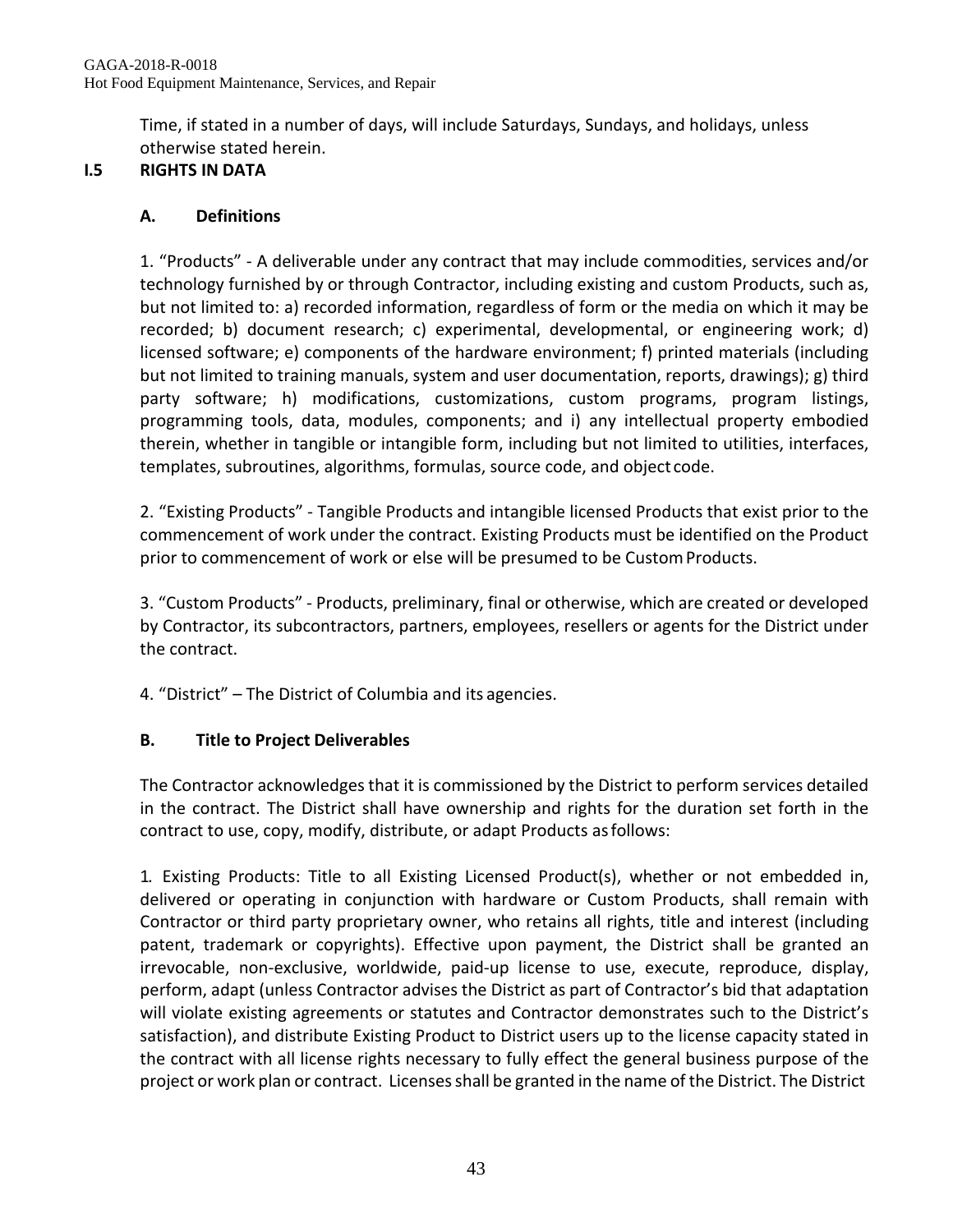agrees to reproduce the copyright notice and any other legend of ownership on any copies authorized under this paragraph.

2. Custom Products: Effective upon Product creation, Contractor shall convey, assign, and transfer to the District the sole and exclusive rights, title and interest in Custom Products, whether preliminary, final or otherwise, including all patent, trademark, and copyrights. Contractor hereby agrees to take all necessary and appropriate steps to ensure that the Custom Products are protected against unauthorized copying, reproduction and marketing by or through Contractor.

# **C. Transfers or Assignments of Existing or Custom Products by the District**

The District may transfer or assign Existing or Custom Products and the licenses thereunder to another District agency. Nothing herein shall preclude the Contractor from otherwise using the related or underlying general knowledge, skills, ideas, concepts, techniques and experience developed under a project or work plan in the course of Contractor's business.

# **D. Subcontractor Rights**

Whenever any data, including computer software, are to be obtained from a subcontractor under the contract, the Contractor shall use this clause, Rights in Data, in the subcontract, without alteration, and no other clause shall be used to enlarge or diminish the District's or the Contractor's rights in that subcontractor data or computer software which is required for the District.

## **E. Source Code Escrow**

1. For all computer software furnished to the District with the rights specified in section B.2, the Contractor shall furnish to the District, a copy of the source code with such rights of the scope as specified in section B.2 of this clause. For all computer software furnished to the District with the restricted rightsspecified in section B.1 of this clause, the District, if the Contractor either directly or through a successor or affiliate shall cease to provide the maintenance or warranty services provided the District under the contract or any paid-up maintenance agreement, or if the Contractor should be declared insolvent by a court of competent jurisdiction, shall have the right to obtain, for its own and sole use only, a single copy of the current version of the source code supplied under the contract, and a single copy of the documentation associated therewith, upon payment to the person in control of the source code the reasonable cost of making eachcopy.

2. If the Contractor or Product manufacturer/developer of software furnished to the District with the rights specified in section B.1 of this clause offers the source code or source code escrow to any other commercial customers, the Contractor shall either: (1) provide the District with the source code for the Product; (2) place the source code in a third party escrow arrangement with a designated escrow agent who shall be named and identified to the District, and who shall be directed to release the deposited source code in accordance with a standard escrow arrangement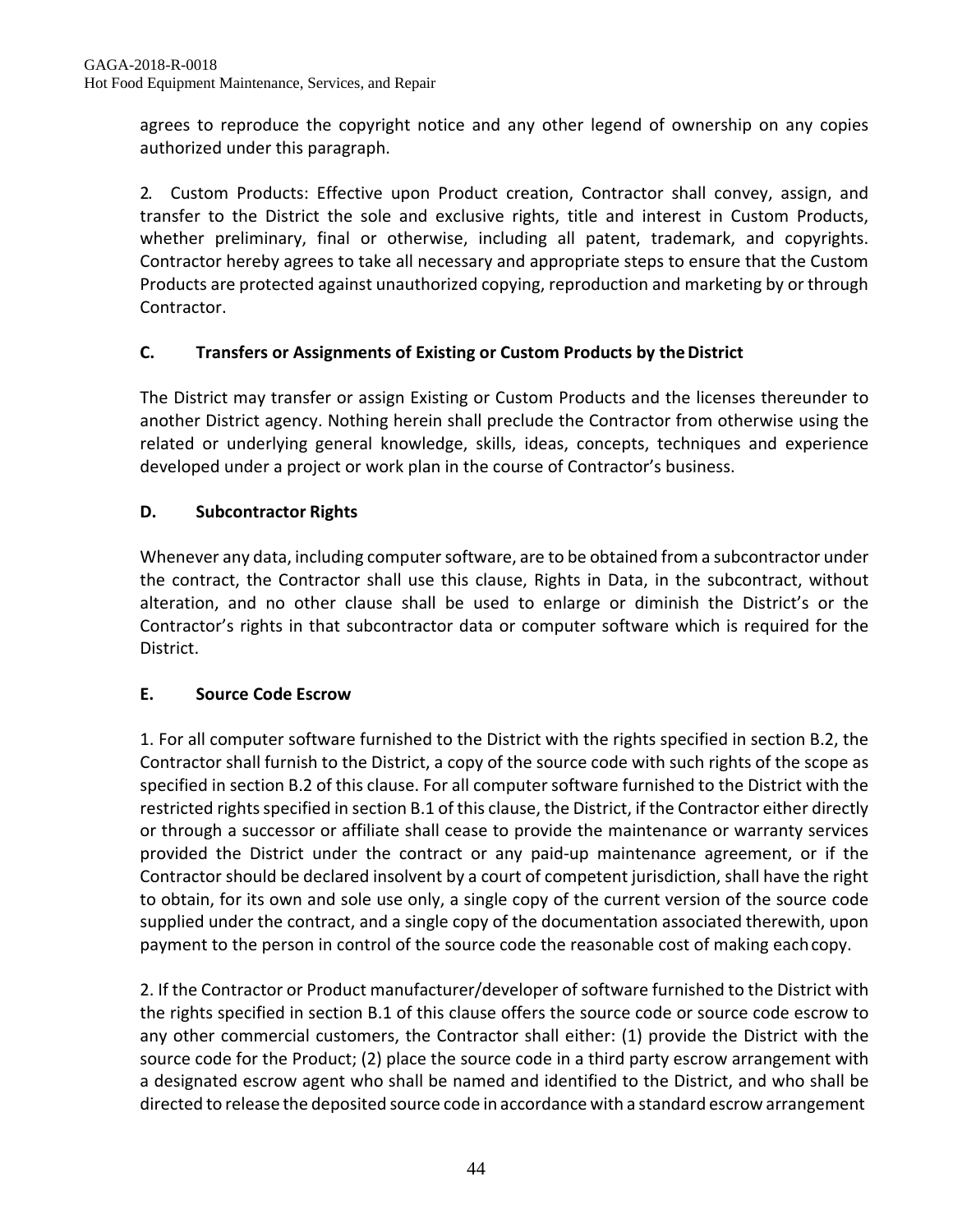acceptable to the District; or (3) will certify to the District that the Product manufacturer/ developer has named the District as a named beneficiary of an established escrow arrangement with its designated escrow agent who shall be named and identified to the District, and who shall be directed to release the deposited source code in accordance with the terms ofescrow.

3. The Contractor shall update the source code, as well as any corrections or enhancements to the source code, for each new release of the Product in the same manner as provided above, and certify such updating of escrow to the District in writing.

# **F. Indemnification and Limitation of Liability**

The Contractor shall indemnify and save and hold harmless the District, its officers, agents and employees acting within the scope of their official duties against any liability, including costs and expenses, (i) for violation of proprietary rights, copyrights, or rights of privacy, arising out of the publication, translation, reproduction, delivery, performance, use or disposition of any data furnished under this contract, or (ii) based upon any data furnished under this contract, or based upon libelous or other unlawful matter contained in such data.

# **I.6 OTHER CONTRACTORS**

The Contractor shall not commit or permit any act that will interfere with the performance of work by another District contractor or by any District employee.

# **I.7 SUBCONTRACTS**

The Contractor hereunder shall not subcontract any of the Contractor's work or services to any subcontractor without the prior written consent of the CO. Any work or service so subcontracted shall be performed pursuant to a subcontract agreement, which the District will have the right to review and approve prior to its execution by the Contractor. Any such subcontract shall specify that the Contractor and the subcontractor shall be subject to every provision of this contract. Notwithstanding any such subcontract approved by the District, the Contractor shall remain liable to the District for all Contractor's work and services required hereunder.

# **I.8 INSURANCE**

A. GENERAL REQUIREMENTS. The Contractor at its sole expense shall procure and maintain,during the entire period of performance under this contract, the types of insurance specified below. The Contractor shall have its insurance broker or insurance company submit a Certificate of Insurance to the CO giving evidence of the required coverage prior to commencing performance under this contract. In no event shall any work be performed until the required Certificates of Insurance signed by an authorized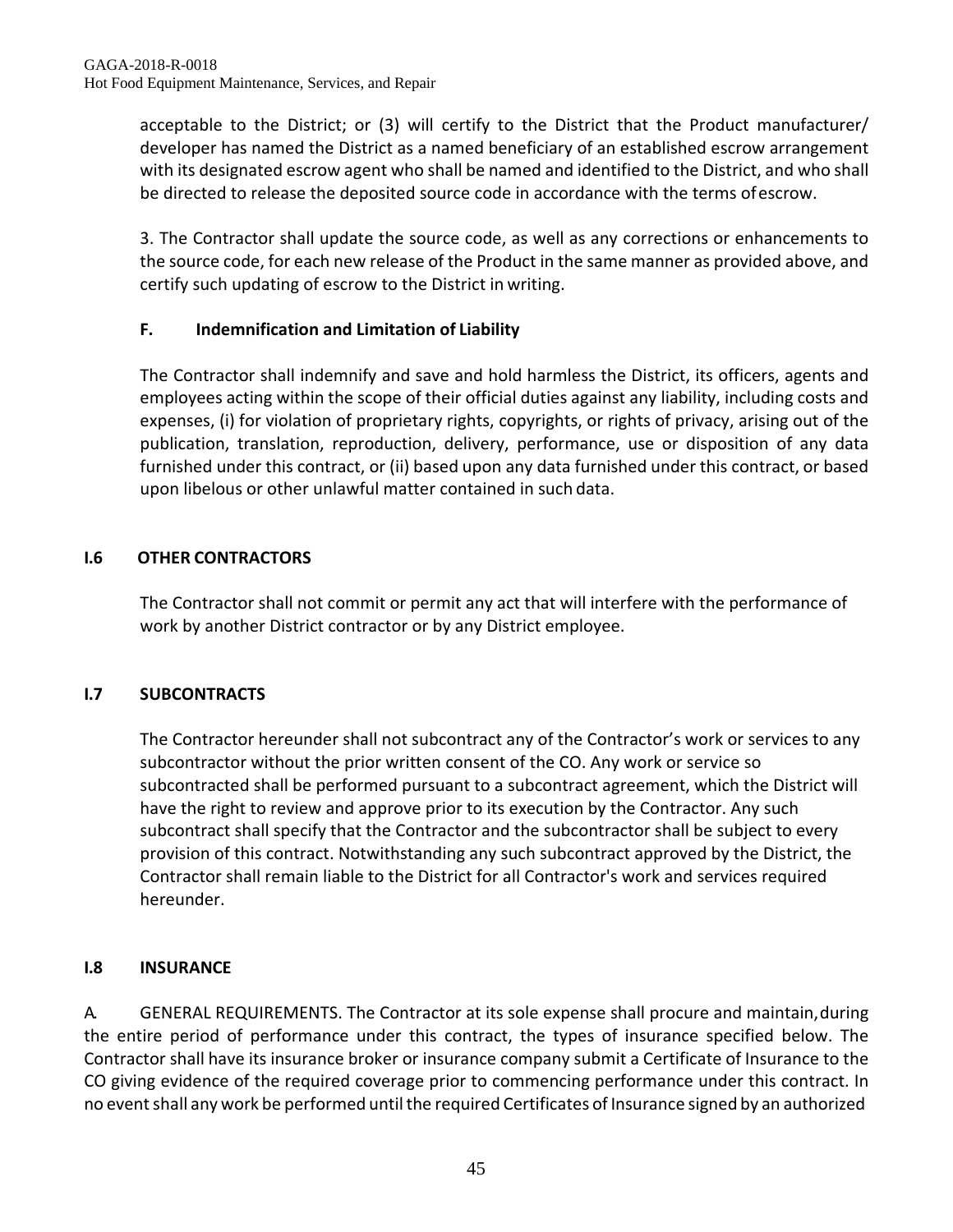representative of the insurer(s) have been provided to, and accepted by, the CO. All insurance shall be written with financially responsible companies authorized to do business in the District of Columbia or in the jurisdiction where the work is to be performed and have an A.M. Best Company rating of A- / VII or higher. The Contractor shall require all of its subcontractors to carry the same insurance required herein.

All required policies shall contain a waiver of subrogation provision in favor of the Government of the District of Columbia.

The Government of the District of Columbia shall be included in all policies required hereunder to be maintained by the Contractor and its subcontractors (except for workers' compensation and professional liability insurance) as an additional insureds for claims against The Government of the District of Columbia relating to this contract, with the understanding that any affirmative obligation imposed upon the insured Contractor or its subcontractors (including without limitation the liability to pay premiums) shall be the sole obligation of the Contractor or its subcontractors, and not the additional insured. The additional insured status under the Contractor's and its subcontractors' Commercial General Liability insurance policies shall be effected using the ISO Additional Insured Endorsement form CG 20 10 11 85 (or CG 20 10 07 04 and CG 20 37 07 04) or such other endorsement or combination of endorsements providing coverage at least as broad and approved by the CO in writing. All of the Contractor's and its subcontractors' liability policies (except for workers' compensation and professional liability insurance) shall be endorsed using ISO form CG 20 01 04 13 or its equivalent so as to indicate that such policies provide primary coverage (without any right of contribution by any other insurance, reinsurance or self-insurance, including any deductible or retention, maintained by an Additional Insured) for all claims against the additional insured arising out of the performance of this Statement of Work by the Contractor or its subcontractors, or anyone for whom the Contractor or its subcontractors may be liable. These policies shall include a separation of insureds clause applicable to the additional insured.

If the Contractor and/or its subcontractors maintain broader coverage and/or higher limits than the minimums shown below, the District requires and shall be entitled to the broader coverage and/or the higher limits maintained by the Grantee and subcontractors.

1. Commercial General Liability Insurance ("CGL") - The Contractor shall provide evidence satisfactory to the CO with respect to the services performed that it carries a CGL policy, written on an occurrence (not claims-made) basis, on Insurance Services Office, Inc. ("ISO") form CG 00 01 04 13 (or another occurrence-based form with coverage at least as broad and approved by the CO in writing), covering liability for all ongoing and completed operations of the Contractor, including ongoing and completed operations under all subcontracts, and covering claims for bodily injury, including without limitation sickness, disease or death of any persons, injury to or destruction of property, including loss of use resulting therefrom, personal and advertising injury, and including coverage for liability arising out of an Insured Contract (including the tort liability of another assumed in a contract) and acts of terrorism (whether caused by a foreign or domestic source). Such coverage shall have limits of liability of not lessthan \$1,000,000 each occurrence, a \$2,000,000 general aggregate (including a per location or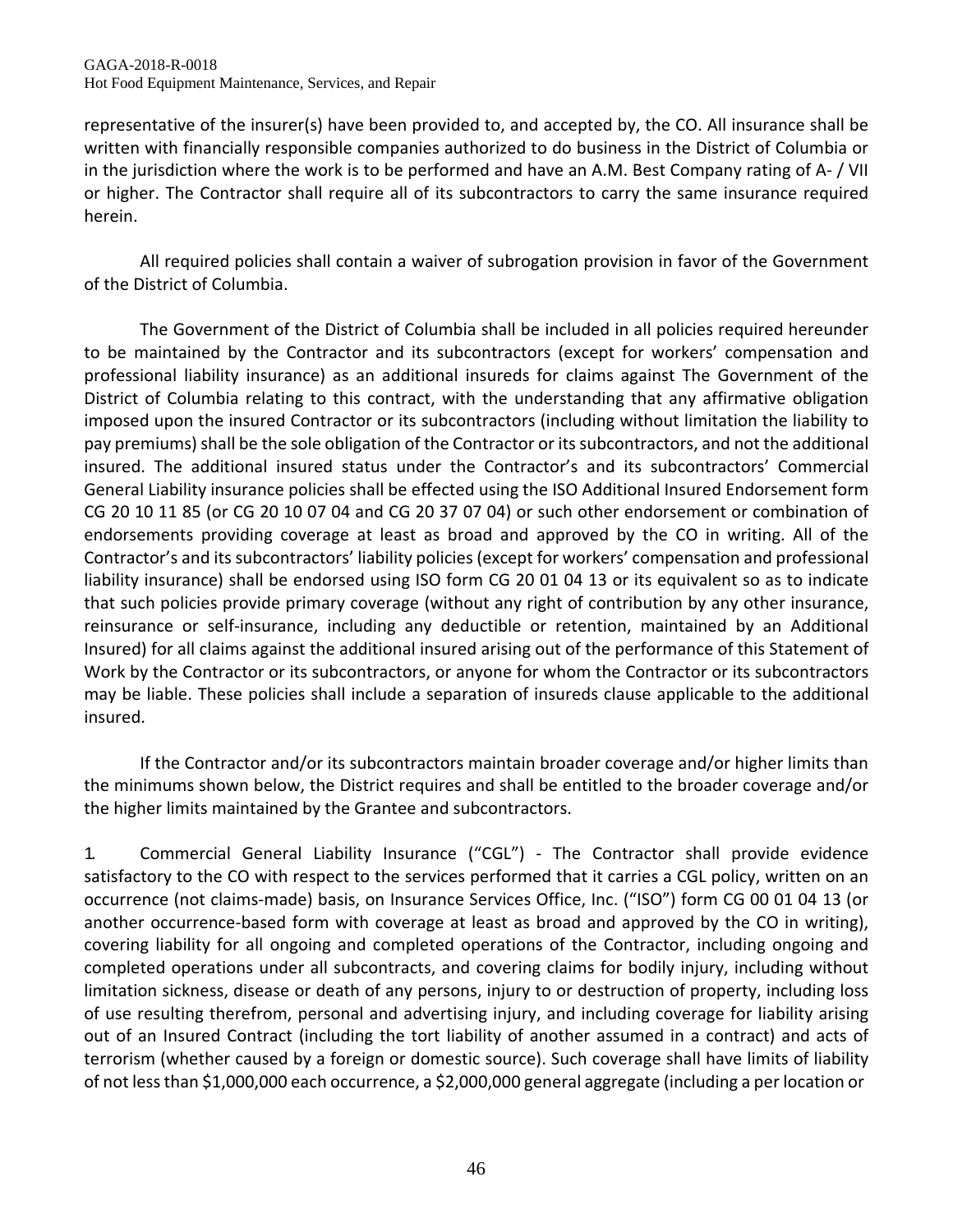per project aggregate limit endorsement, if applicable) limit, a \$1,000,000 personal and advertising injury limit, and a \$2,000,000 products-completed operations aggregate limit.

2. Automobile Liability Insurance - The Contractor shall provide evidence satisfactory to the CO of commercial (business) automobile liability insurance written on ISO form CA 00 01 10 13 (or another form with coverage at least as broad and approved by the CO in writing) including coverage for all owned, hired, borrowed and non-owned vehicles and equipment used by the Contractor, with minimum per accident limits equal to the greater of (i) the limits set forth in the Contractor's commercial automobile liability policy or (ii) \$1,000,000 per occurrence combined single limit for bodily injury and property damage.

3. Workers' Compensation Insurance - The Contractor shall provide evidence satisfactory to the CO of Workers' Compensation insurance in accordance with the statutory mandates of the District of Columbia or the jurisdiction in which the contract is performed.

Employer's Liability Insurance - The Contractor shall provide evidence satisfactory to the CO of employer's liability insurance as follows: \$500,000 per accident for injury; \$500,000 per employee for disease; and \$500,000 for policy disease limit.

All insurance required by this paragraph 3 shall include a waiver of subrogation endorsement for the benefit of Government of the District of Columbia.

4. Sexual/Physical Abuse & Molestation - The Contractor shall provide evidence satisfactory to the Contracting Officer with respect to the services performed that it carries \$1,000,000 per occurrence limits; \$2,000,000 aggregate of affirmative abuse and molestation liability coverage. This insurance requirement will be considered met if the general liability insurance includes an affirmative sexual abuse and molestation endorsement for the required amounts. So called "silent" coverage under a commercial general liability or professional liability policy will not be acceptable.

5. Commercial Umbrella or Excess Liability - The Contractor shall provide evidence satisfactory to the CO of commercial umbrella or excess liability insurance with minimum limits equal to the greaterof (i) the limits set forth in the Contractor's umbrella or excess liability policy or (ii) \$5,000,000 per occurrence and \$5,000,000 in the annual aggregate, following the form and in excess of all liability policies. All liability coverages must be scheduled under the umbrella and/or excess policy. The insurance required under this paragraph shall be written in a form that annually reinstates all required limits. Coverage shall be primary to any insurance, self-insurance or reinsurance maintained by the District and the "other insurance" provision must be amended in accordance with thisrequirement and principles of vertical exhaustion.

# B. PRIMARY AND NONCONTRIBUTORY INSURANCE

The insurance required herein shall be primary to and will not seek contribution from any other insurance, reinsurance or self-insurance including any deductible or retention, maintained by the Government of the District of Columbia.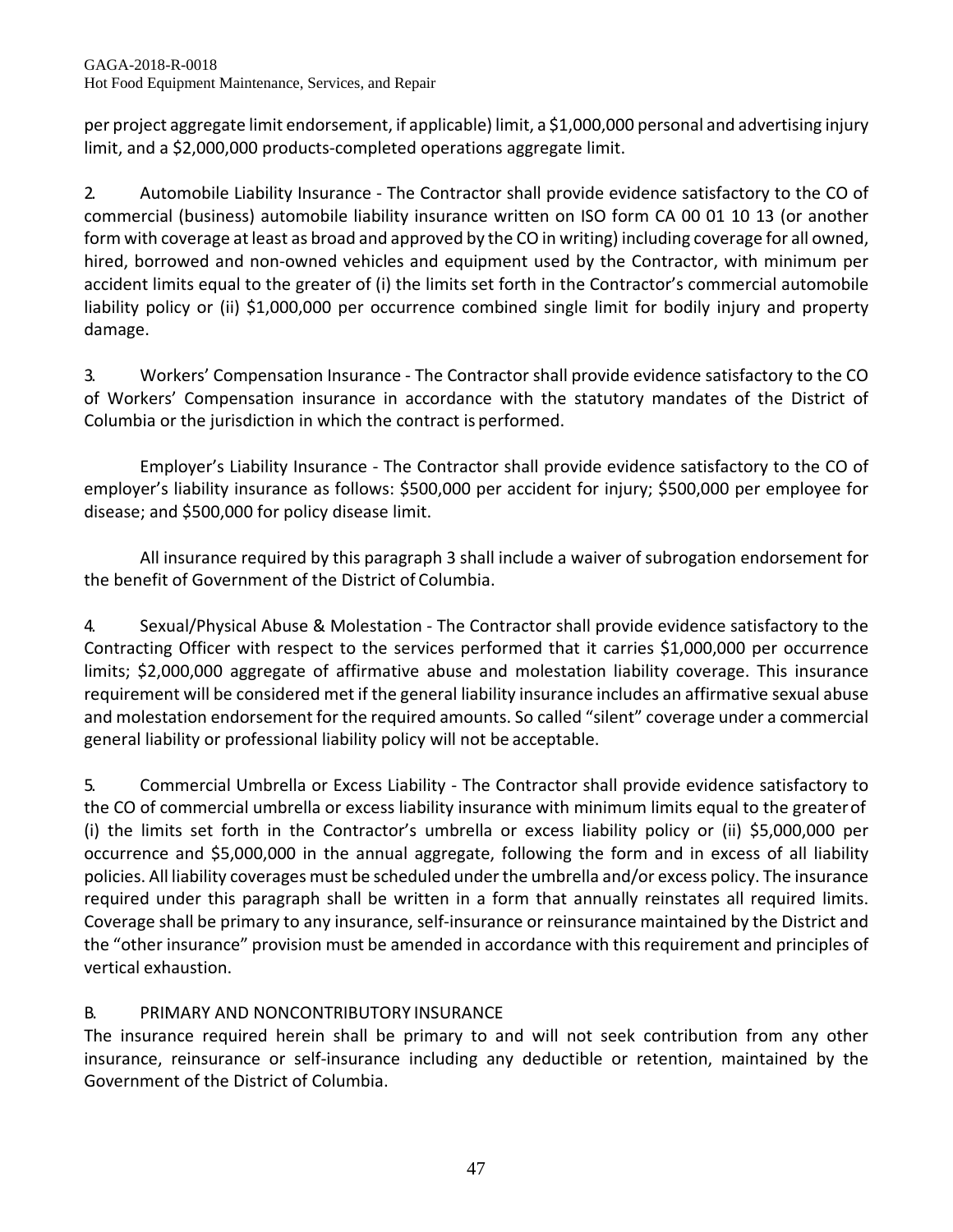C. DURATION. The Contractor shall carry all required insurance until all contract work is accepted by the District of Columbia, and shall carry listed coverages for ten years for construction projects following final acceptance of the work performed under this contract and two years for non-construction related contracts.

D. LIABILITY. These are the required minimum insurance requirements established by the District of Columbia. HOWEVER, THE REQUIRED MINIMUM INSURANCE REQUIREMENTS PROVIDED ABOVE WILL NOT IN ANY WAY LIMIT THE CONTRACTOR'S LIABILITY UNDER THISCONTRACT.

E. CONTRACTOR'S PROPERTY. Contractor and subcontractors are solely responsible for any loss or damage to their personal property, including but not limited to tools and equipment, scaffolding and temporary structures, rented machinery, or owned and leased equipment. A waiver of subrogation shall apply in favor of the District of Columbia.

F. MEASURE OF PAYMENT. The District shall not make any separate measure or payment for the cost of insurance and bonds. The Contractor shall include all of the costs of insurance and bonds in the contract price.

G. NOTIFICATION. The Contractor shall ensure that all policies provide that the CO shall be given thirty (30) days prior written notice in the event of coverage and / or limit changes or if the policy is canceled prior to the expiration date shown on the certificate. The Contractor shall provide the CO with ten (10) days prior written notice in the event of non-payment of premium. The Contractor will also provide the CO with an updated Certificate of Insurance should its insurance coverages renew during the contract.

H. CERTIFICATES OF INSURANCE. The Contractor shall submit certificates of insurance giving evidence of the required coverage as specified in this section prior to commencing work. Certificates of insurance must reference the corresponding contract number. Evidence of insurance shall be submitted to:

The Government of the District of Columbia And mailed to the attention of: Candace Butler 1200 First Street NE 9th Floor Washington, DC 20002 (202) 442-5112 [Candace.butler@dc.gov](mailto:Candace.butler@dc.gov)

The CO may request and the Contractor shall promptly deliver updated certificates of insurance, endorsementsindicating the required coverages, and/or certified copies of the insurance policies. If the insurance initially obtained by the Contractor expires prior to completion of the contract, renewal certificates of insurance and additional insured and other endorsements shall be furnished to the CO prior to the date of expiration of all such initial insurance. For all coverage required to be maintained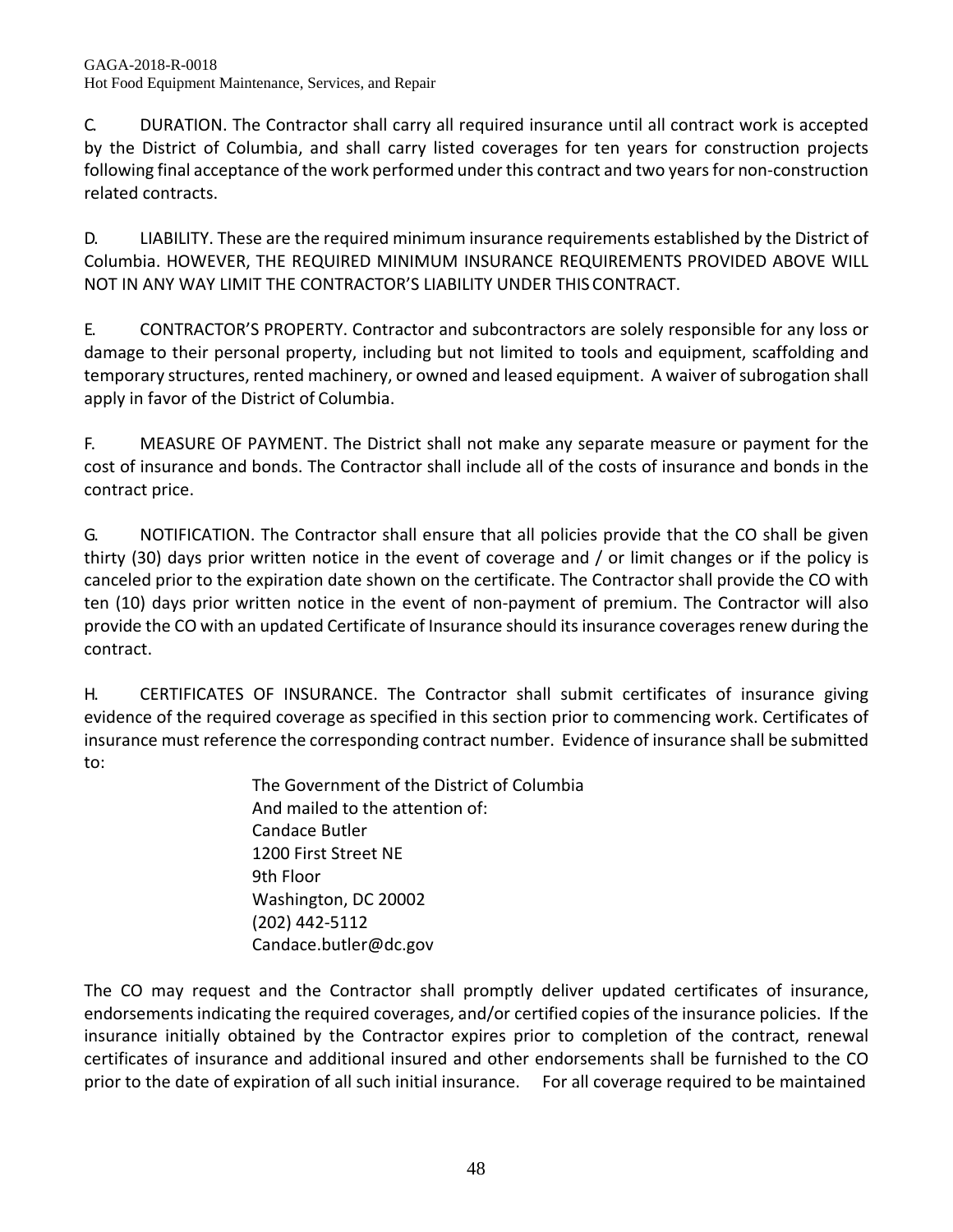after completion, an additional certificate of insurance evidencing such coverage shall be submitted to the CO on an annual basis as the coverage is renewed (or replaced).

I. DISCLOSURE OF INFORMATION. The Contractor agrees that the District may disclose the name and contact information of its insurers to any third party which presents a claim against the District for any damages or claims resulting from or arising out of work performed by the Contractor, its agents, employees, servants or subcontractors in the performance of thiscontract.

J. CARRIER RATINGS. All Contractor's and its subcontractors' insurance required in connection with this contract shall be written by insurance companies with an A.M. Best Insurance Guide rating of at least A- VII (or the equivalent by any other rating agency) and licensed in the in the District.

# **I.9 EQUAL EMPLOYMENT OPPORTUNITY**

In accordance with the District of Columbia Administrative Issuance System, Mayor's Order 85- 85 dated June 10, 1985, the forms for completion of the Equal Employment Opportunity Information Report are incorporated herein as Section J.3. An award cannot be made to any bidder who has not satisfied the equal employment requirements.

## **I.10 ORDER OF PRECEDENCE**

The contract awarded as a result of this RFP will contain the following clause:

# **I.10.1 ORDER OF PRECEDENCE**

A conflict in language shall be resolved by giving precedence to the document in the highest order of priority that contains language addressing the issue in question. The following documents are incorporated into the contract by reference and made a part of the contract in the following order of precedence:

- (1) An applicable Court Order, if any
- (2) Contract document
- (3) Standard Contract Provisions
- (4) Contract attachments other than the Standard Contract Provisions
- (5) RFP, as amended
- (6) BAFOs (in order of most recent to earliest)
- (7) Proposal

# **I.11 DISPUTES**

## 14. Disputes

All disputes arising under or relating to the contract shall be resolved as provided herein.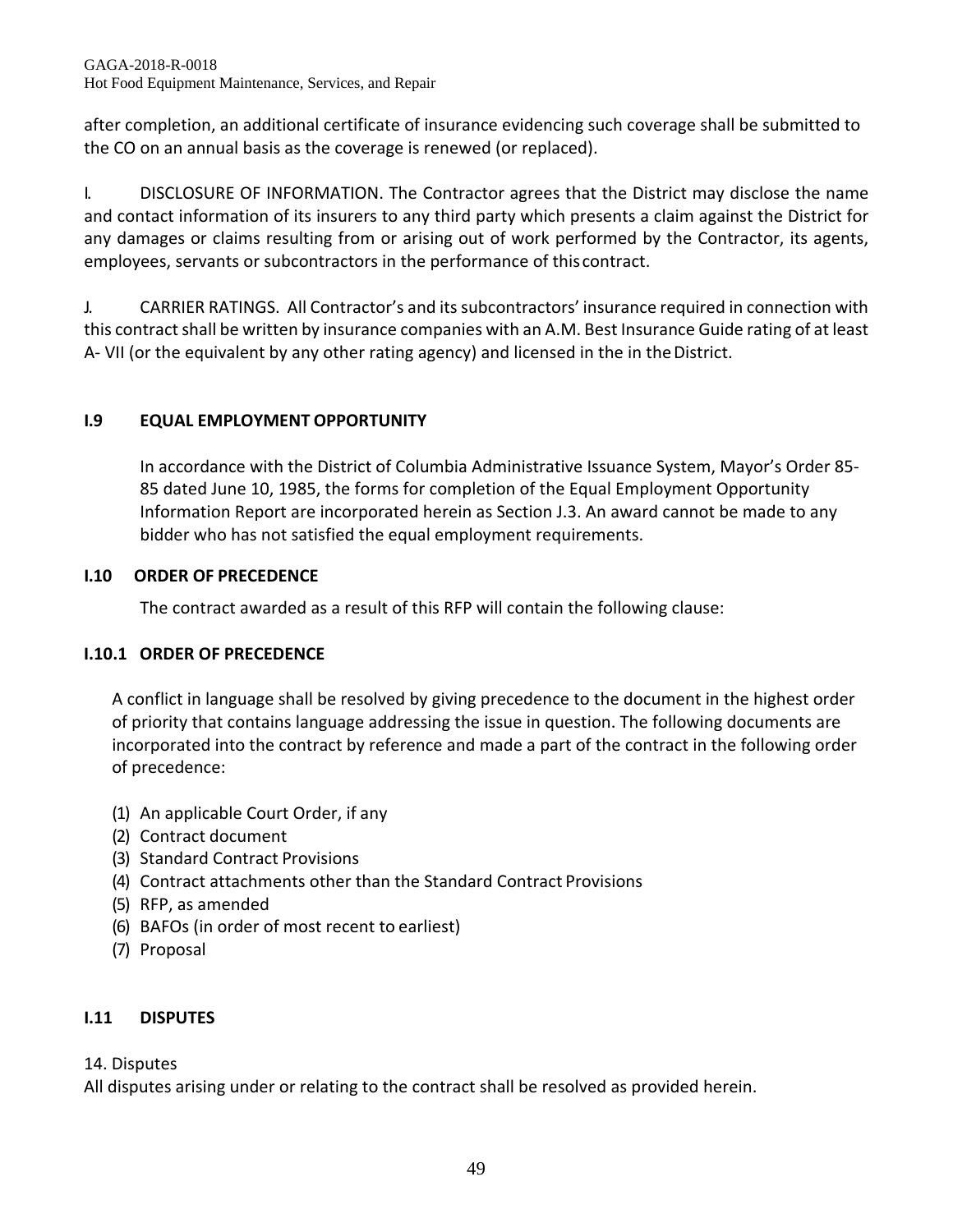- (a) **Claims by the Contractor against the District: Claim**: as used in paragraph (a) of this clause, means a written assertion by the Contractor seeking, as a matter of right, the payment of money in a sum certain, the adjustment or interpretation of contract terms, or other relief arising under or relating to the contract. A claim arising under a contract, unlike a claim relating to that contract, is a claim that can be resolved under a contract clause that provides for the relief sought by the claimant
	- (1) All claims by a Contractor against the District arising under or relating to a contract shall be in writing and shall be submitted to the CO for a decision. The Contractor's claim shall contain at least the following:
		- (i) A description of the claim and the amount in dispute;
		- (ii) Data or other information in support of the claim;
		- (iii) A brief description of the Contractor's efforts to resolve the dispute prior to filing the claim; and
		- (iv) The Contractor's request for relief or other action by the CO.
	- (2) The CO may meet with the Contractor in a further attempt to resolve the claim by agreement.
	- (3) The CO shall issue a decision on any claim within 120 calendar days after receipt of the claim. Whenever possible, the CO shall take into account factors such as the size and complexity of the claim and the adequacy of the information in support of the claim provided by the Contractor.
	- (4) The CO's written decision shall do the following:
		- (i) Provide a description of the claim or dispute;
		- (ii) Refer to the pertinent contract terms;
		- (iii) State the factual areas of agreement and disagreement;
		- (iv) State the reasons for the decision, including any specific findings of fact, although specific findings of fact are not required and, if made, shall not be binding in any subsequent proceeding;
		- (v) If all or any part of the claim is determined to be valid, determine the amount of monetary settlement, the contract adjustment to be made, or other relief to be granted;
		- (vi) Indicate that the written document is the CO's final decision; and
		- (vii) Inform the Contractor of the right to seek further redress by appealing the decision to the Contract Appeals Board.
	- (5) Failure by the CO to issue a decision on a contract claim within 120 days of receipt of the claim will be deemed to be a denial of the claim, and will authorize the commencement of an appeal to the Contract Appeals Board as provided by D.C. Official Code §2 360.04.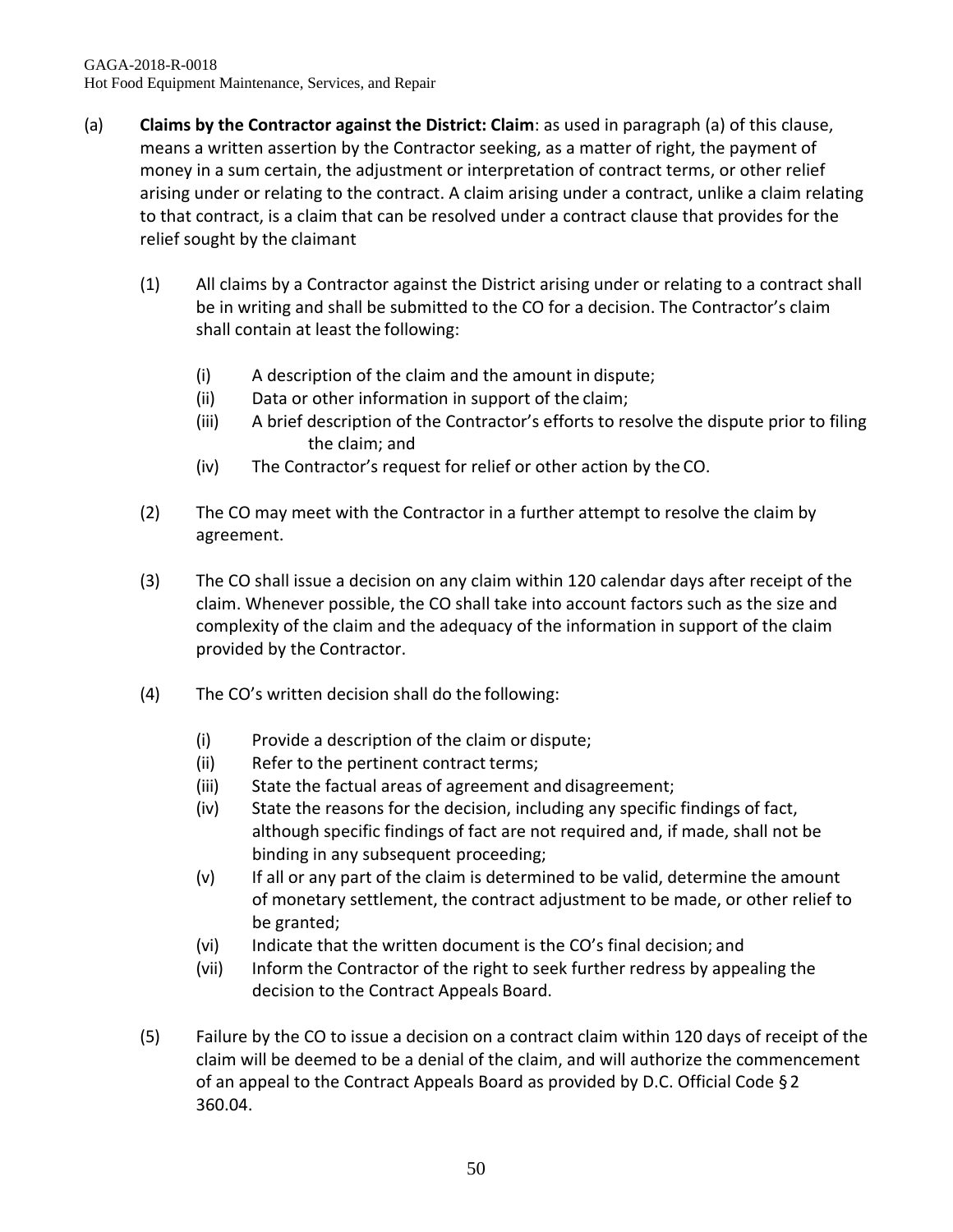- (6) If a contractor is unable to support any part of its claim and it is determined that the inability is attributable to a material misrepresentation of fact or fraud on the part of the Contractor, the Contractor shall be liable to the District for an amount equal to the unsupported part of the claim in addition to all costs to the District attributable to the cost of reviewing that part of the Contractor's claim. Liability under this paragraph (a)(6) shall be determined within six (6) years of the commission of the misrepresentation of fact or fraud.
- (7) Pending final decision of an appeal, action, or final settlement, the Contractor shall proceed diligently with performance of the contract in accordance with the decision of the CO.
- (b) **Claims by the District against the Contractor**: Claim as used in paragraph (b) of this clause, means a written demand or written assertion by the District seeking, as a matter of right, the payment of money in a sum certain, the adjustment of contract terms, or other relief arising under or relating to the contract. A claim arising under a contract, unlike a claim relating to that contract, is a claim that can be resolved under a contract clause that provides for the relief sought by the claimant.

(1) The CO shall decide all claims by the District against a contractor arising under or relating to a contract.

(2) The CO shall send written notice of the claim to the contractor. The CO's written decision shall do the following:

- (i) Provide a description of the claim or dispute;
- (ii) Refer to the pertinent contract terms;
- (iii) State the factual areas of agreement and disagreement;
- (iv) State the reasons for the decision, including any specific findings of fact, although specific findings of fact are not required and, if made, shall not be binding in any subsequent proceeding;
- (v) If all or any part of the claim is determined to be valid, determine the amount of monetary settlement, the contract adjustment to be made, or other relief to be granted;
- (vi) Indicate that the written document is the CO's final decision; and
- (vii) Inform the Contractor of the right to seek further redress by appealing the decision to the Contract Appeals Board.
- (3) The CO shall support the decision by reasons and shall inform the Contractor of its rights as provided herein.
- (4) Before or after issuing the decision, the CO may meet with the Contractor to attempt to resolve the claim by agreement.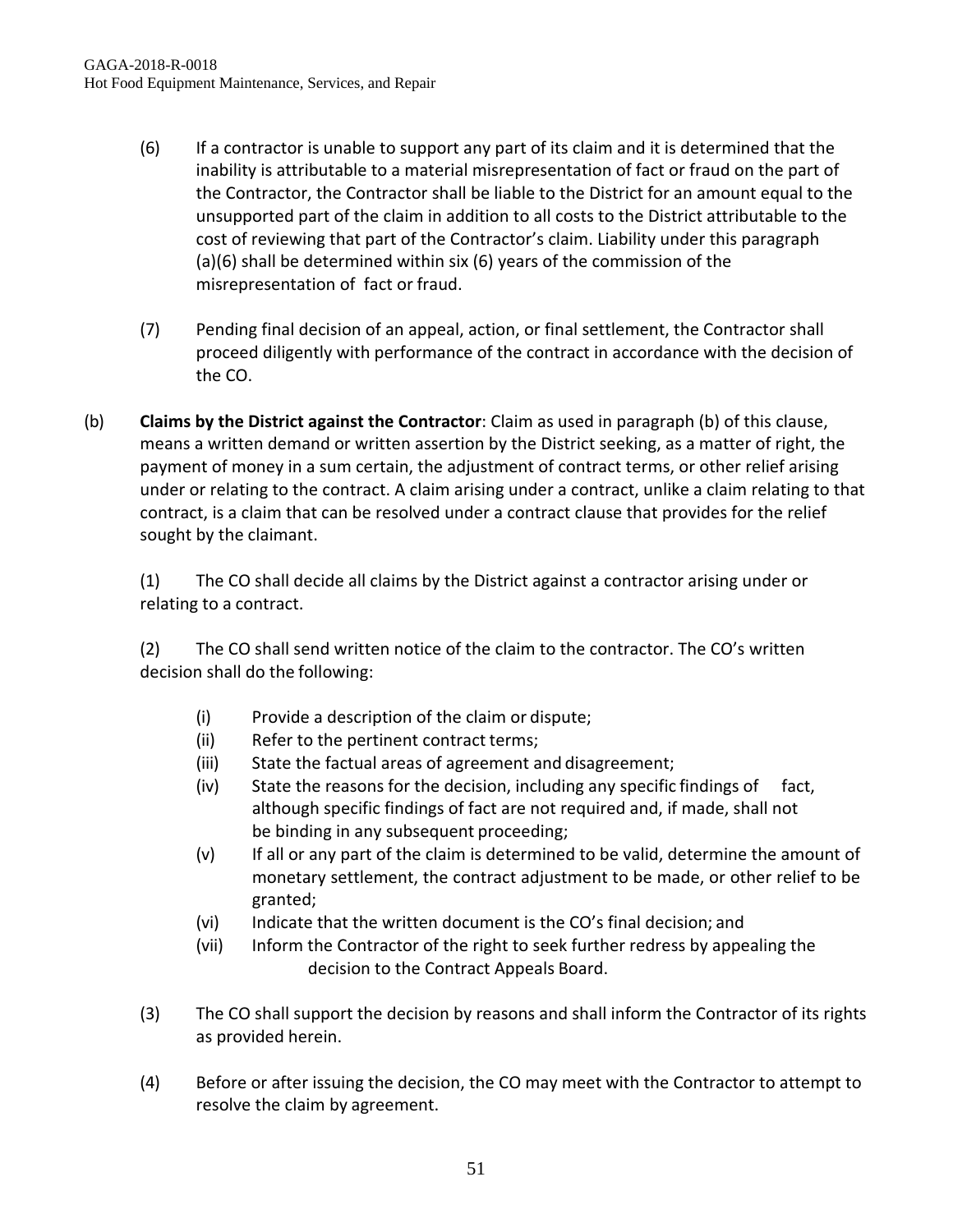- (5) The authority contained in this paragraph (b) shall not apply to a claim or dispute for penalties or forfeitures prescribed by statute or regulation which another District agency is specifically authorized to administer, settle or determine.
- (6) This paragraph shall not authorize the CO to settle, compromise, pay, or otherwise adjust any claim involving fraud.
- (c) Decisions of the CO shall be final and not subject to review unless the Contractor timely commences an administrative appeal for review of the decision, by filing a complaint with the Contract Appeals Board, as authorized by D.C. Official Code § 2-360.04.
- (d) Pending final decision of an appeal, action, or final settlement, the Contractor shall proceed diligently with performance of the contract in accordance with the decision of theCO.

## **I.12 TERMINATION FOR THE CONVENIENCE OF THEGOVERNMENT**

I.12.1 DCPS has the right to terminal the contract for the convenience of the government, DCMR 27, Section 3702.

# **I.13 TERMINATION FOR DEFAULT**

I.13.1 DCPS has the right to terminal the contract for default of the contractor on satisfactory performance in accordance with the terms and conditions of the contract, 27 DCMR Section 3710.

## **I.14 ESTIMATED QUANTITIES**

It is the intent of the DCPS to secure a contract for all of the needs of the requirement per this contract for items specified herein which may occur during the contract term. The DCPS agrees that it will purchase its requirements of the articles or services included herein from the Contractor(s). Articles or services specified herein have a history of repetitive use in the DCPS. The estimated quantities stated in the RFP reflect the best estimates available. They shall not be construed to limit the quantities which may be ordered from the Contractor(s) by the DCPS or to relieve the Contractor of his obligation to fill all such orders. Orders will be place from time to time if any and when needs arise for delivery, all charges prepaid, to the ordering agency. The DCPS does not guarantee to order any specific quantities of any item(s) or work hours of service.

## **I.15 CONTRACTS IN EXCESS OF ONE MILLION DOLLARS**

Any contract in excess of \$l,000,000 shall not be binding or give rise to any claim or demand against the District until approved by the Council of the District of Columbia and signed by the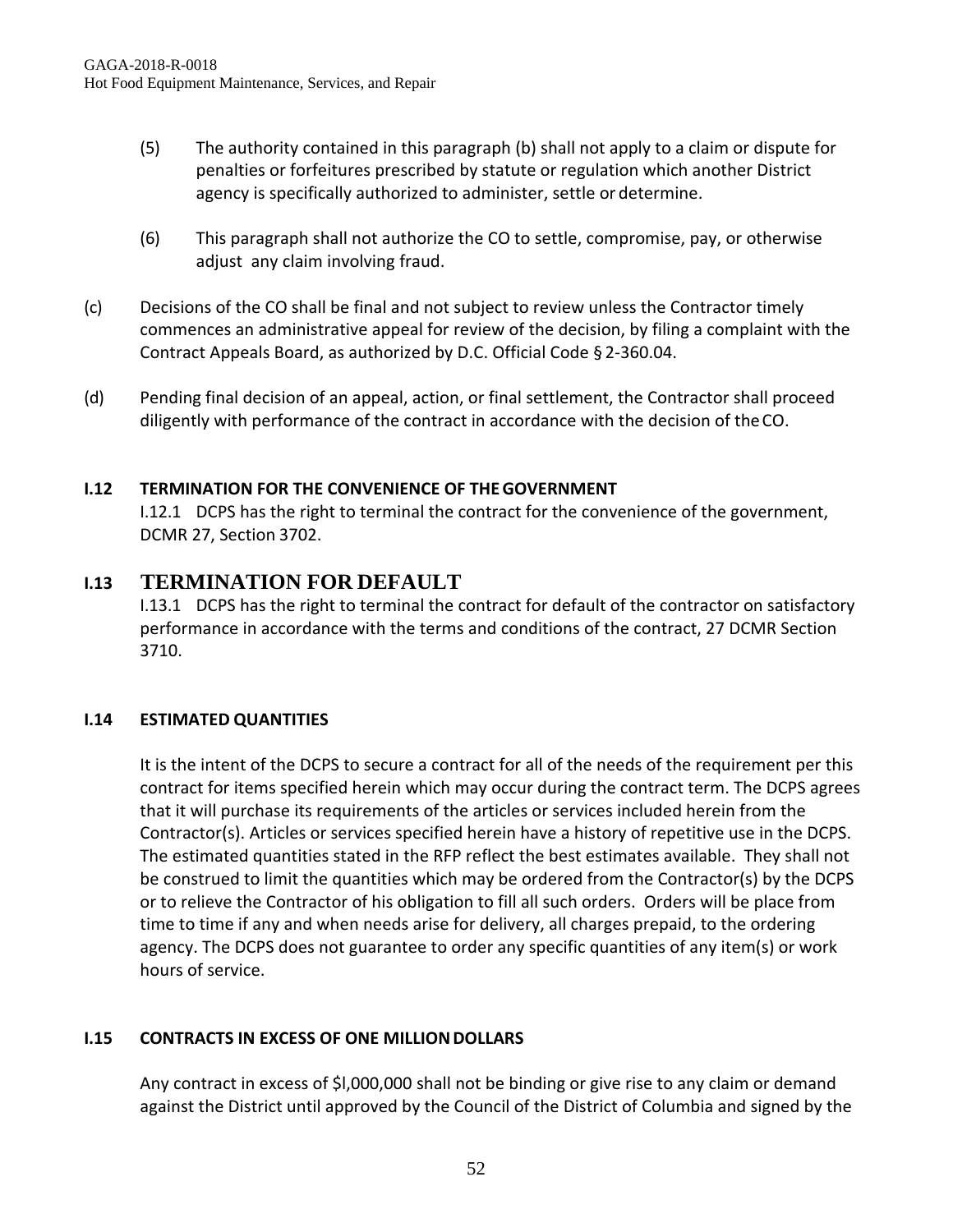CO.

#### **I.16 GOVERNING LAW**

This contract, and any disputes arising out of or related to this contract, shall be governed by, and construed in accordance with, the laws of the District of Columbia.

#### **SECTION J: ATTACHMENTS**

The following list of attachments is incorporated into the solicitation by reference*.*

| Attachment<br>Number | Document                                                                                                                                                                                               |  |  |
|----------------------|--------------------------------------------------------------------------------------------------------------------------------------------------------------------------------------------------------|--|--|
| J.1                  | Government of the District of Columbia Standard Contract Provisions for<br>Use with the Supplies and Services Contracts (July 2010)<br>available at www.ocp.dc.gov click on "Solicitation Attachments" |  |  |
| J.2                  | U.S. Department of Labor Wage Determination No. 2015-4282, Rev. No. 9,<br>issued on January 10, 2018                                                                                                   |  |  |
| J.3                  | Office of Local Business Development Equal Employment Opportunity<br>Information Report and Mayor's Order 85-85<br>available at www.ocp.dc.gov click on "Solicitation Attachments"                     |  |  |
| J.4                  | Department of Employment Services First Source Employment Agreement<br>available at www.ocp.dc.gov click on "Solicitation Attachments"                                                                 |  |  |
| J.5                  | Way to Work Amendment Act of 2006 - Living Wage Notice                                                                                                                                                 |  |  |
| J.6                  | Way to Work Amendment Act of 2006 - Living Wage Fact Sheet                                                                                                                                             |  |  |
| J.7                  | <b>Tax Certification Affidavit</b><br>www.ocp.dc.gov, click on "Solicitation Attachments"                                                                                                              |  |  |
| J.8                  | <b>Bidder/Offeror Certifications</b><br>available at www.ocp.dc.gov_click on "Solicitation Attachments"                                                                                                |  |  |
| J.9                  | Inventory List of Equipment                                                                                                                                                                            |  |  |
| J.10                 | List of Schools                                                                                                                                                                                        |  |  |
| J.11                 | <b>Invoice Template</b>                                                                                                                                                                                |  |  |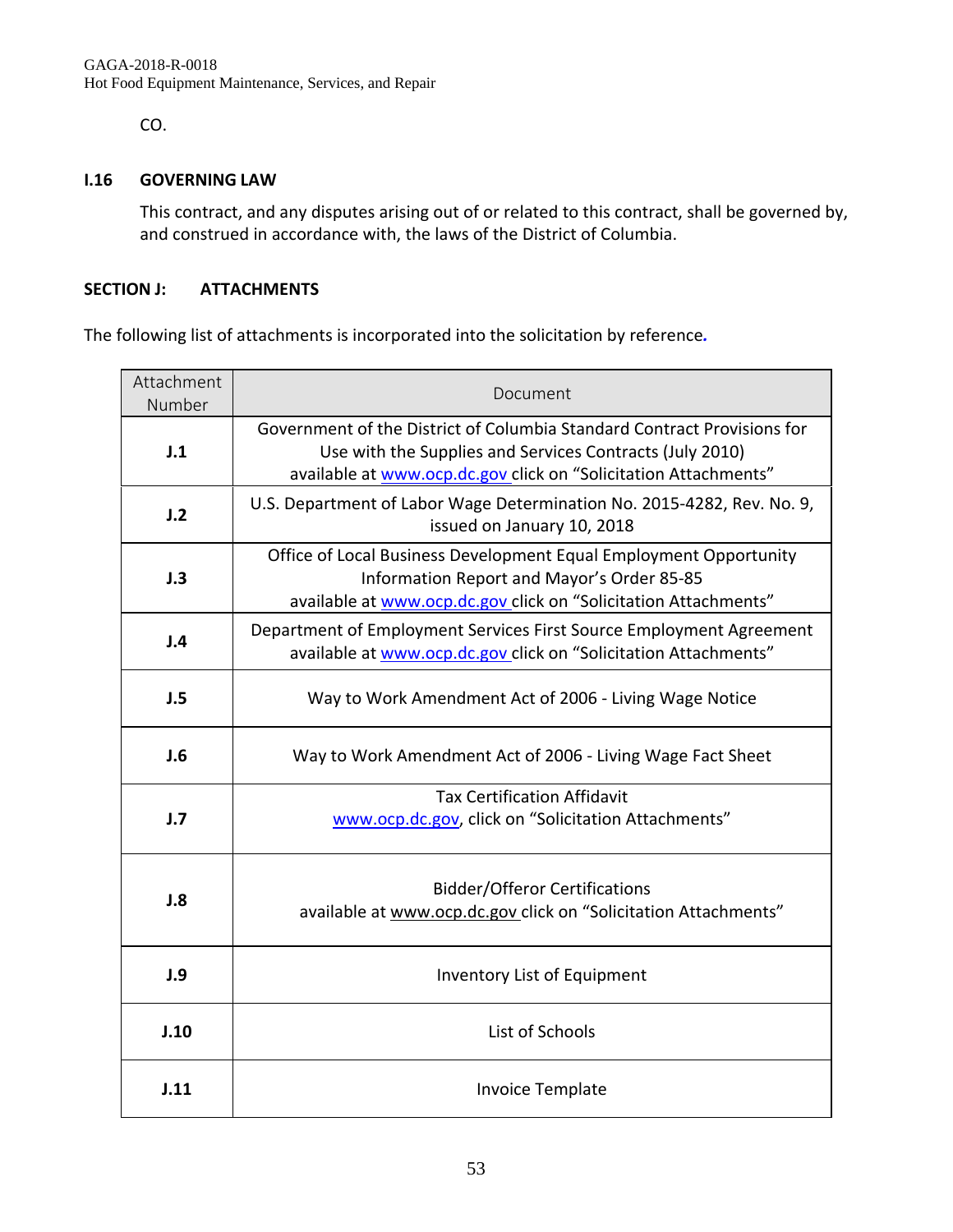| Attachment<br>Number | Document                                                 |
|----------------------|----------------------------------------------------------|
| J.12                 | D.C Public Schools Kitchen Exhaust Hood System Inventory |

#### **SECTION K: REPRESENTATIONS, CERTIFICATIONS AND OTHER STATEMENTS OFBIDDERS** K. CERTIFICATION REGARDING A DRUG-FREE WORKPLACE (JULY 1990)

**K.1 Definitions.** As used in this provision:

**K.1.1 Controlled substance**: means a controlled substance in schedules I through V of Section 202 of the Controlled Substances Act (21 U.S.C. § 812) and as further defined in regulation at 21 CFR 1308.11 - 1308.15.

**K.1.2 Conviction**: means a finding of guilt (including a plea of nolo contendere) or imposition of sentence, or both, by any judicial body charged with the responsibility to determine violations of the federal or state criminal drug statutes.

**K.1.3 Criminal drug statute**: means a Federal or non-Federal criminal statute involving the manufacture, distribution, dispensing, possession or use of any controlledsubstance.

**K.1.4 Drug-free workplace**: means the site(s) for the performance of work done by the Contractor in connection with a specific contract at which employees of the Contractor are prohibited from engaging in the unlawful manufacture, distribution, dispensing, possession, or use of a controlled substance.

**K.1.5 Employee**: means an employee of a contractor directly engaged in the performance of work under a District contract. "Directly engaged" is defined to include all direct cost employees and any other contractor employee who has other than a minimal impact or involvement in contract performance.

**K.1.6 Individual**: means a bidder/contractor that has no more than one employee including the bidder/contractor.

**K.2** The Contractor, if other than an individual, shall within 30 days after award (unless a longer period is agreed to in writing for contracts of 30 days or more performance duration), or as soon as possible for contracts of less than 30 days performance duration:

> (1) Publish a statement notifying its employees that the unlawful manufacture, distribution, dispensing, possession, or use of a controlled substance is prohibited in the Contractor's workplace and specifying the actions that will be taken against employees for violations of such prohibition;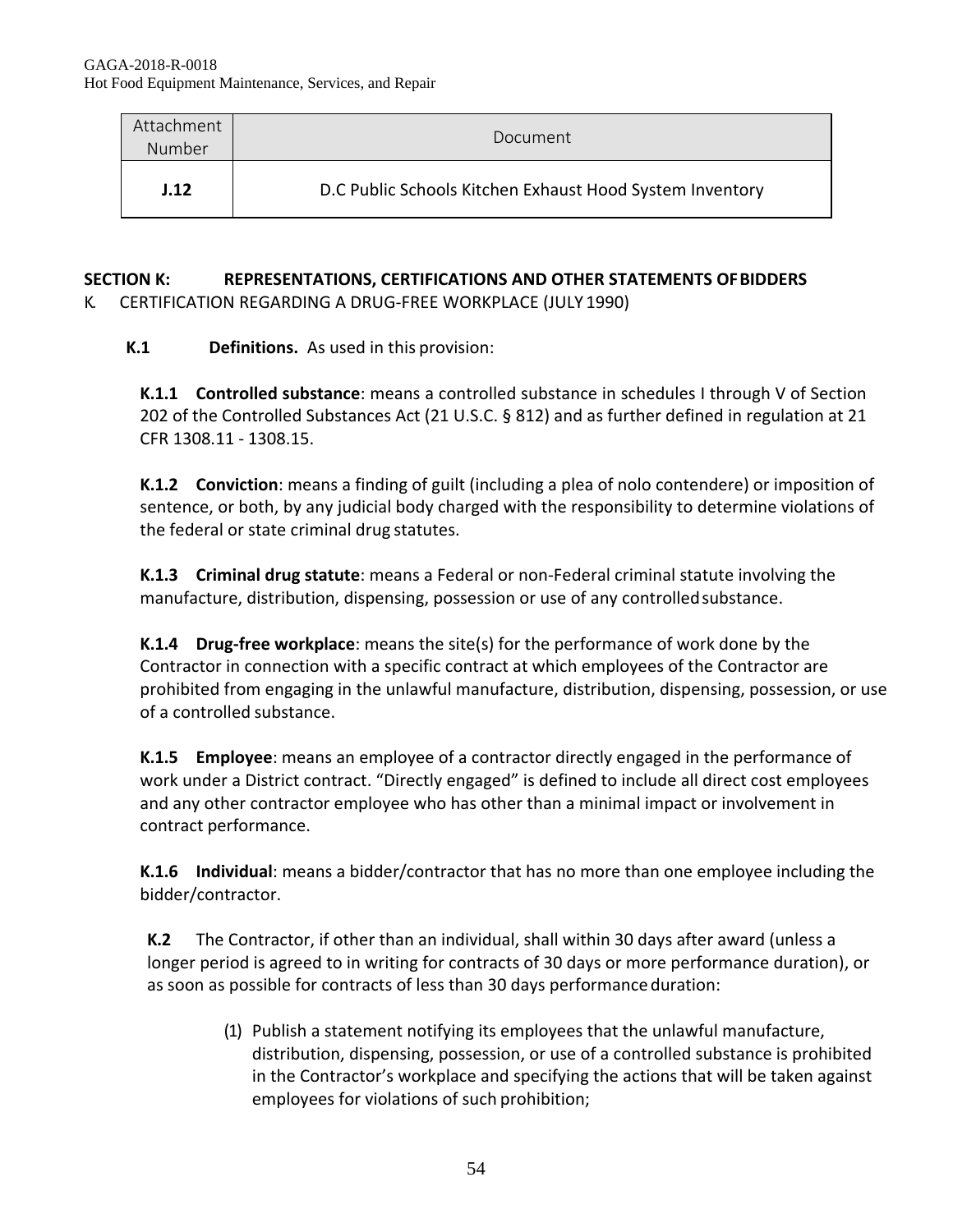(2) Establish an ongoing drug-free awareness program to inform such employees about:

- a. The dangers of drug abuse in the workplace;
- b. The Contractor's policy of maintaining a drug-free workplace;
- c. Any available drug counseling, rehabilitation, and employee assistance programs; and
- d. The penalties that may be imposed upon employees for drug abuse violations occurring in the workplace.
- (3) Provide all employees engaged in performance of the contract with a copy of the statement required by section K.2(1) of this clause;
- (4) Notify such employees in writing in the statement required by section K.2.(1) of this clause that, as a condition of continued employment on this contract, the employee will:
	- a. Abide by the terms of the statement; and
	- b. Notify the employer in writing of the employee's conviction under a criminal drug statute for a violation occurring in the workplace no later than 5days after such conviction.
- (5) Notify the Contracting Officer in writing within 10 days after receiving notice under section K.2. (4)(b) of this clause, from an employee or otherwise receiving actual notice of such conviction. The notice shall include the position title of the employee;

(6) Within 30 days after receiving notice under section K.3.(4)(b) of this clause of a conviction, take one of the following actions with respect to any employee who is convicted of a drug abuse violation occurring in the workplace:

- a. Take appropriate personnel action against such employee, up to and including termination; or
- b. Require such employee to satisfactorily participate in a drug abuse assistance or rehabilitation program approved for such purposes by a federal, state, or local health, law enforcement, or other appropriate agency; and

(1) Make a good faith effort to maintain a drug-free workplace through implementation of section K.(1) through K.2.(6) of this clause.

**K.3** The Contractor, if an individual, agrees by award of the contract or acceptance of a purchase order, not to engage in the unlawful manufacture, distribution, dispensing, possession, or use of a controlled substance while performing thiscontract.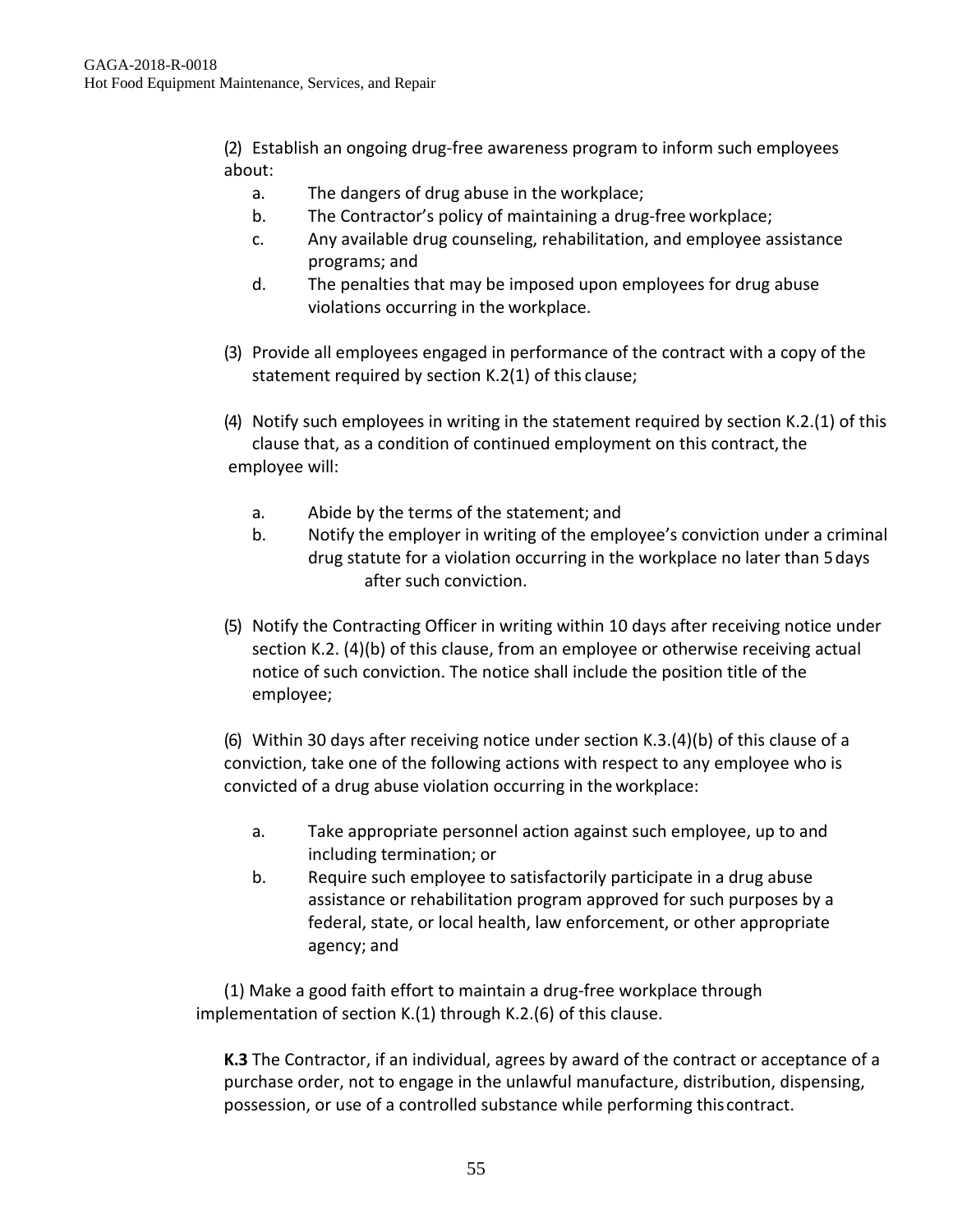**K.4** In addition to other remedies available to the District, the Contractor's failure to comply with the requirements of sections K.2 or K.3 of this clause may render the Contractor subject to suspension of contract payments, termination of the contract for default, and suspension or debarment.

**K.5** The Contractor shall complete the Bidder/Offeror Certification as described in Section J.8.

#### **SECTION L: INSTRUCTIONS, CONDITIONS AND NOTICES TOBIDDERS**

#### **L.1 METHOD OF AWARD**

- L1.1 The District reserves the right to accept/reject any/all proposals resulting from this solicitation. The Contracting Officer may reject all bids or waive any minor informality or irregularity in bids received whenever it is determined that such action is in the best interest of the District.
- **L.1.2** The District may award up to two contracts resulting from this solicitation to the responsible Contractor(s) whose offer(s) conforms to the solicitation and will be most advantageousto the District, based on cost or price, technical and other factors, as specified elsewhere in this solicitation. The contractors shall submit proposals for the base year and option year one through option year four, for three categories of services as set forth in section B.

#### **L.2 SELECTION OF NEGOTIATIONPROCESS**

In accordance with 27 DCMR § 1632, after evaluation of the proposals using only the criteria stated in the RFP and in accordance with weightings provided in the RFP, the CO may elect to proceed with any method of negotiations, discussions or award of the contract without negotiations, which is set forth in subsections (a), (b), (c), or (d) of 27 DCMR § 1632.1. If the CO elects to proceed with negotiations under subsection (c) of 27 DCMR §1632.1, the CO may limit, for purposes of efficiency, the number of proposals in the competitive range to the greatest number that will permit an efficient competition among the most highly rated proposals.

#### **L.3 PROPOSAL ORGANIZATION AND CONTENT:**

**L3.1** The offeror shall submit one (1) original, and four (4) copies of the written proposals. The proposals shall be submitted in two parts, two separate binders, titled, "Technical Proposal" and "Price Proposal". Proposals shall be typewritten in 12-point font size on 8.5" by 11" bond paper. Telephonic, telegraphic, and facsimile proposals will not be accepted. Each proposal shall be submitted in a sealed envelope conspicuously marked: [Proposal in Response to Solicitation No. RFP GAGA-2018-R-0018 "Hot Food Equipment Maintenance, Services, and Repair" + name of bidder/offeror].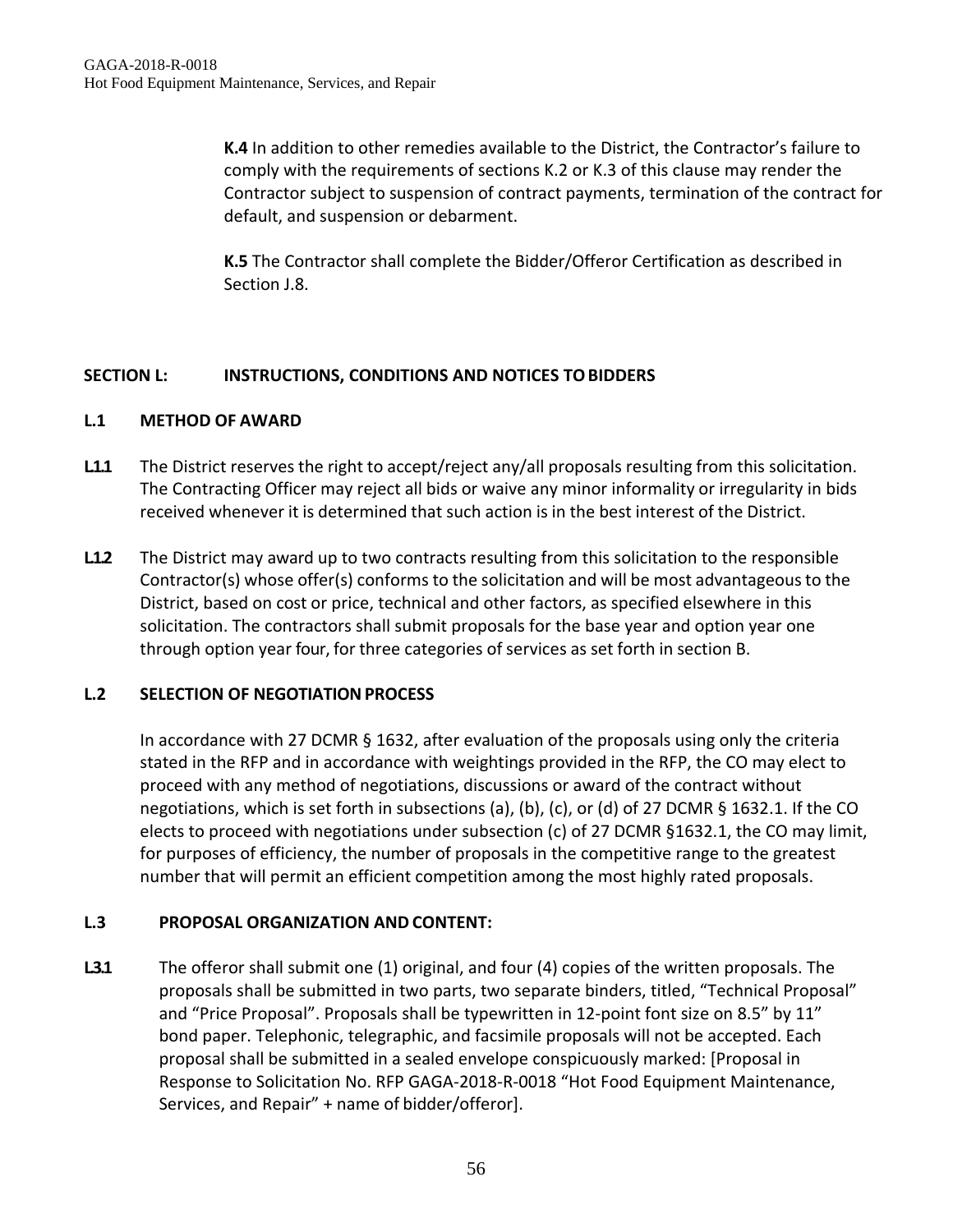- **L.3.2** Offerors are directed to the specific proposal evaluation criteria found in Section M of this solicitation "Evaluation Factors". The offeror shall respond to each factor in a way that will allow the District to evaluate the offeror's response. The offeror shall submit information in a clear, concise, factual and logical manner providing a comprehensive description of services and delivery thereof. The information requested below for the technical proposal shall facilitate meaningful evaluation for all proposals. The technical proposal must contain sufficient detail to provide a clear and concise response fully reflecting the way the offeror proposes to fully meet the requirements in Section C, and other part of thisSolicitation.
- L33 The offeror shall label each attachment, i.e., "Technical Proposal", "Price Proposal."
- **L.3.4** Offerors shall complete, sign and submit all Representations, Certifications and Acknowledgments as appropriate.
- L35 The District will reject any offer that fails to include a subcontracting plan that is required by law.

# **L.4 REQUIREMENT FOR AN ELECTRONIC COPY OF PROPOSALS TO BE MADE AVAILABLE TO THE PUBLIC**

L4.1 In addition to the proposal submission requirements in Section L.3 above, the offeror must submit an electronic copy of its proposal, redacted in accordance with any applicable exemptions from disclosure under D.C. Official Code § 2-534. Redacted copies of the offeror's proposal must be submitted by e-mail attachment to the contact person designated in the solicitation. D.C. Official Code § 2-536(b) requires the District to make available electronically copies of records that must be made public. The District's policy is to release documents relating to District proposals following award of the contract, subject to applicable Freedom of Information Act (FOIA) exemption under § 2-534(a)(1). Successful proposals will be published on the DCPS website in accordance with D.C. Official Code § 2- 361.04, subject to applicable FOIA exemptions.

# **L.5 PROPOSAL SUBMISSION DATE AND TIME, AND LATE SUBMISSIONS, LATE MODIFICATIONS, WITHDRAWAL OR MODIFICATION OF PROPOSALS AND LATEPROPOSALS:**

## **L.5.1 Proposal Submission**

**L.5.1.1** Proposals must be submitted no later than 3:00pm EST Tuesday March 06, 2018. Proposals, modifications to proposals, or requests for withdrawals that are received in the designated District office after the exact local time specified above, are "late" and shall be considered only if they are received before the award is made and one (1) or more of the following circumstances apply: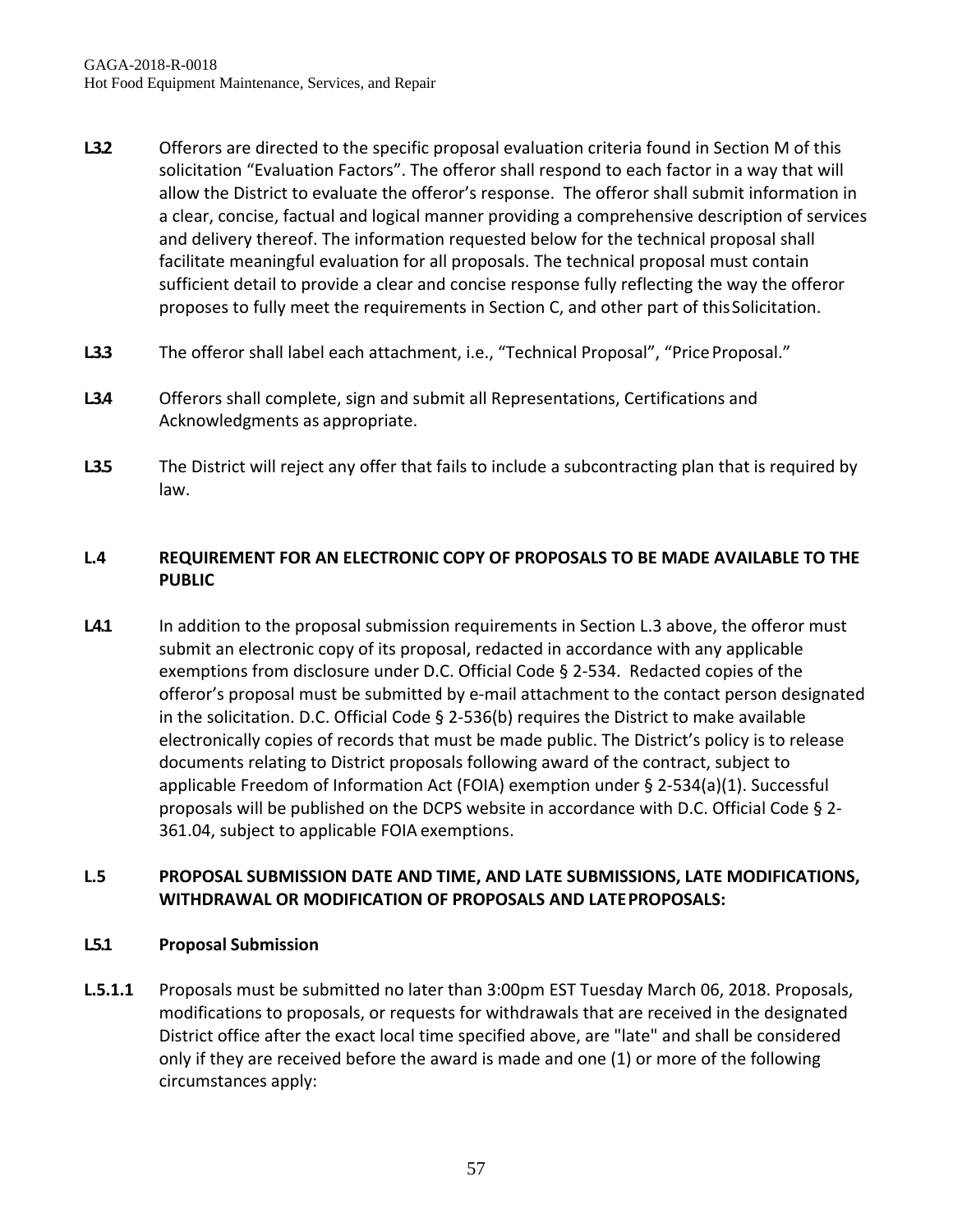- (a) The proposal or modification was sent by registered or certified mail not later than the fifth (5th) day before the date specified for receipt of offers;
- (b) The proposal or modification was sent by mail and it is determined by the CO that the late receipt at the location specified in the solicitation was caused by mishandling by the District, or
- (c) The proposal is the only proposal received.

# **L.5.2 Withdrawal or Modification of Proposals**

An offeror may modify or withdraw its proposal via email notification to the Contracting Officer at any time before the closing date and time for receipt of proposals.

## **L.5.3 Late Proposals**

A late proposal, late modification or late request for withdrawal of a proposal that is not considered shall be held unopened, unless opened for identification, until after award and then retained with unsuccessful proposals resulting from this solicitation.

#### **L.5.4 Late Modifications**

A late modification of a successful proposal, which makes its terms more favorable to the District, shall be considered at any time it is received and may be accepted.

## **L.6 EXPLANATION TO PROSPECTIVEOFFERORS:**

L6.1 If a prospective offeror has any questions relating to this solicitation, the prospective offeror shall submit the question electronically via email to [dcpsoca.inquiries@dc.gov,](mailto:dcpsoca.inquiries@dc.gov) and  $zahra.hashmi@dc.gov$ . The prospective offeror shall submit questions no later than 3:00pm EST Friday, February 16, 2018. The District will not consider any questions received after the specified date of Friday February 16, 2018 at 3:00pm EST. The District will furnish responses via an amendment published on the DCPS website, dcps.dc.gov. An amendment to the solicitation will be issued if the CO decides that information is necessary in submitting offers, or if the lack of it would be prejudicial to any prospective offeror. The amendment will be posted on DCPS website on February 21, 2018, by 3:00pm EST. Oral explanations or instructions given by District officials before the award of the contract will not be binding.

## **L.7 RESTRICTION ON DISCLOSURE AND USE OFDATA:**

**L.7.1** Offerors who include in their proposal data that they do not want disclosed to the public or used by the District except for use in the procurement process shall mark the title page with the following legend: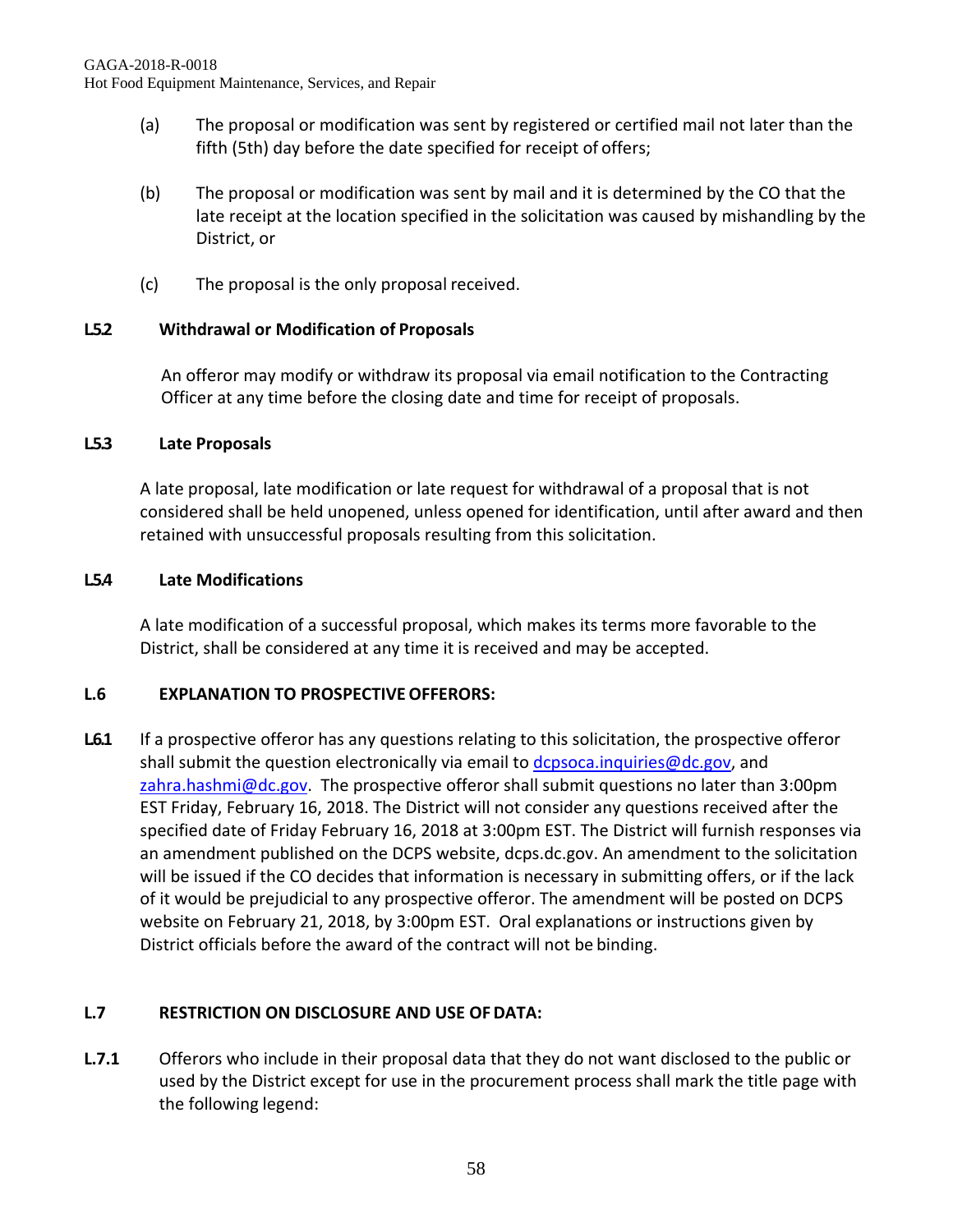"This proposal includes data that shall not be disclosed outside the District and shall not be duplicated, used or disclosed in whole or in part for any purpose except for use in the procurement process.

- **L.7.2** If, however, a contract is awarded to this offeror as a result of or in connection with the submission of this data, the District will have the right to duplicate, use, or disclose the data to the extent consistent with the District's needs in the procurement process. This restriction does not limit the District's rights to use, without restriction, information contained in this proposal if it is obtained from another source. The data subject to this restriction are contained in sheets (insert page numbers or other identification ofsheets)."
- **L.7.3** Mark each sheet of data it wishes to restrict with the followinglegend:
- "Use or disclosure of data contained on this sheet is subject to the restriction on the title page of this proposal."

## **L.8 PROPOSALS WITH OPTION YEARS**

**L.8.1** The offeror shall include option year prices in its price/cost proposal. An offer may be determined to be unacceptable if it fails to include pricing for the option year(s).

## **L.9 PROPOSAL PROTESTS:**

Any actual or prospective offeror or contractor who is aggrieved in connection with the solicitation or award of a contract, must file with the D.C. Contract Appeals Board (Board) a protest no later than ten (10) business days after the basis of protest is known or should have been known, whichever is earlier. A protest based on alleged improprieties in a solicitation which are apparent at the time set for receipt of initial proposals shall be filed with the Board prior to the time set for receipt of initial proposals. In procurements in which proposals are requested, alleged improprieties which do not exist in the initial solicitation, but which are subsequently incorporated into the solicitation, must be protested no later than the next closing time for receipt of proposals following the incorporation. The protest shall be filed in writing, with the Contract Appeals Board, 441 4th Street, N.W., Suite 350N, Washington, D.C. 20001. The aggrieved person shall also mail a copy of the protest to the CO for the solicitation.

## **L.10 UNNECESSARILY ELABORATE PROPOSALS:**

**L.10.1** Unnecessarily elaborate brochures or other presentations beyond those sufficient to present a complete and effective response to this solicitation are not desired and may be construed asan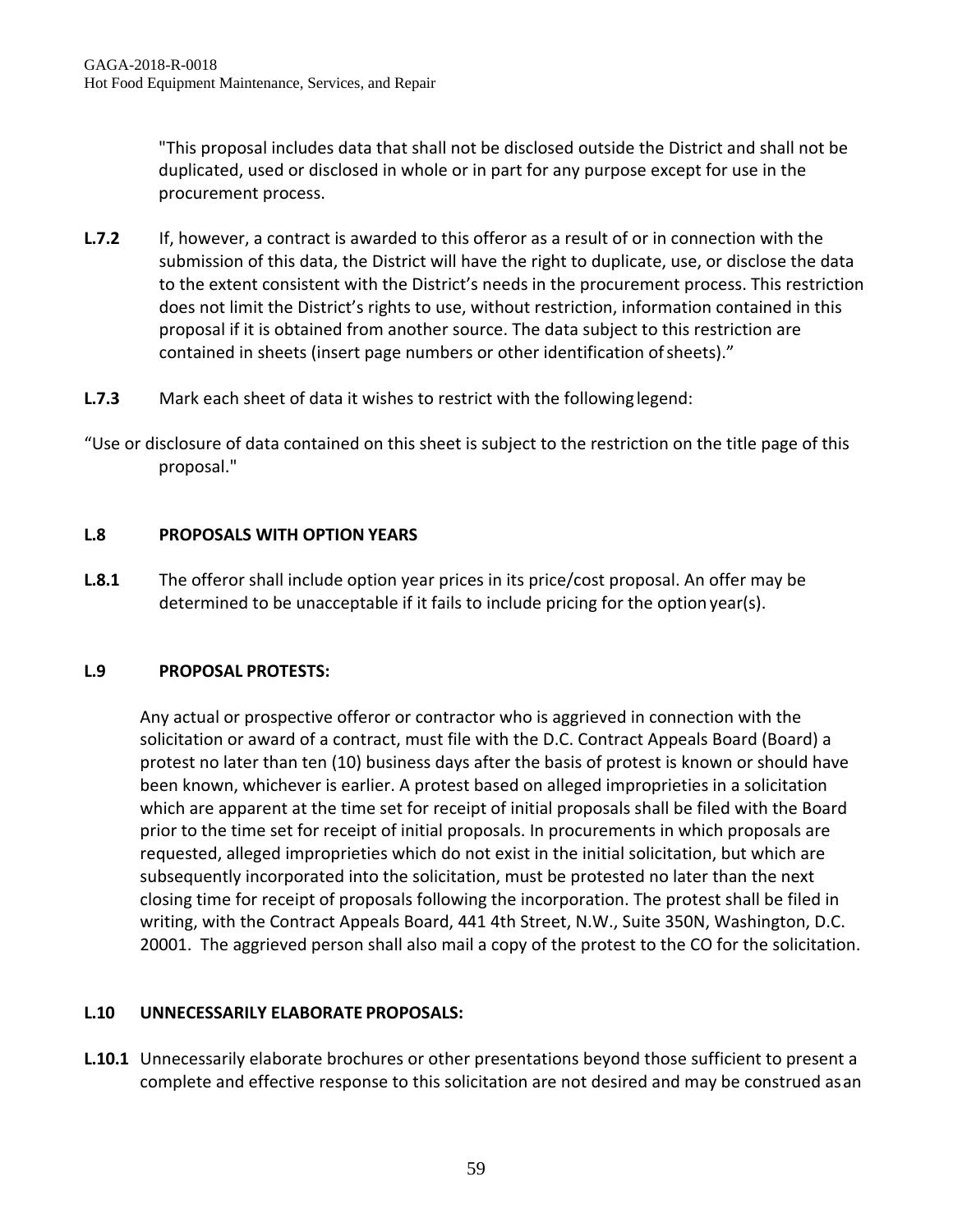indication of the offeror's lack of cost consciousness. Elaborate artwork, expensive visual and other presentation aids are neither necessary nor desired.

# **L.11 RETENTION OF PROPOSALS:**

**L.11.1** All proposal documents will be the property of the District and retained by the District, and therefore will not be returned to the offerors.

# **L.12 PROPOSAL COSTS:**

**L.12.1** The District is not liable for any costs incurred by the offerors in submitting proposals in response to this solicitation.

# **L.13 CERTIFICATES OF INSURANCE:**

**L.13.1** Prior to commencing work, the Contractor shall have its insurance broker or insurance company submit certificates of insurance giving evidence of the required coverages as specified in Section I.8 to:

> Candace Butler Contracting Officer District of Columbia Public Schools Office of Contracts and Acquisitions 1200 1st Street, NE -- 9th Floor Washington, DC 20002 O: 202-442-5112 E-Mail: [candace.butler@dc.gov](mailto:candace.butler@dc.gov)

## **L.14 ACKNOWLEDGMENT OF AMENDMENTS:**

**L.14.1** The offeror shall acknowledge receipt of any amendment to this solicitation via signed copies of the amendments submitted with the proposals. The District must receive the acknowledgment by the date and time specified for receipt of proposals. An offeror's failure to acknowledge an amendment may result in rejection of its offer.

## **L.15 BEST AND FINAL OFFERS:**

**L.15.1** If, subsequent to receiving original proposals, negotiations are conducted under 27 DCMR § 1632.1(c), all offerors within the competitive range will be so notified and will be providedan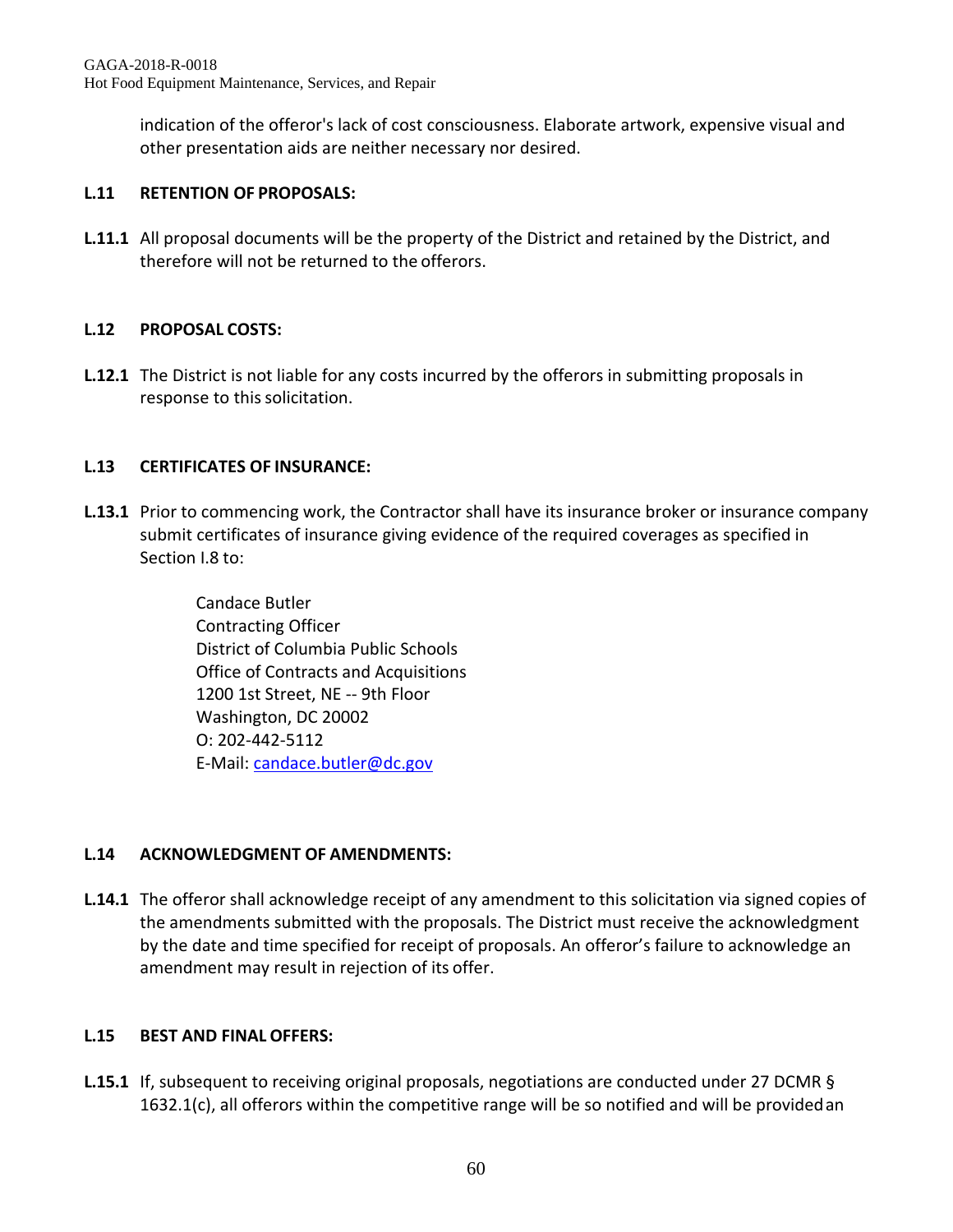opportunity to submit written best and final offers at a designated date and time. Best and final offers will be subject to the Late Submissions, Late Modifications and Late Withdrawals of Proposals provisions of the solicitation. After evaluation of best and final offers, the CO may award the contract to the highest-ranked offeror, or negotiate with the highest ranked offeror in accordance with 27 DCMR § 1634.

# **L.16 LEGAL STATUS OF OFFEROR:**

Each proposal must provide the following information:

- **L.16.1** Name, address, telephone number and federal tax identification number ofofferor;
- **L.16.2** A copy of each District of Columbia license, registration or certification that the offeror is required by law to obtain. If the offeror is a corporation or partnership and does not provide a copy of its license, registration or certification to transact business in the District of Columbia, the offer shall certify its intent to obtain the necessary license, registration or certification prior to contract award or its exemption from such requirements; and
- **L.16.3** If the offeror is a partnership or joint venture, the names and addresses of the general partners or individual members of the joint venture, and copies of any joint venture or teaming agreements.

# **L.17 FAMILIARIZATION WITH CONDITIONS:**

**L.17.1** Offerors shall thoroughly familiarize themselves with the terms and conditions of this solicitation, acquainting themselves with all available information regarding difficulties which may be encountered, and the conditions under which the work is to be accomplished. Contractors will not be relieved from assuming all responsibility for properly estimating the difficulties and the cost of performing the services required herein due to their failure to investigate the conditions or to become acquainted with all information, schedules and liability concerning the services to be performed.

# **L.18 GENERAL STANDARDS OF RESPONSIBILITY:**

- **L.18.1** The prospective contractor must demonstrate to the satisfaction of the District its capability in all respects to perform fully the contract requirements; therefore, the prospective contractor must submit relevant documentation within five (5) days of the request by the District.
- **L.18.2** To be determined responsible, a prospective contractor must demonstrate thatit: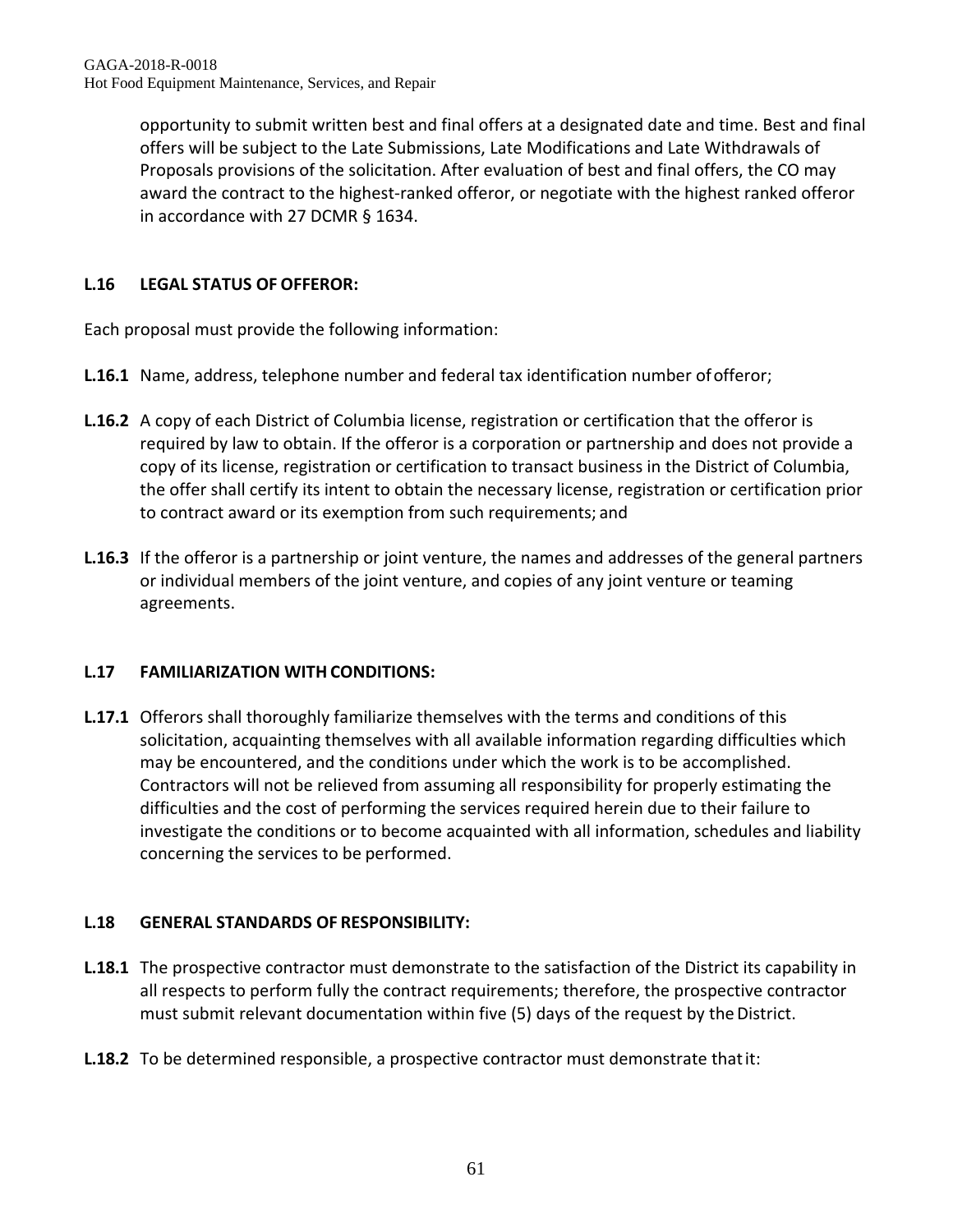(a) Has adequate financial resources, or the ability to obtain such resources, required to perform the contract;

(b) Is able to comply with the required or proposed delivery or performance schedule, taking into consideration all existing commercial and government contract commitments;

(c) Has a satisfactory performance record;

(d) Has a satisfactory record of integrity and business ethics;

(e) Has a satisfactory record of compliance with the applicable District licensing and tax laws and regulations;

(f) Has a satisfactory record of compliance with the law, including labor and civil rights laws and rules, and the First Source Employment Agreement Act of 1984, as amended, D.C. Official Code § 2-219.01 et seq.;

(g) Has, or has the ability to obtain, the necessary organization, experience, accounting, and operational control, and technical skills;

(h) Has, or has the ability to obtain, the necessary production, construction, technical equipment, and facilities;

(i) Has not exhibited a pattern of overcharging the District;

(j) Does not have an outstanding debt with the District or the federal government in a delinquent status; and

(k) Is otherwise qualified and is eligible to receive an award under applicable laws and regulations.

**L.18.3** If the prospective contractor fails to supply the information requested, the CO shall make the determination of responsibility or non-responsibility based upon available information. If the available information is insufficient to make a determination of responsibility, the CO shall determine the prospective contractor to be non-responsible.

# **L.19 SPECIAL STANDARDS OF RESPONSIBILITY**

**L.19.1** In addition to the general standards of responsibility set forth above, the prospective contractor must demonstrate to the satisfaction of the District. The offeror must submit with its proposal convincing evidence that demonstrates that the offeror meets the Special Standards of Responsibility. At a minimum, the offeror must provide any one of the financial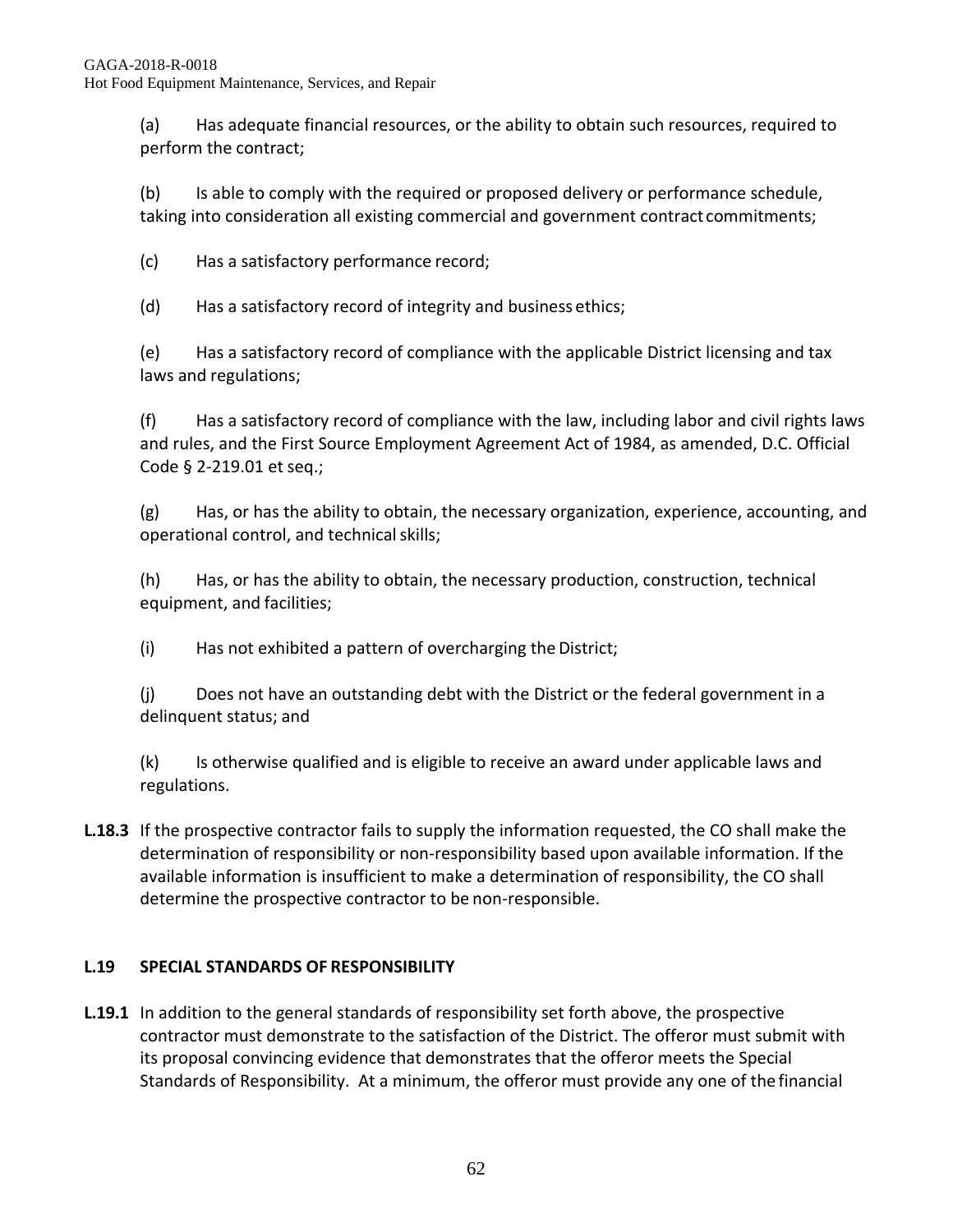document such as Balance Sheet, Cash Flow Statement, or Letter of Credit from an accredited financial institution.

## **L.20 PRE-PROPOSAL CONFERENCE**

- **L.20.1** A pre-proposal conference will be held from 11:00am to 2:00pm EST February 13, 2018 at 1200 First Street NE Washington, DC 20002. Prospective offerors will be given an opportunity to ask questions regarding this solicitation at the conference. The purpose of the conference is to provide a structured and formal opportunity for the District to accept questions from offerors on the solicitation document as well as clarify the contents of the solicitation. Attending offerors must complete the pre-proposal conference attendance roster at the conference so that offerors attendance can be properly recorded.
- **L.20.2** Impromptu questions will be permitted and spontaneous answers will be provided at the District's discretion. Verbal answers given at the Pre-Proposal Conference are only intended for general discussion and do not represent the District's final position. Official answers will be provided in writing to all prospective offerors who are listed on the official bidder's list as having received a copy of the solicitation. Answers will be posted via amendment to the solicitation.

## **SECTION M - EVALUATION FACTORS**

## **M.1 Evaluation for Award**:

**M.1.1** The contract will be awarded to the responsible offeror whose offer is most advantageous to the District, based upon the evaluation criteria specified below. Thus, while the points in the evaluation criteria indicate their relative importance, the total scores will not necessarily be determinative of the award. Rather, the total scores will guide the District in making an intelligent award decision based upon the evaluation criteria.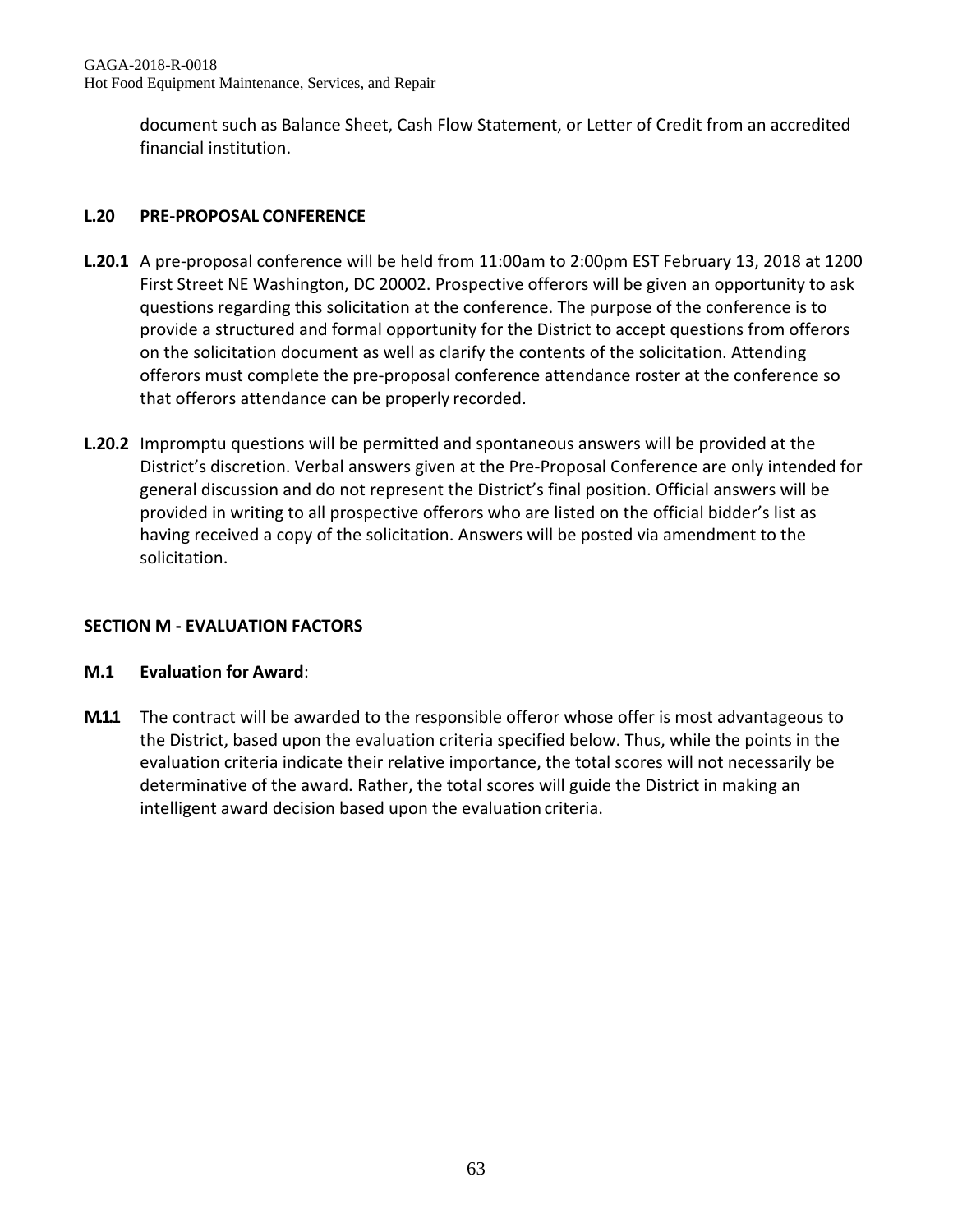GAGA-2018-R-0018 Hot Food Equipment Maintenance, Services, and Repair

#### **M.2 TECHNICAL RATING:**

**M.2.1** The Technical Rating Scale is as follows:

| <b>Numeric Rating</b> | Adjective    | <b>Description</b>                        |
|-----------------------|--------------|-------------------------------------------|
| 0                     | Unacceptable | Fails to meet minimum requirements; e.g., |
|                       |              | no demonstrated capacity, major           |
|                       |              | deficiencies which are not correctable;   |
|                       |              | offeror did not address the factor.       |
|                       | Poor         | Marginally meets minimum requirements;    |
|                       |              | major deficiencies which may be           |
|                       |              | correctable.                              |
| $\mathcal{P}$         | Minimally    | Marginally meets minimum requirements;    |
|                       | Acceptable   | minor deficiencies which may be           |
|                       |              | correctable.                              |
| 3                     | Acceptable   | Meets requirements; no deficiencies.      |
| 4                     | Good         | Meets requirements and exceeds some       |
|                       |              | requirements; no deficiencies.            |
| 5                     | Excellent    | Exceeds most, if not all requirements; no |
|                       |              | deficiencies.                             |

- **M.2.2** The technical rating is a weighting mechanism that will be applied to the point value for each evaluation factor to determine the offeror's score for each factor. The offeror's total technical score will be determined by adding the offeror's score in each evaluation factor. For example, if an evaluation factor has a point value range of zero (0) to forty (40) points, using the Technical Rating Scale above, if the District evaluates the offeror's response as "Good," then the score for that evaluation factor is 4/5 of 40 or 32.
- **M.2.3** If subfactors are applied, the offeror's total technical score will be determined by adding the offeror's score for each subfactor. For example, if an evaluation factor has a point value range of zero (0) to forty (40) points, with two subfactors of twenty (20) points each, using the Technical Rating Scale above, if the District evaluates the offeror's response as "Good" for the first subfactor and "Poor" for the second subfactor, then the total score for that evaluation factor is 4/5 of 20 or 16 for the first subfactor plus 1/5 of 20 or 4 for the second subfactor, for a total of 20 for the entire factor.

#### **M.3 EVALUATION CRITERIA:**

Proposals will be evaluated based on the following evaluation factors in the manner described below: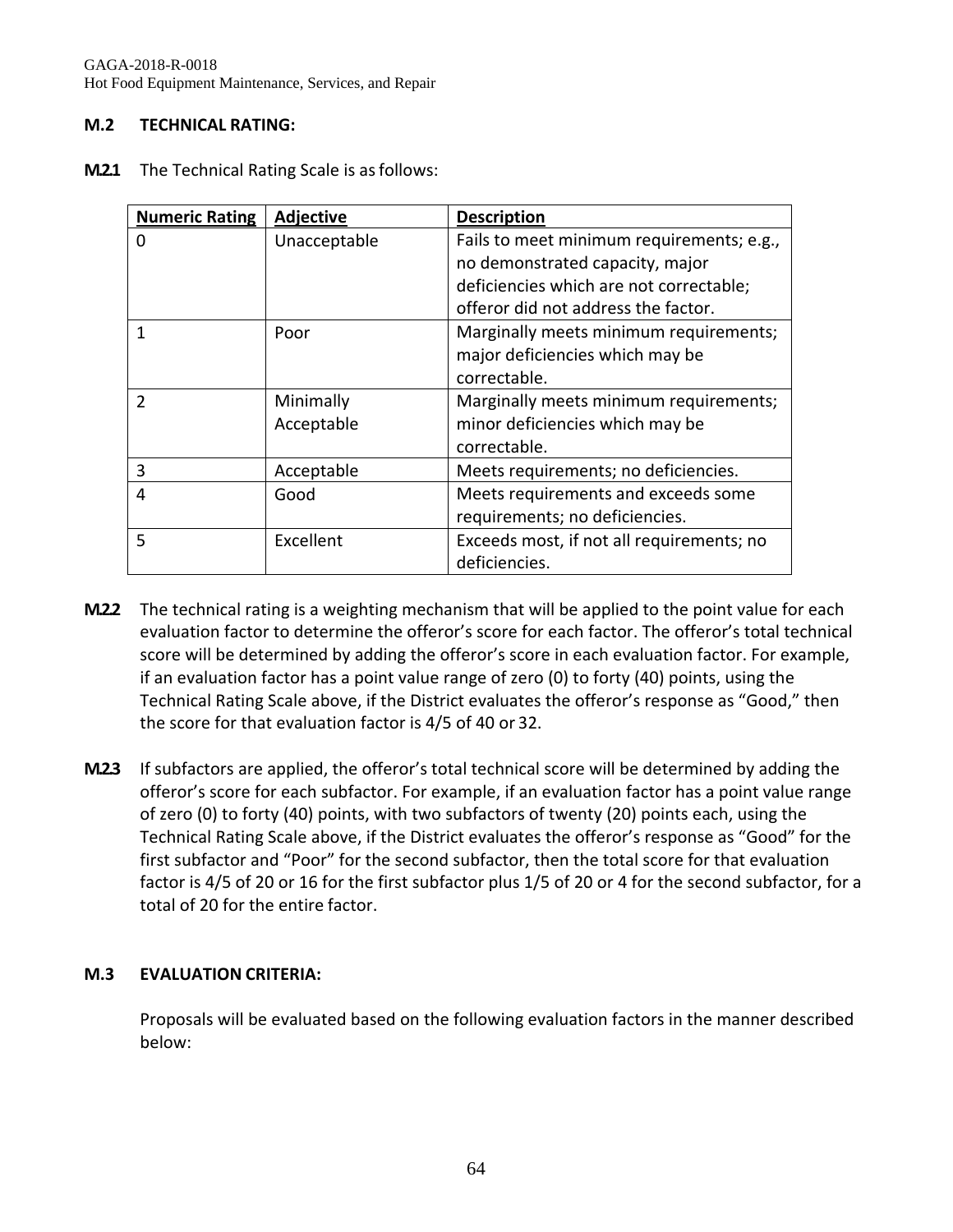# **M.3.1 TECHNICAL CRITERIA: (80 points maximum)**

| <b>Factor</b>                                                                                                                                                             | <b>Description</b>                                                                                                                                                                                                                                                                                                                                                                                     | <b>Points</b> |  |  |
|---------------------------------------------------------------------------------------------------------------------------------------------------------------------------|--------------------------------------------------------------------------------------------------------------------------------------------------------------------------------------------------------------------------------------------------------------------------------------------------------------------------------------------------------------------------------------------------------|---------------|--|--|
| Documented evidence of<br>at least five years of<br>experience repairing<br>similar types of<br>equipment. The evidence<br>can be redacted invoices,<br>work orders, etc. | Breadth of preventative maintenance and repair in the Food<br>Service Industry. The purpose of this factor is to determine the<br>Contractor's experience with a similar style of service and<br>volume of equipment. The Contractor shall be evaluated based<br>on its recent proven experience (duration of at least three<br>years), type of equipment repaired, and the number of sites<br>served. | 20            |  |  |
| References (provide letters<br>of references from at least<br>three clients.)                                                                                             | The purpose of this factor is to gather data from an outside<br>source and validate the information provided by the vendor to<br>be accurate and allow for major success. The Contractor(s) shall<br>be evaluated based on the feedback of three references<br>provided.                                                                                                                               | 10            |  |  |
| Violations and Measures of<br>Remediation (provide<br>evidence.)                                                                                                          | The purpose of this factor is to assess the methods, efficiency,<br>and effectiveness with which the Contractor has been able to<br>mitigate any identified deficiencies. The Contractor(s) shall be<br>evaluated based on the documented measures of remediation<br>for Notices of Violation in the last five years. Scoring preference<br>will be given if no violations have been issued.           | 10            |  |  |
| <b>Staffing and Training Plan</b><br>(provide a written plan)                                                                                                             | The purpose of this factor is to assess the Contractor's intent to<br>adequately staff and supervise the staff providing preventative<br>maintenance, as well as repair response, and emergency<br>response for each cluster. Please provide a schedule that<br>delineates when preventative maintenance and hood cleanings<br>will occur at each school.                                              | 20            |  |  |
| <b>Implementation Plan</b>                                                                                                                                                | The purpose of this factor is to assess the contractor's ability to<br>start services in DCPS. The Contractor(s) shall be evaluated<br>based on its ability to demonstrate a comprehensive<br>implementation plan for all components of the solicitation<br>utilizing specific, measurable, achievable, realistic and time-<br>bound strategies.                                                       | 20            |  |  |
| Contractor's License(s)                                                                                                                                                   |                                                                                                                                                                                                                                                                                                                                                                                                        |               |  |  |
| Certificate of Insurance                                                                                                                                                  |                                                                                                                                                                                                                                                                                                                                                                                                        |               |  |  |
| <b>TOTAL TECHNICAL</b><br><b>POINTS</b>                                                                                                                                   |                                                                                                                                                                                                                                                                                                                                                                                                        | 80            |  |  |
| NOTE: Bidder shall provide (Attached to the Proposal) evidence to prove the above factors.                                                                                |                                                                                                                                                                                                                                                                                                                                                                                                        |               |  |  |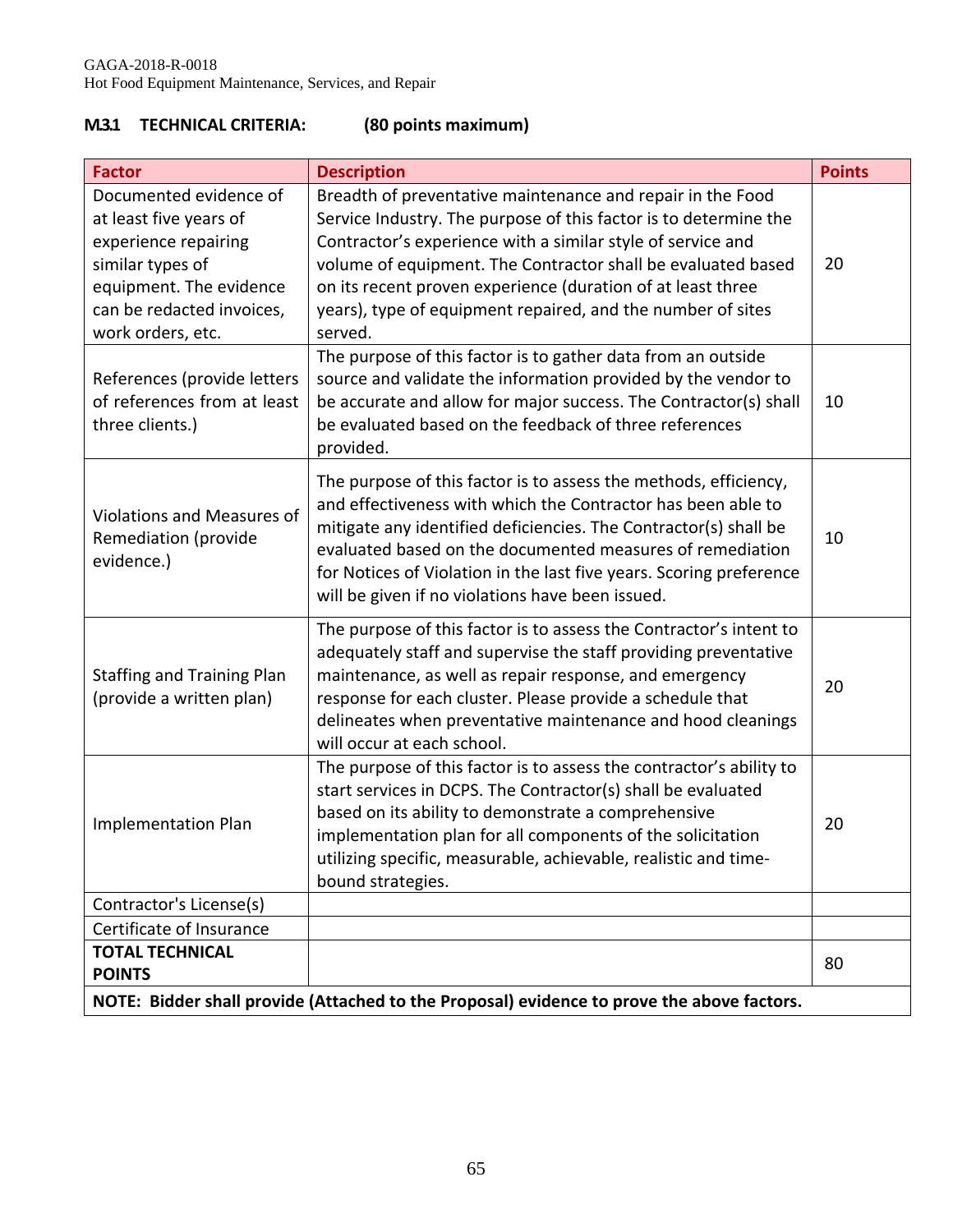GAGA-2018-R-0018 Hot Food Equipment Maintenance, Services, and Repair

## **M.3.2 PRICE CRITERION: (20 Points Maximum)**

The price evaluation will be objective. The highest technically rated offeror(s) with the lowest evaluated price will receive the maximum price points. All other proposals will receive a proportionately lower total score. The following formula will be used to determine each offeror's evaluated price score:

Lowest price proposal --------------------------------------- x weight = Evaluated price score Price of proposal being evaluated

#### **M.3.3 PREFERENCE POINTS AWARDED PURSUANT TO SECTION M.5.2 (12 PointsMaximum)**

#### **M.3.4 TOTAL POINTS: (112 Points Maximum)**

**M.3.4.1**Total points shall be the cumulative total of the offeror's technical criteria points, price criterion points and preference points, if any.

#### **M.4 EVALUATION OF OPTION YEARS:**

**M.4.1** The District will evaluate offers for award purposes by evaluating the total price for all options as well as the base year. Evaluation of options shall not obligate the District to exercise them. The total District's requirements may change during the option years. Quantities to be awarded will be determined at the time each option is exercised.

#### **M.5. PREFERENCES FOR CERTIFIED BUSINESS ENTERPRISES (CBE):**

Under the provisions of the "Small, Local, and Disadvantaged Business Enterprise Development and Assistance Act of 2005", as amended, D.C. Official Code § 2-218.01 et seq. (the Act), the District shall apply preferences in evaluating proposals from businesses that are small, local, disadvantaged, resident-owned, longtime resident, veteran-owned, local manufacturing, or local with a principal office located in an enterprise zone of the District of Columbia.

## **M.5.1 Application of Preferences**

For evaluation purposes, the allowable preferences under the Act for this procurement shall be applicable to prime contractors as follows:

**M.5.1.1** Any prime contractor that is a small business enterprise (SBE) certified by the Department of Small and Local Business Development (DSLBD) will receive the addition of three points on a 100-point scale added to the overall score for proposals submitted by the SBE in response to this Request for Proposals(RFP).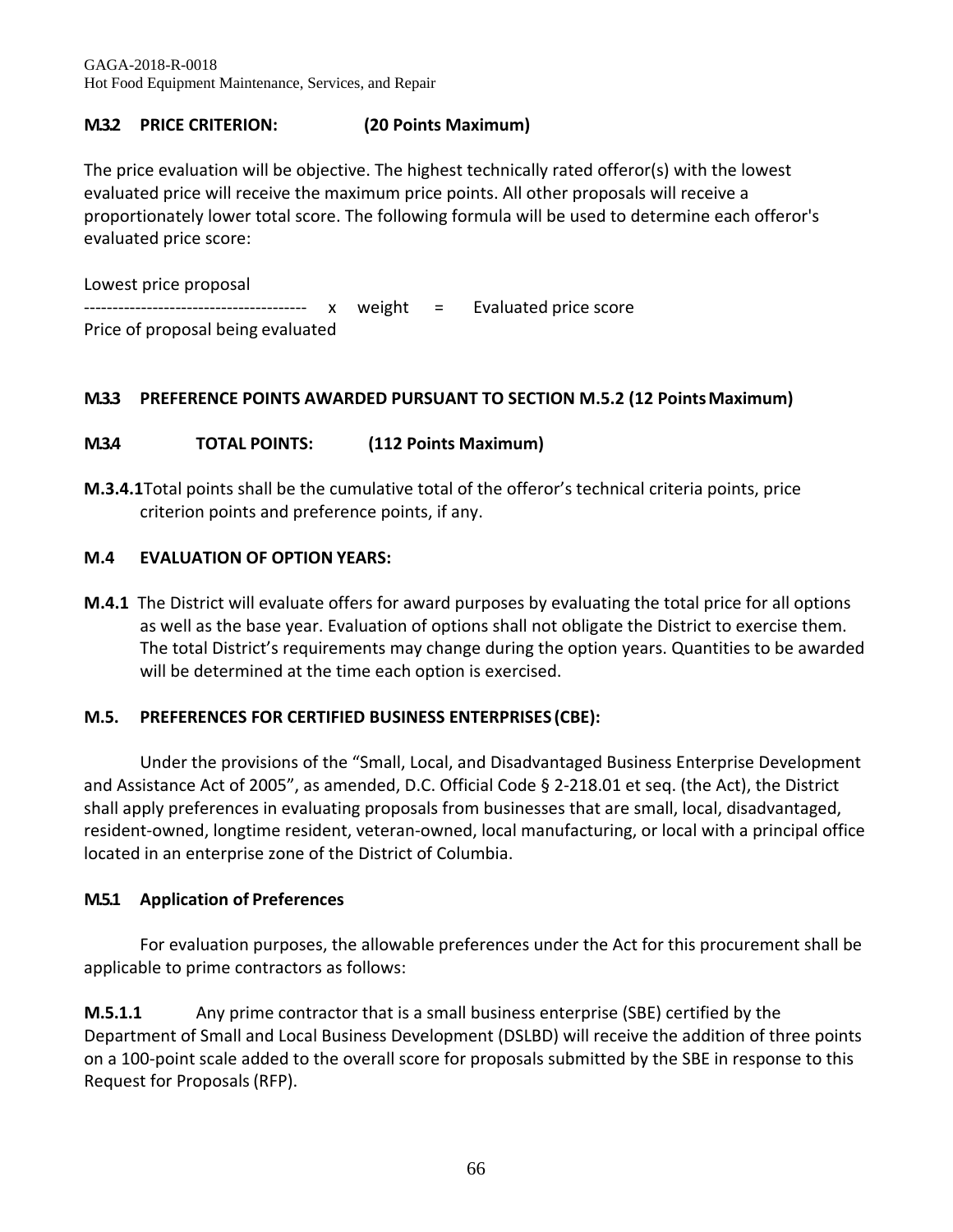**M.5.1.2** Any prime contractor that is a resident-owned business (ROB) certified by DSLBD will receive the addition of five points on a 100-point scale added to the overall score for proposals submitted by the ROB in response to this RFP.

**M.5.1.3** Any prime contractor that is a longtime resident business (LRB) certified by DSLBD will receive the addition of five points on a 100-point scale added to the overall score for proposals submitted by the LRB in response to this RFP.

**M.5.1.4** Any prime contractor that is a local business enterprise (LBE) certified by DSLBD will receive the addition of two points on a 100-point scale added to the overall score for proposals submitted by the LBE in response to this RFP.

**M.5.1.5** Any prime contractor that is a local business enterprise with its principal offices located in an enterprise zone (DZE) certified by DSLBD will receive the addition of two points on a 100-point scale added to the overall score for proposals submitted by the DZE in response to this RFP.

**M.5.1.6** Any prime contractor that is a disadvantaged business enterprise (DBE) certified by DSLBD will receive the addition of two points on a 100-point scale added to the overall score for proposals submitted by the DBE in response to this RFP.

**M.5.1.7** Any prime contractor that is a veteran-owned business (VOB) certified by DSLBD will receive the addition of two points on a 100-point scale added to the overall score for proposals submitted by the VOB in response to this RFP.

**M.5.1.8** Any prime contractor that is a local manufacturing business enterprise (LMBE) certified by DSLBD will receive the addition of two points on a 100-point scale added to the overall score for proposals submitted by the LMBE in response to this RFP.

# **M.5.2 Maximum Preference Awarded**

Notwithstanding the availability of the preceding preferences, the maximum total preference to which a certified business enterprise is entitled under the Act is the equivalent of twelve (12) points on a 100-point scale for proposals submitted in response to this RFP. There will be no preference awarded for subcontracting by the prime contractor with certified business enterprises.

# **M.5.3 Preferences for Certified Joint Ventures**

When DSLBD certifies a joint venture, the certified joint venture will receive preferences as a prime contractor for categories in which the joint venture and the certified joint venture partner are certified, subject to the maximum preference limitation set forth in the preceding paragraph.

# **M.5.4 Verification of Offeror's Certification as a Certified Business Enterprise**

**M.5.4.1** Any Contractor seeking to receive preferences on this solicitation must be certified at the time of submission of its proposal. The contracting officer will verify the offeror's certificationwith